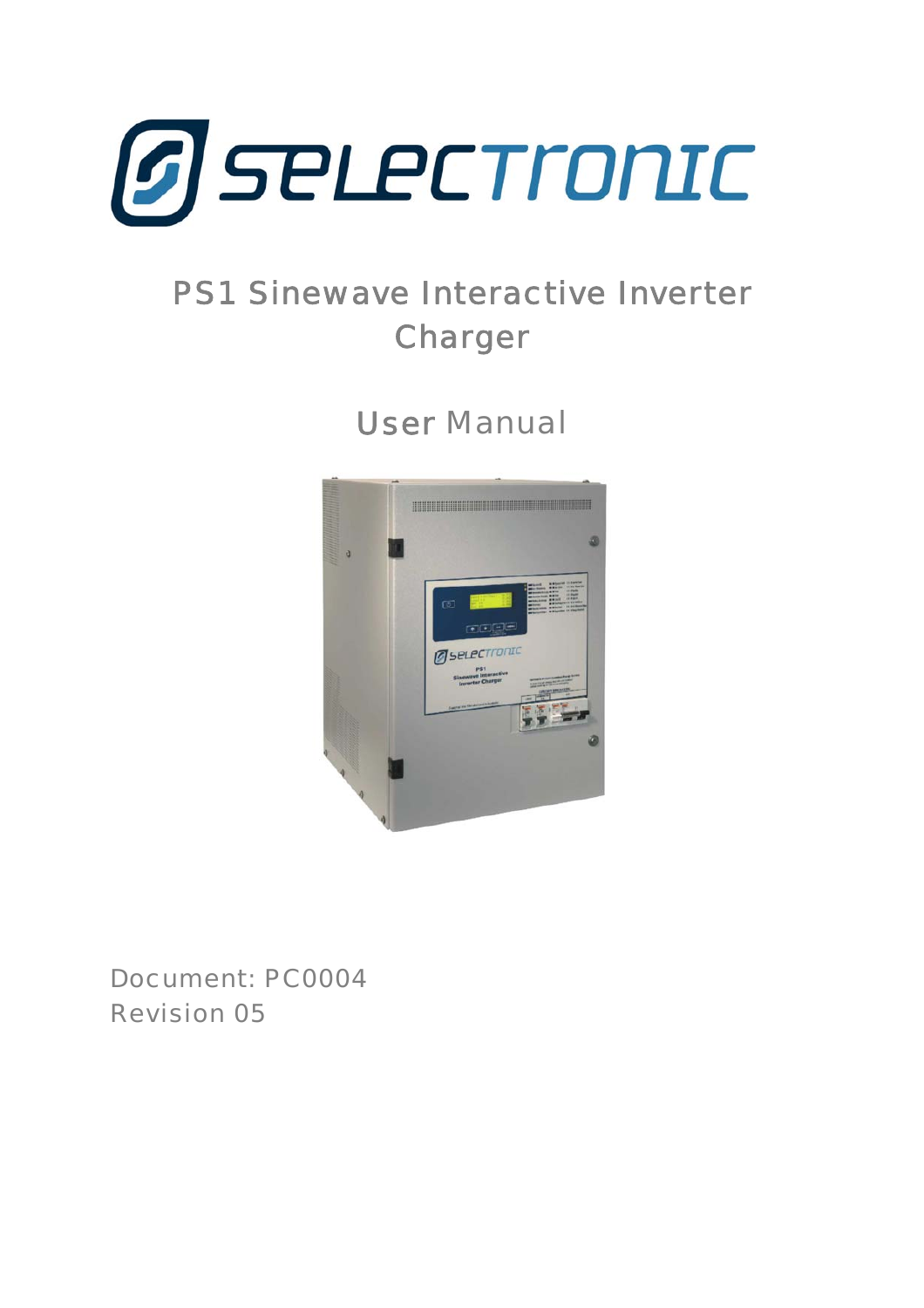# <span id="page-1-0"></span>**Foreword**

Thank you for purchasing a Selectronic PS1 Sinewave Interactive Inverter Charger. The PS1 has been designed and manufactured to exacting ISO9001 standards, by people with many years experience in providing solutions to alternative and remote power needs.

Combined with a suitable generator and batteries the PS1 will provide you with reliable power 24 hours a day. The quality of power the PS1 produces is as good as, if not better than normal grid electricity. A powerful microprocessor combined with low RDS ON MOSFETS utilises Pulse Width Modulation to develop a low distortion precise Sine Wave output.

Componentry used within the PS1 has been generously proportioned to ensure safe and reliable operation for many years.

If not understood the PS1 can appear to be a very complex product, please read this document thoroughly before attempting to use the PS1 or request service.

It is extremely important that you and your installer follow all of the instructions set out in this document; failure to do so may void your warranty.

Ensure you return your warranty information promptly and complete all details.

The PS1 has been thoroughly tested before leaving our factory, however should any damage have occurred during transit please inform your installer/supplier immediately.

We trust you will get many years of trouble free operation from your PS1.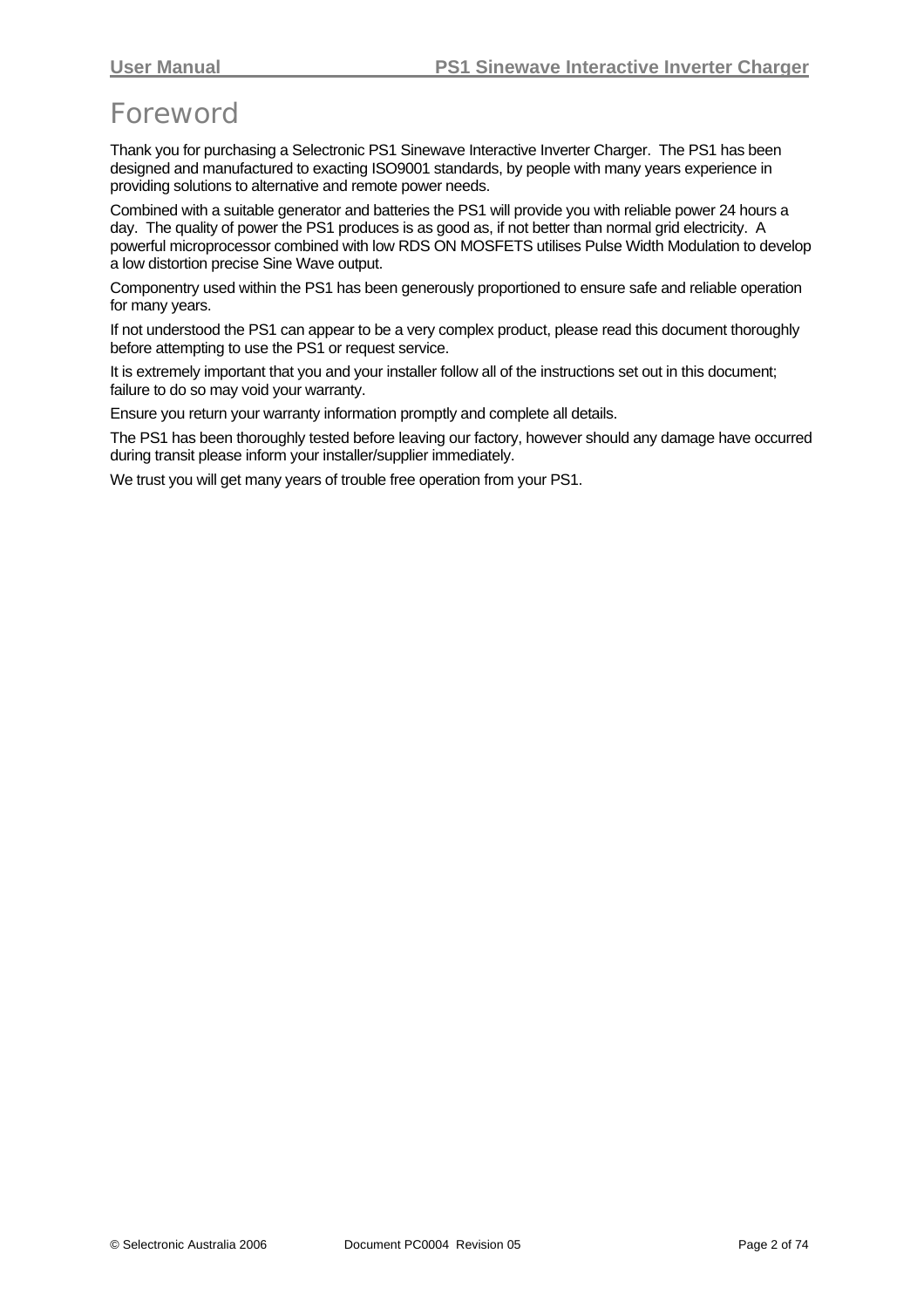# <span id="page-2-0"></span>**Warranty**

Your Selectronic PS1 product is warranted by the manufacturer for a period of 12 months from date of purchase to the original purchaser only. The manufacturer will bear the cost of parts and labour to repair any faults found within the terms and period of this warranty. Faulty product or parts must be returned to Melbourne Australia for claim under warranty. No allowance is made for installers labour or travelling time required to disconnect or reinstall faulty parts. Cost of freight to return parts to the customer within Australia only, will be paid by the manufacturer; method of freight used will be determined by the manufacturer.

Unless otherwise specified to the purchaser the benefits conferred by this voluntary warranty are additional to all other conditions, warranties, guarantees, rights and remedies expressed or implied by the Trade Practices Act in your state or territory.

All installation and user conditions as set down in the instruction manual must be strictly adhered to, failure to do so may void your warranty.

Any faults caused by lightning, water or moisture ingress, faulty installation, using the product in a manner which it is not intended, vermin infestation, improper voltage, alteration which affects the reliability or performance of the unit but not attributable to faulty manufacture, or faulty generator sets will not be covered under warranty.

In the event of the product being out of service the manufacturer shall bear no responsibility for any consequential losses or expenses.

The manufacturer will not be held responsible for any misleading or incorrect information conveyed by the salesperson or installer.

A separate Warranty Registration form is included and in part must be completed by the installer.

If your installation is signed off by a Selectronic Accredited PS1 installer your 12 month warranty will become 24 months and you will have the option to purchase extended warranty.

If you wish to extend your warranty further please see the warranty registration form for details or contact your accredited installer.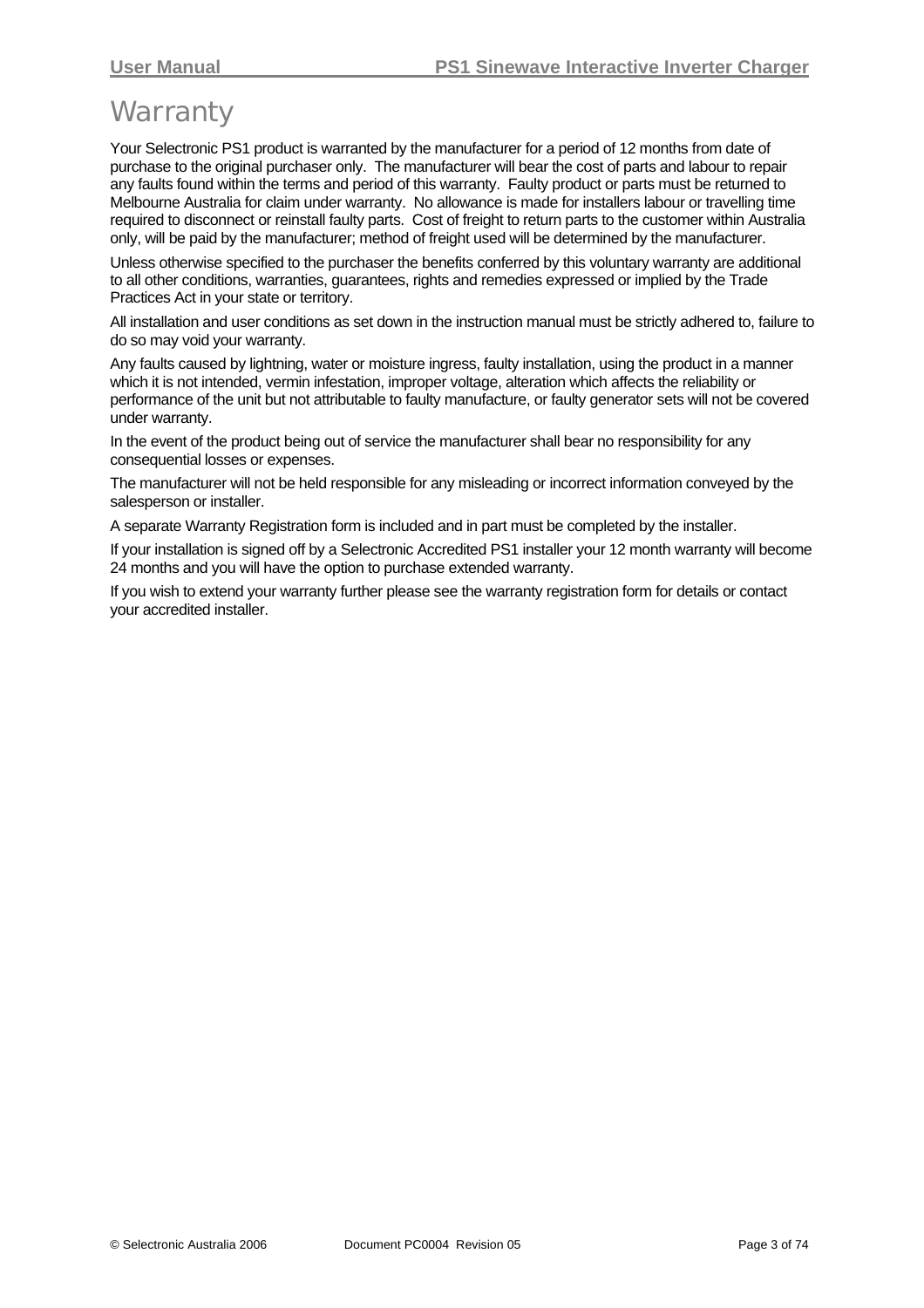# <span id="page-3-0"></span>About This Manual

This User Manual (PC0004) describes the operation of the PS1 Sinewave Interactive Inverter Charger family. The indicated values are for a PS1 10/48. Refer to [Appendix A](#page-64-0) for a list of applicable models and to [Appendix D](#page-73-0) for document and software revision information.

A PDF copy of this manual may be downloaded from the Selectronic web site [www.selectronic.com.au](http://www.selectronic.com.au/) PDF copy includes many cross-reference hotlinks (underlined) to facilitate moving around within the document. (If you have clicked one of these links and wish to return to the place where you were previously reading, click on the "Go to Previous View" symbol on the Acrobat Reader toolbar at the top of the document.)

In this manual, the symbol  $\langle I \rangle$  indicates important information such as hazards and warnings.

If you have any suggestions for improvements to either this manual or any Selectronic Australia product please contact us (see Manufacturers Details below).

A Technical Manual (PC0009) provides information for PS1 installation, maintenance and troubleshooting by suitably qualified and trained personnel only.

### **Warning**

The equipment described in this manual may be hazardous. Before operating the equipment please see [1](#page-7-0) [Precautions and Safety](#page-7-0) and ensure that you understand the relevant information in the manual. No procedures in this manual require the PS1 front door to be opened. Only suitably qualified and trained installation, commissioning and maintenance personnel should open the PS1 door or disturb the PS1 wiring.

Selectronic Australia shall have no obligation as to any equipment which has been improperly installed, stored, or handled, or which has not been operated or maintained according to this manual, nor for any operating mistakes and consequences arising therefrom.

This product is not to be used for Life Support equipment.

### Service and Support

In the event that you require support or have questions regarding the operation of your PS1, please contact your Accredited Installer. Your Accredited Installer has direct knowledge of the system components, the load profile and PS1 configuration which affect the behaviour and operation of the PS1. Accredited Supplies have been trained in the operation of the PS1 and the configuration of the units to meet the requirements of each installation.

### Manufacturers Details

# **SPLECTronIC**

Selectronic Australia Pty Ltd Suite 5, 20 Fletcher Rd Mooroolbark VIC 3138 Australia Ph +61 3 9727 6600 Fax +61 3 9727 6601 sales@selectronic.com.au [www.selectronic.com.au/](http://www.selectronic.com.au/)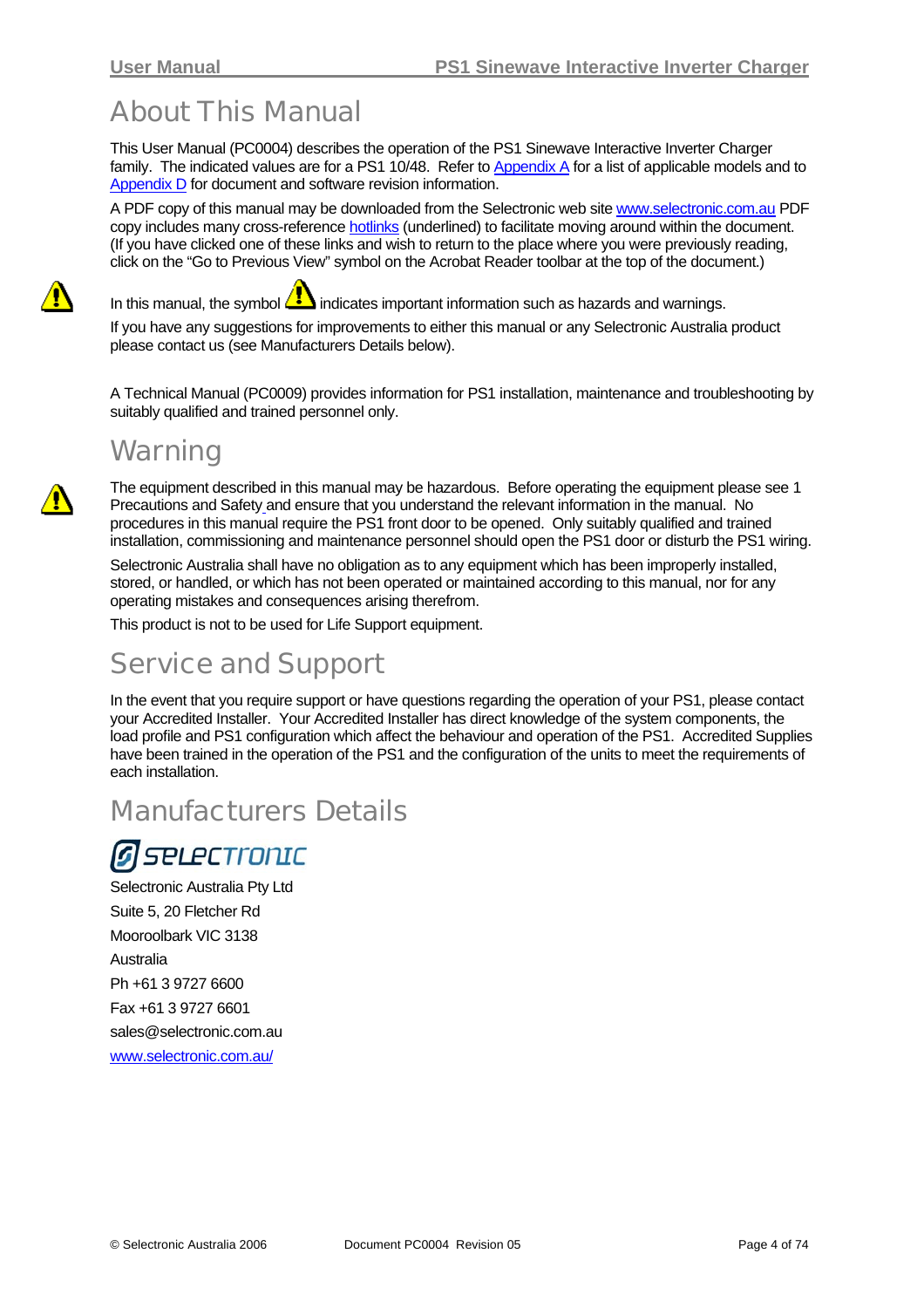# <span id="page-4-0"></span>**Contents**

| 1<br>1.1<br>1.2<br>1.3<br>1.4<br>1.5<br>$2^{\circ}$<br>2.1<br>2.2<br>2.3<br>2.4<br>2.5<br>2.6<br>2.7<br>2.8<br>3.1.1.1<br>3.1.1.3<br>3.1.2<br>3.2 |
|---------------------------------------------------------------------------------------------------------------------------------------------------|
|                                                                                                                                                   |
|                                                                                                                                                   |
|                                                                                                                                                   |
|                                                                                                                                                   |
|                                                                                                                                                   |
|                                                                                                                                                   |
|                                                                                                                                                   |
|                                                                                                                                                   |
|                                                                                                                                                   |
|                                                                                                                                                   |
|                                                                                                                                                   |
|                                                                                                                                                   |
|                                                                                                                                                   |
|                                                                                                                                                   |
|                                                                                                                                                   |
|                                                                                                                                                   |
|                                                                                                                                                   |
|                                                                                                                                                   |
|                                                                                                                                                   |
|                                                                                                                                                   |
|                                                                                                                                                   |
|                                                                                                                                                   |
|                                                                                                                                                   |
|                                                                                                                                                   |
|                                                                                                                                                   |
|                                                                                                                                                   |
|                                                                                                                                                   |
|                                                                                                                                                   |
| 3.3                                                                                                                                               |
| 3.3.1                                                                                                                                             |
|                                                                                                                                                   |
| 3.3.3<br>3.3.4                                                                                                                                    |
| 3.3.5                                                                                                                                             |
|                                                                                                                                                   |
| 4<br>4.1                                                                                                                                          |
| 4.2                                                                                                                                               |
| 4.2.1                                                                                                                                             |
| 4.3                                                                                                                                               |
| 4.4                                                                                                                                               |
| 4.5                                                                                                                                               |
| 4.5.1                                                                                                                                             |
| 4.6<br>4.6.1                                                                                                                                      |
| 4.7                                                                                                                                               |
| 4.7.1                                                                                                                                             |
| 5                                                                                                                                                 |
| 5.1                                                                                                                                               |
| 5.2                                                                                                                                               |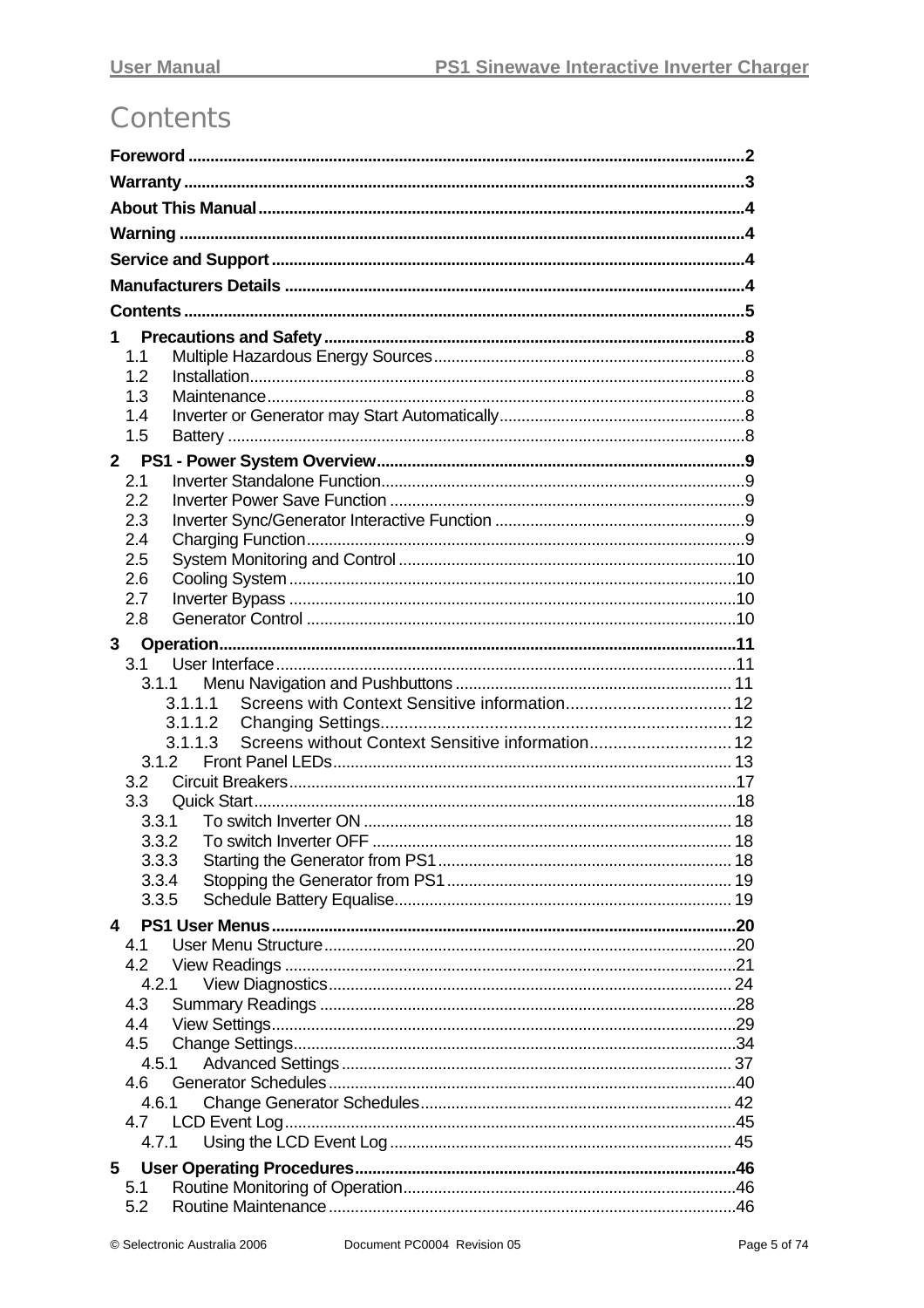| 5.3            |         |                                                         |  |
|----------------|---------|---------------------------------------------------------|--|
| 5.4            |         |                                                         |  |
| 5.5            |         |                                                         |  |
| $6 -$          |         |                                                         |  |
| 6.1            |         |                                                         |  |
| 6.1.1          |         | Battery State of Charge (SoC) monitoring and control 47 |  |
| 6.1.2          |         |                                                         |  |
|                | 6.1.3   |                                                         |  |
|                | 6.1.3.1 |                                                         |  |
|                | 6.1.3.2 |                                                         |  |
|                | 6.1.3.3 |                                                         |  |
|                | 6.1.3.4 |                                                         |  |
|                | 6.1.3.5 |                                                         |  |
|                | 6.1.4   |                                                         |  |
| 6.2            |         |                                                         |  |
| 6.3            |         |                                                         |  |
| 6.3.1          |         |                                                         |  |
|                | 6.3.1.1 |                                                         |  |
|                |         | 6.3.1.2 Example Configuration 2 - Generator Charger  53 |  |
|                |         |                                                         |  |
| 6.3.2          |         |                                                         |  |
| 6.3.3          |         |                                                         |  |
| 6.3.5          | 6.3.4   |                                                         |  |
| 6.4            |         |                                                         |  |
| 6.4.1          |         |                                                         |  |
| 6.5            |         |                                                         |  |
| 6.6            |         |                                                         |  |
|                |         |                                                         |  |
|                |         |                                                         |  |
| 7              |         |                                                         |  |
| 7.1            |         |                                                         |  |
| 7.2            |         |                                                         |  |
| 7.2.1          |         |                                                         |  |
| 7.3            |         |                                                         |  |
| 7.3.1          |         |                                                         |  |
| 7.3.2          |         |                                                         |  |
| 7.4            |         |                                                         |  |
| 7.4.1          |         |                                                         |  |
| 7.4.2          |         |                                                         |  |
| 7.4.3<br>7.4.4 |         |                                                         |  |
|                |         |                                                         |  |
| 8              |         |                                                         |  |
| 8.1            |         |                                                         |  |
| 8.2            |         |                                                         |  |
| 8.3            |         |                                                         |  |
| 8.4            |         |                                                         |  |
| 8.5            |         |                                                         |  |
|                |         |                                                         |  |
| A1             |         |                                                         |  |
| A2             |         |                                                         |  |
|                |         |                                                         |  |
| <b>B1</b>      |         |                                                         |  |
| B <sub>2</sub> |         |                                                         |  |
| B <sub>3</sub> |         |                                                         |  |
|                |         |                                                         |  |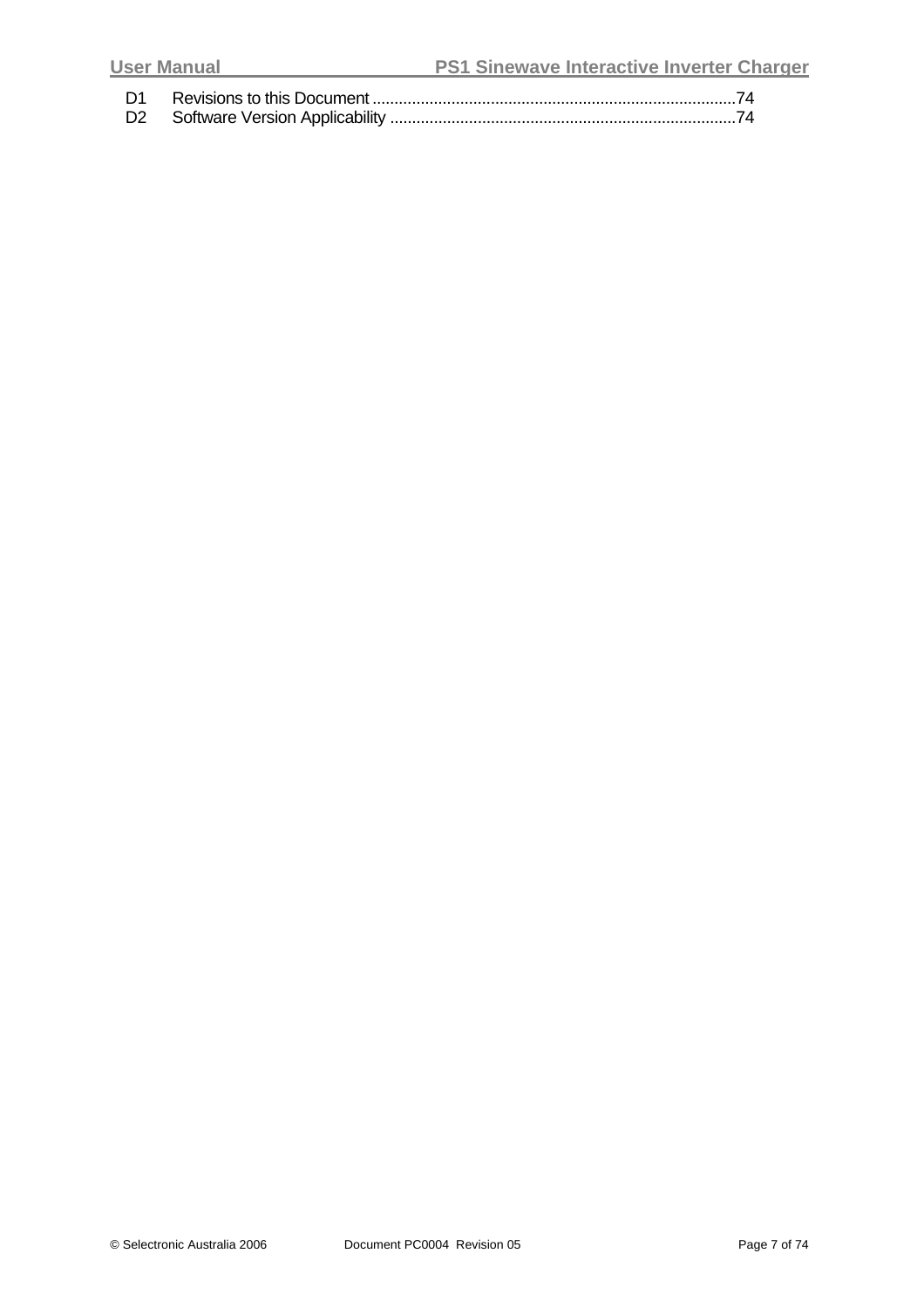

# <span id="page-7-0"></span>1 Precautions and Safety

### **1.1 Multiple Hazardous Energy Sources**

Hazardous voltages and energy are generated by the PS1, are fed into the PS1 by external wiring from multiple sources, and may be stored in capacitors after the PS1 is switched off and disconnected from external wiring.

Do not operate with the door open. No procedures in this manual require the PS1 door to be opened. All PS1 operations by users are performed with the door closed. This includes the front panel operation of all PS1 pushbuttons, displays and circuit breakers.

Only suitably qualified and trained personnel should open the PS1 front door.



### **1.2 Installation**

The PS1 requires adequate ventilation, away from hot equipment. Do not obstruct the airflow through the ventilation holes in the PS1 case (sides, rear and door top). Ensure when installed in an enclosed space that there is adequate ventilation.

The PS1 must be located in a dry place away from water, electrolyte and corrosive aerosols.

The PS1 contains arcing contacts so must not be located where explosive gas mixtures could occur, such as hydrogen from batteries or diesel fuel fumes. The PS1 must never be installed above the battery bank.

The PS1 may be floor, shelf or wall mounted. Installation requirements are defined in the PS1 Technical Manual.



### **1.3 Maintenance**

Ensure that all energy sources are isolated before working on connected wiring. The generator may start or power may be restored by the inverter at any time

Never work on equipment or investigate a problem without following appropriate safety isolation procedures. Procedures are defined in the PS1 Technical Manual.



### **1.4 Inverter or Generator may Start Automatically**

The PS1 automatically starts and/or restarts and may restore power or start the generator at any time. If a fault or overload is detected the PS1 will shutdown and automatically attempt to restart at varying intervals of up to several hours.

### **1.5 Battery**

Batteries are very dangerous. Please read the safety information provided by the battery supplier.

Battery acid is dangerous.

Batteries can emit hydrogen gas, which is explosive.

Batteries connected in series can produce hazardous voltages.

Disconnecting a DC power connection (even on one battery cell) can cause dangerous high-energy DC arcs, which can cause serious burns and eject hot particles, and can be difficult to extinguish.

Disconnecting a DC power connection (even on one battery cell) can cause renewable sources to produce large voltages (much larger than the battery voltage) on battery terminals and DC wiring. Such voltages can be lethal. They can also damage the PS1. Only suitably trained and qualified personnel should disconnect any DC power connection, including battery cell connections, and only with suitable procedures and safety precautions. See the PS1 Technical Manual.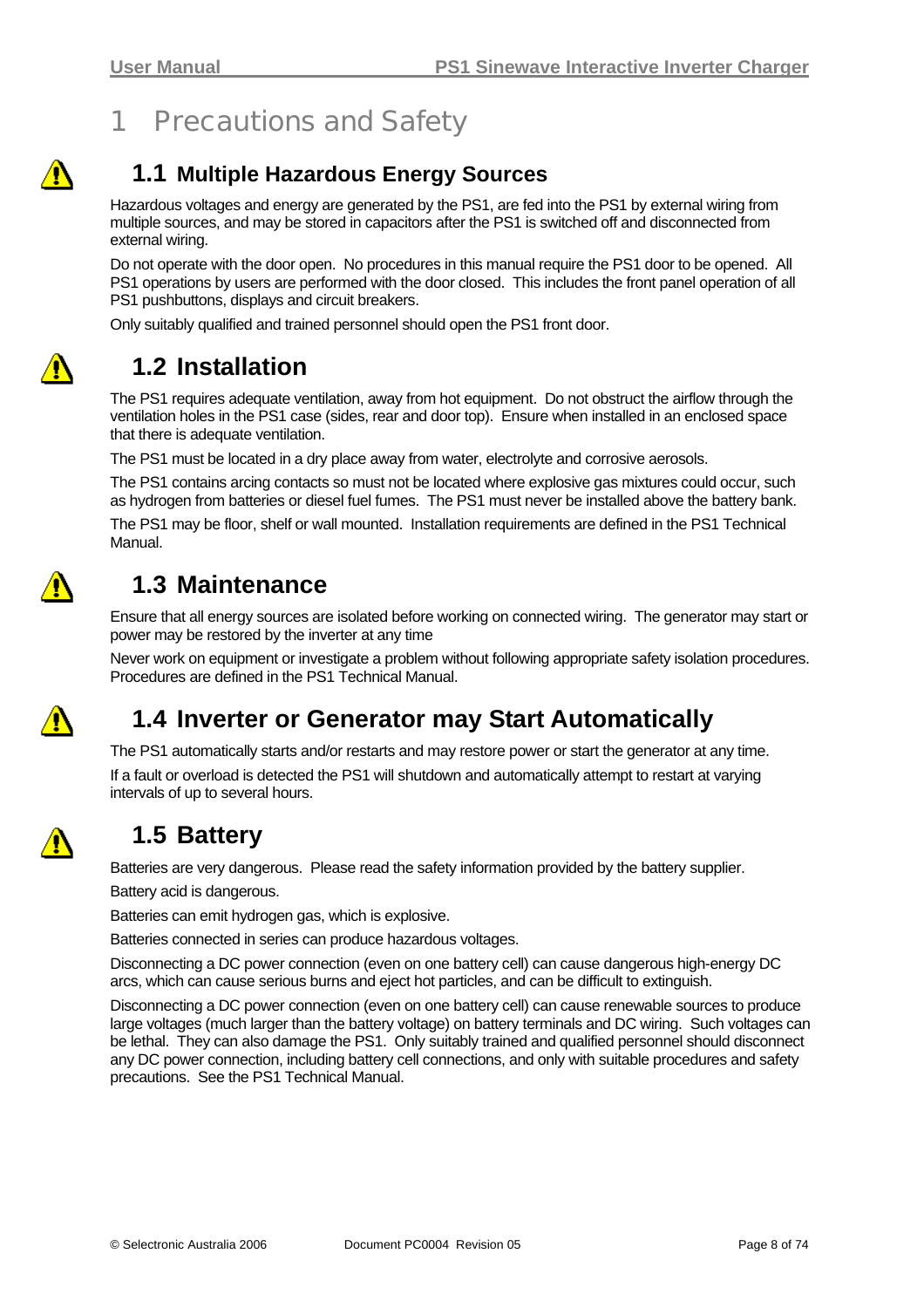# <span id="page-8-0"></span>2 PS1 - Power System Overview

PS1 Sinewave Interactive Inverter Chargers are typically used in applications where no mains grid is available. The diagram below shows a typical power system comprising a PS1 inverter, battery, generator and renewable sources.



**Figure 1 PS1- Power System** 

The PS1 is the heart of your power system. It quietly provides AC power from the battery bank and renewable sources. The PS1 monitors battery state of charge and load conditions and automatically starts the generator only when required to charge the batteries and efficiently utilise the generator to supply the site load.

### **2.1 Inverter Standalone Function**

The PS1 provides mains quality voltage and frequency regulated AC power to the site load from the battery bank and renewable sources. The highly efficient conversion ensures that the maximum battery power is available for use over the full output power range.

The PS1 can supply short-term overloads larger than its continuous load rating and continues to supply fault over-current for up to 10 seconds to trip external circuit breakers.

### **2.2 Inverter Power Save Function**

To minimize battery drain at very low load, the PS1 can be configured to go into Power Save mode. The PS1 will automatically switch to and from Power Save mode when the unit senses sufficient AC load.

### **2.3 Inverter Sync/Generator Interactive Function**

The PS1 can be configured to automatically start and stop the generator. When the generator is running, the PS1 will use the generator to power the site load plus use any additional generator capacity to charge the batteries. If the site loads are greater than the generators output, then the PS1 will add its power to the generator, when the site loads are reduced the PS1 will return to battery charging. The above operation will happen automatically, whilst always maintaining "no break" power to the site.

### **2.4 Charging Function**

With the generator running, the PS1 will automatically charge the battery bank. The PS1 charges the batteries in 5 stages (Initial, Bulk, Absorb, Float and Equalise) to ensure maximum energy is stored in the battery bank in the shortest possible time. The PS1 will periodically perform an equalise charge after the completion of the normal charge cycle to keep the battery bank in good condition.

The charging parameters are automatically compensated for battery temperature. It is important that the included battery temperature sensor be fitted to the battery bank and that the temperature is reading correctly.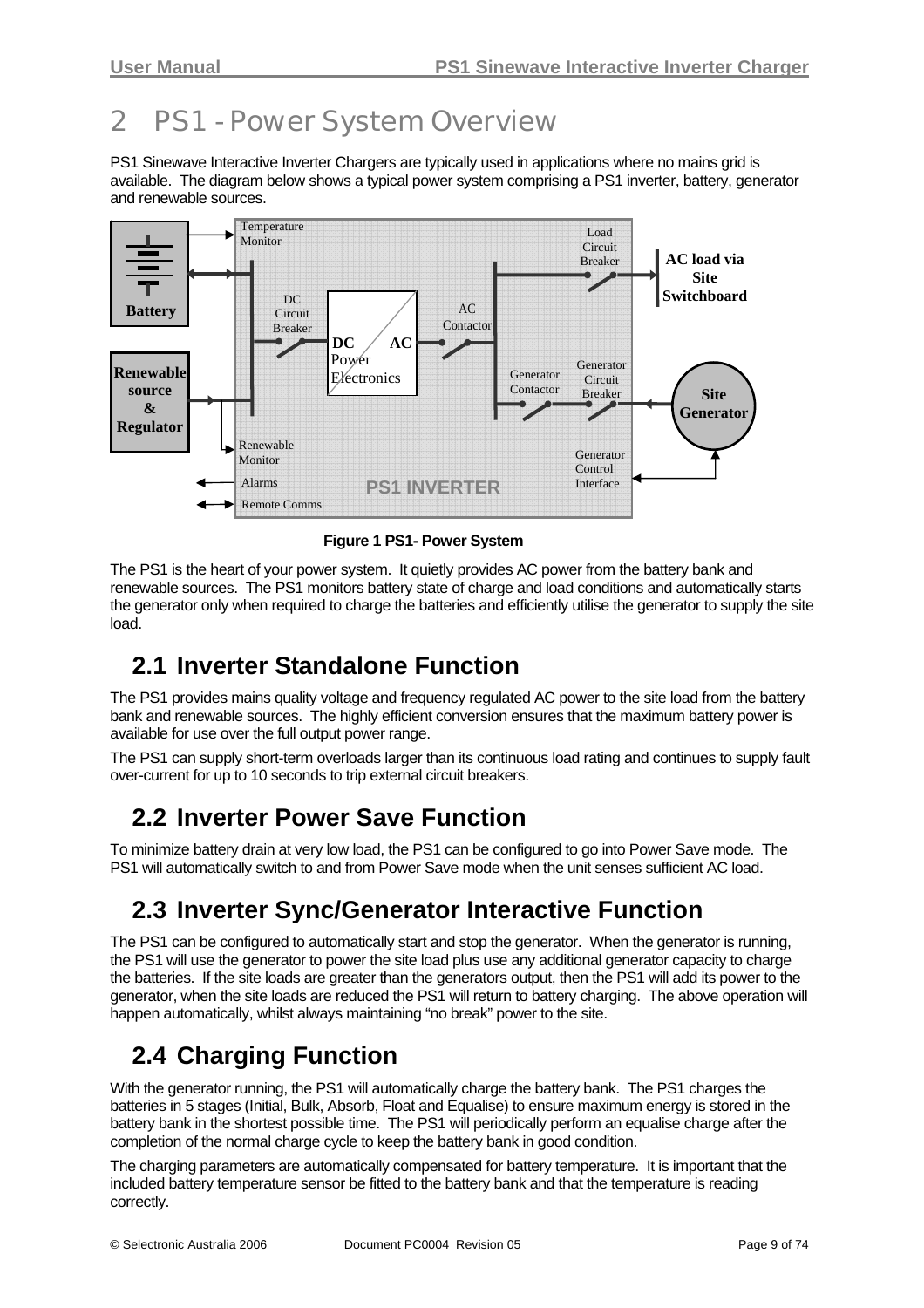<span id="page-9-0"></span>The PS1 contains one internal 100A/50mV shunt (Shunt 1) and an optional external shunt (Shunt 2) to monitor renewable power sources and loads connected to the battery bank. This allows the PS1 to include all sources of charge and load to be taken into account ensuring the batteries are correctly charged.

### **2.5 System Monitoring and Control**

The LCD displays system readings and settings and is used to adjust PS1 settings. System status, fault and abnormal conditions are displayed on the front panel LEDs. Pushbuttons control which readings and settings are displayed and allow the user to start and stop the generator from the PS1 and request that the next time the generator is started that the unit performs an equalise charge.

The PS1 periodically (every 15 minutes) logs (records) the power, voltage and current variables, and time/date-tagged events (alarms, generator start/stop, etc) for analysis of system operation and troubleshooting.

The PS1 provide a serial communication port which allows for the collection of logged data, plus monitoring and controlling the inverter and connected generator. The remote LCD function emulates the LCD display and front panel pushbuttons to allow full remote control of the PS1.

The PS1 continuously monitors itself for abnormal operating conditions such as DC over-voltage and overcurrent, AC overload and over temperature. The PS1 will attempt to compensate but will shutdown and indicate the reason for the shutdown if the problem cannot be corrected. The PS1 on start-up will perform a comprehensive self-test for internal faults. If a fault is detected the unit will report an error code and will not start operating.

# **2.6 Cooling System**

The PS1 uses natural convection and ducted forced air cooling to maintain the internal temperature. Under light conditions the unit relies on convection cooling. As the internal temperature of the unit rises the two internal fans switch on and off as required to maintain the internal temperature. Under extreme conditions whereby the two fans are unable to control the temperature the unit will automatically reduce the peak overload available or start the generator to shed load or reduce battery charging power to ensure the unit does not shutdown and continues to power the site.

### **2.7 Inverter Bypass**

When the PS1 is switched off or shutdown, the internal Generator Contactor automatically closes whenever generator voltage is present, allowing the manually started generator to supply the load without the need for any external bypass switches or contactors

### **2.8 Generator Control**

The PS1 generator control interface provides two control outputs plus five control inputs. The two control outputs provide the flexibility to connect the inverter to many generator controllers with no external hardware. The five control inputs allow for monitoring of status outputs from the generator controller ensuring the inverter does not incorrectly attempt to start or continue to run the generator under fault conditions such as fuel empty or low oil pressure.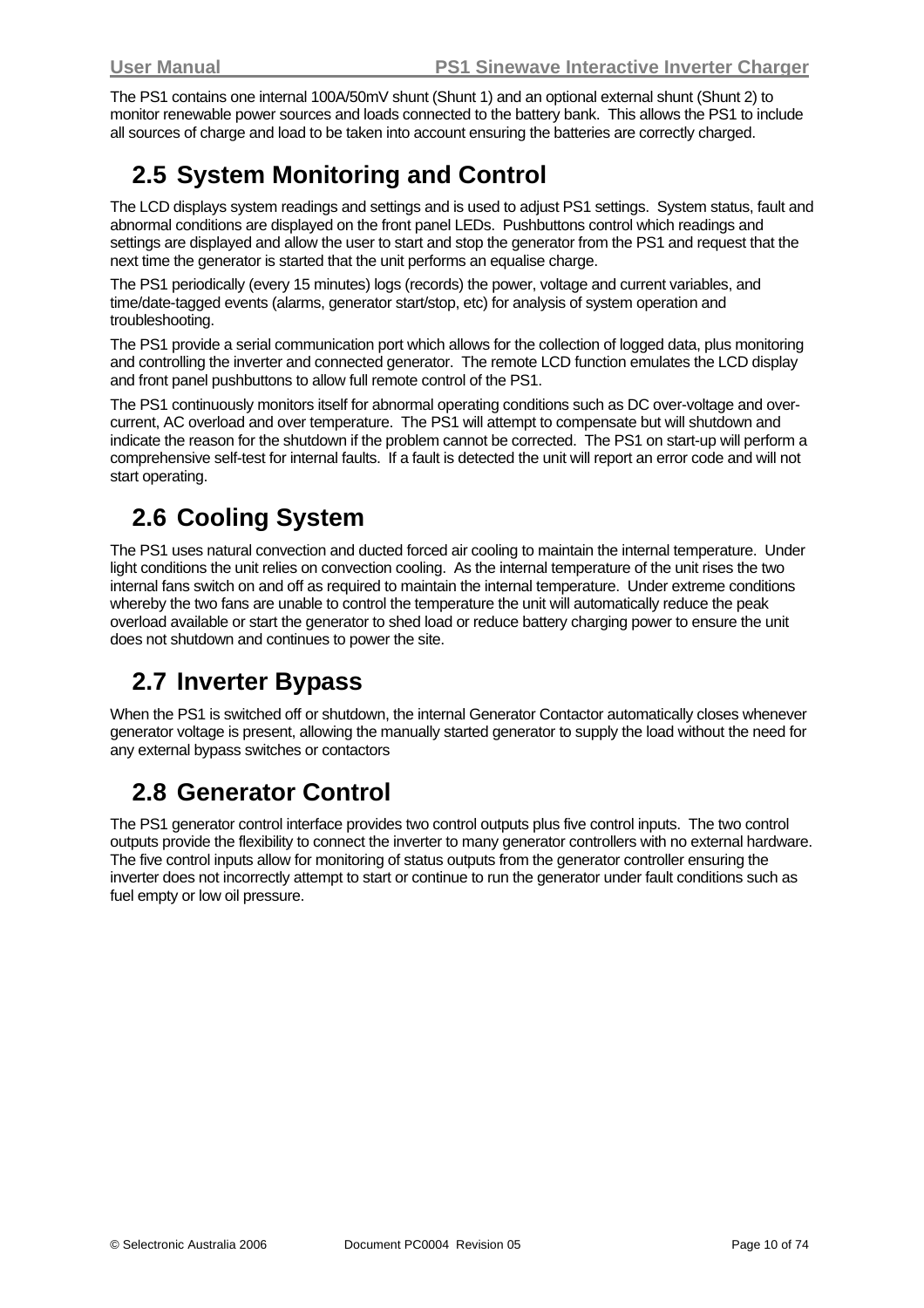# <span id="page-10-0"></span>3 Operation

This section contains procedures required to perform the most fundamental PS1 functions. Users should read section 1 and section 2 prior to performing these procedures.

### **3.1 User Interface**

The PS1 Front panel includes a Liquid Crystal Display (LCD), eight LED indicators, four configuration pushbuttons **1 1 v v ok MENU** and one **ON/OFF b** pushbutton.



**Figure 2 Inverter Pushbuttons** 

The LEDs provide the current status of the PS1 showing normal and abnormal conditions.

The LCD display and pushbuttons allow you to:

- View measured and calculated values such as battery voltage and load power readings (see [4.2](#page-20-0) [View Readings](#page-20-0)).
- View Summary Readings of measured system cumulative energy (see [4.3](#page-27-0) [Summary Readings](#page-27-0)).
- View system settings (see [4.4 View Settings\)](#page-28-0).
- View and change Generator schedules (see [4.6](#page-39-0) [Generator Schedules](#page-39-0)).
- Change settings to adjust the system operation (see [4.5 Change Settings](#page-33-0)).
- View system diagnostics such as battery and inverter temperatures and event counters (see [4.2.1 View Diagnostics\)](#page-23-0).
- View logged events (see [4.5](#page-40-0) [Event Log](#page-0-0)).
- Manually start and stop the generator (see [6.4 Manual Generator Control](#page-55-0)).

#### **3.1.1 Menu Navigation and Pushbuttons**

Four pushbuttons are used to navigate the menu structure and select settings. The functionality of each button is context sensitive.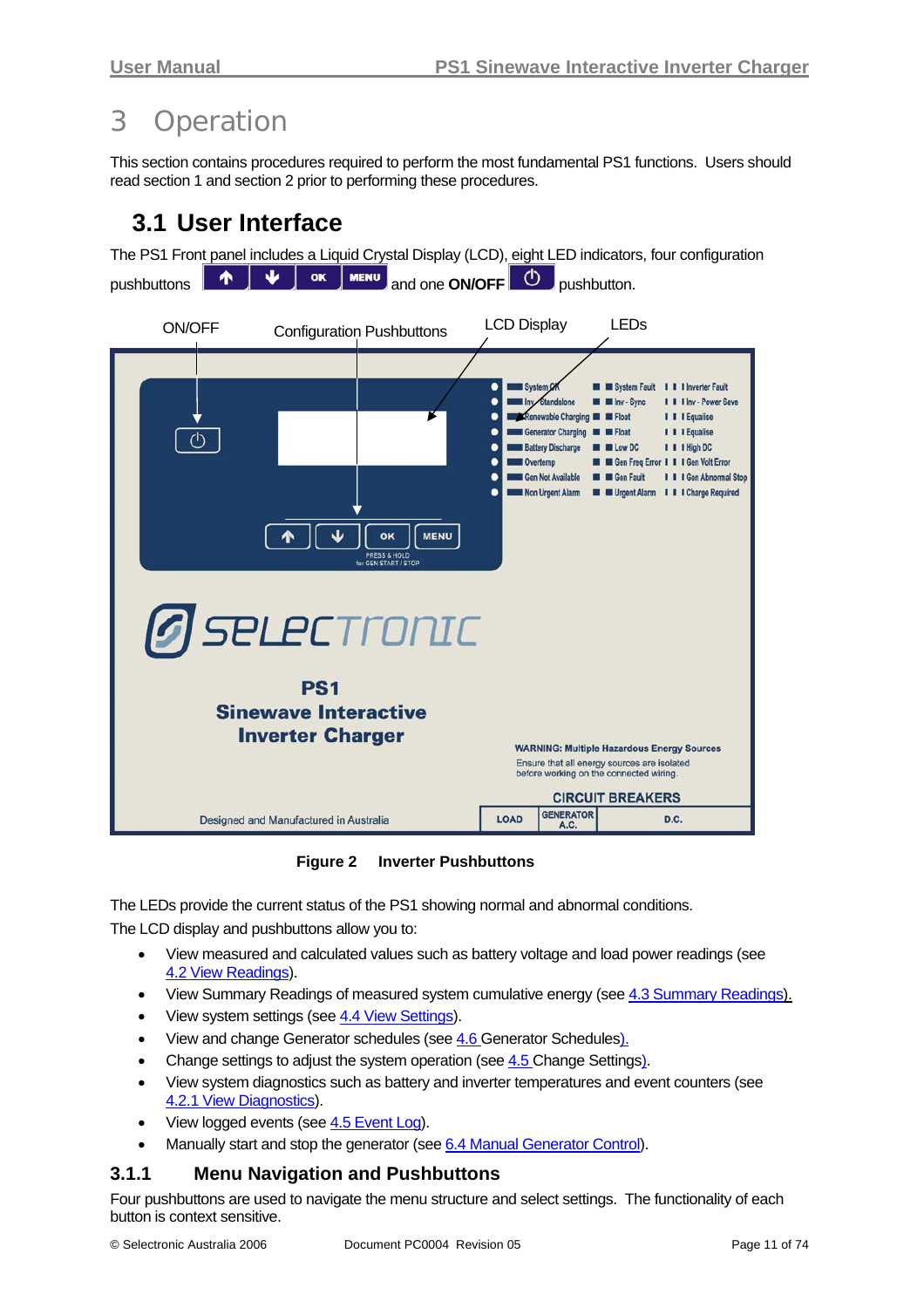#### <span id="page-11-0"></span>**3.1.1.1 Screens with Context Sensitive information**

The LCD displays the button function directly above the relevant button depending on the particular menu

being accessed. The PREV  $\Box$  and NEXT buttons are used to scroll through available screens,

the OK  $\overline{\phantom{a}}$  button is used to select a particular screen and the MENU/EVNT button  $\overline{\phantom{a}}$  is used to exit the current screen and return to the top level of the particular menu structure or enter the Event view system.

The OK **button may be used to start/stop the generator (see [3.3.3 Starting the Generator from PS1\)](#page-17-0).** 

The MENU/EVNT **MENU** button may be used to request an equalisation charge (see [3.3.5 Schedule](#page-18-0) [Battery Equalise\)](#page-18-0).

#### **3.1.1.2 Changing Settings**

Settings may be changed by selecting  $E$ DIT while in the appropriate setting screen.

A ^ symbol will appear near the setting to be changed.

Use the INC  $\blacksquare$  and DEC keys to change the setting.

Use the OK  $\frac{K}{k}$  key to implement and store the change. Press and hold the OK  $\frac{K}{k}$  key to reload the value to factory default setting.

Use the CNCL  $\boxed{\text{MENU}}$  key to reject the change.

If no key is pressed for 10 seconds the EDIT screen will be exited without changing the setting.

#### **3.1.1.3 Screens without Context Sensitive information**

In screens without button function information displayed (e.g. within View Readings) the

buttons may be used to scroll through the available screens, the **MENU** button may be used to exit the current menu and return to the associated top level menu.

The **button may be used to start/stop the generator (see [3.3.3 Starting the Generator from PS1\)](#page-17-0).** 

The  $\Box$  button may be used to request an equalisation charge (see  $3.3.5$  Schedule Battery Equalise).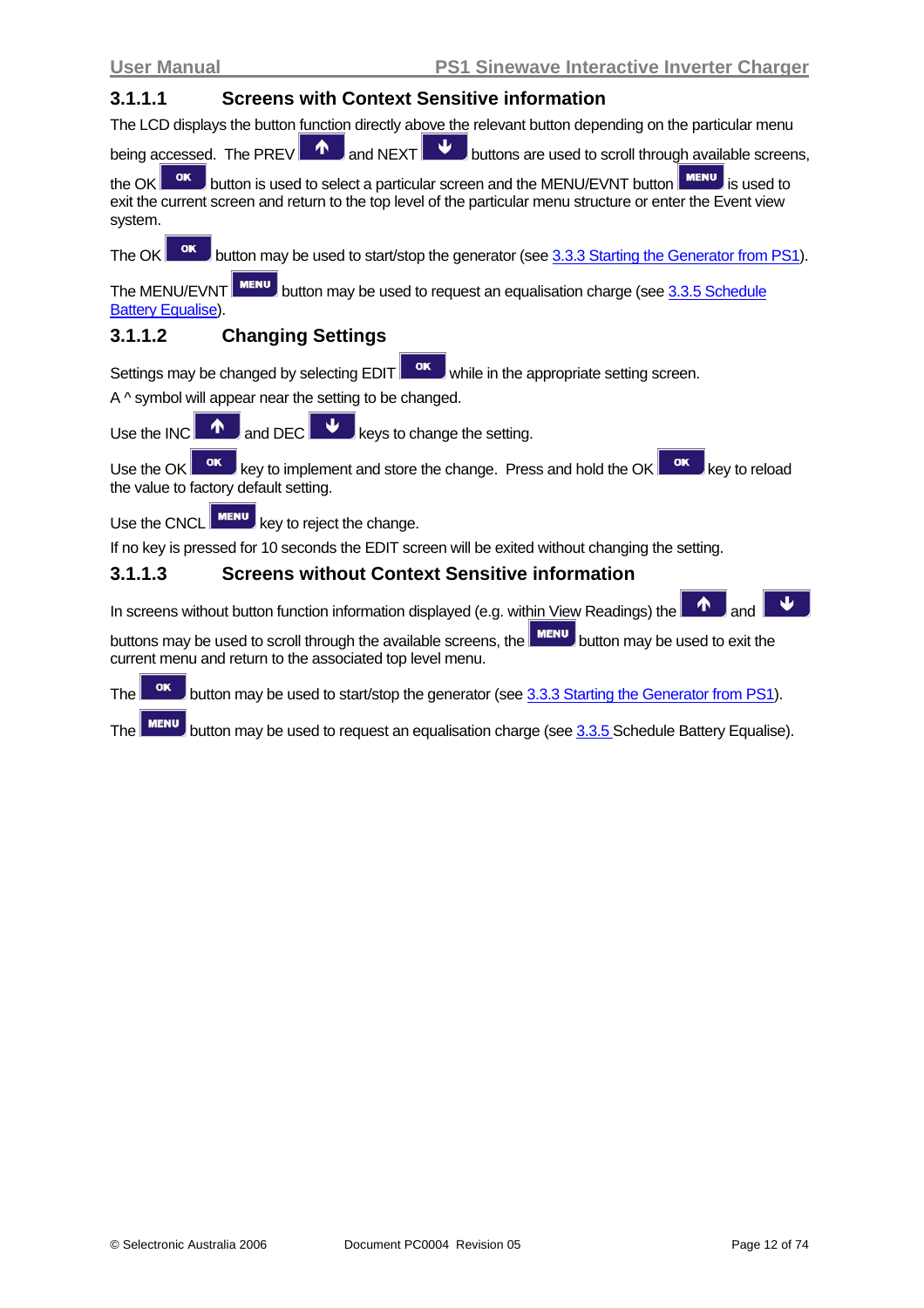#### <span id="page-12-0"></span>**3.1.2 Front Panel LEDs**

Eight LEDs are provided on the PS1 front panel to indicate operation and system fault conditions as described below. Each LED uses steady state and two flash rates to show various conditions.

|                                                                                                           |                                                                                                                                                                                                              |                                  | <b>LED Flash Rate Legend</b>                                                                                                                                                                                                                                          |
|-----------------------------------------------------------------------------------------------------------|--------------------------------------------------------------------------------------------------------------------------------------------------------------------------------------------------------------|----------------------------------|-----------------------------------------------------------------------------------------------------------------------------------------------------------------------------------------------------------------------------------------------------------------------|
|                                                                                                           | <b>LED ON</b><br>No Flash                                                                                                                                                                                    | Slow<br>1s ON,<br>0.4s OFF       | Fast<br>$0.2$ sON,<br>0.2s OFF                                                                                                                                                                                                                                        |
| <b>LEDs</b>                                                                                               |                                                                                                                                                                                                              |                                  |                                                                                                                                                                                                                                                                       |
|                                                                                                           |                                                                                                                                                                                                              |                                  |                                                                                                                                                                                                                                                                       |
| 10kW 48V<br>16:59<br><b>RAPS</b><br>View Readings<br>$\circlearrowleft$<br><b>EVNT</b><br>PREV NEXT<br>ОK | System OK<br>Inv - Standalone<br>Renewable Charging <b>THE Float</b><br>Generator Charging<br>٠<br><b>Battery Discharge</b><br>٠<br>٠<br><b>Covertemp</b><br>Gen Not Available<br>٠<br>Non Urgent Alarm<br>٠ | <b>E</b> Float<br><b>ELow DC</b> | System Fault<br>I I I Inverter Fault<br>I I I Inv - Power Save<br><b>E</b> Inv - Sync<br>I I I Equalise<br>I I Equalise<br>I I High DC<br>Gen Freq Error 1 1 I Gen Volt Error<br><b>Gen Fault</b><br>I I Gen Abnormal Stop<br><b>El Guardian Dela Charge Required</b> |
| <b>MENU</b><br><b>OK</b><br>PRESS & HOLD<br>for GEN START / STOP                                          |                                                                                                                                                                                                              |                                  |                                                                                                                                                                                                                                                                       |
| <b><i>G</i></b> SELECTRONIC                                                                               |                                                                                                                                                                                                              |                                  |                                                                                                                                                                                                                                                                       |
| <b>PS1</b>                                                                                                |                                                                                                                                                                                                              |                                  |                                                                                                                                                                                                                                                                       |
| <b>Sinewave Interactive</b>                                                                               |                                                                                                                                                                                                              |                                  |                                                                                                                                                                                                                                                                       |
| <b>Inverter Charger</b>                                                                                   |                                                                                                                                                                                                              |                                  |                                                                                                                                                                                                                                                                       |
|                                                                                                           |                                                                                                                                                                                                              |                                  | <b>WARNING: Multiple Hazardous Energy Sources</b><br>Ensure that all energy sources are isolated                                                                                                                                                                      |
|                                                                                                           |                                                                                                                                                                                                              |                                  | before working on the connected wiring.                                                                                                                                                                                                                               |
|                                                                                                           |                                                                                                                                                                                                              | <b>GENERATOR</b>                 | <b>CIRCUIT BREAKERS</b>                                                                                                                                                                                                                                               |
| Designed and Manufactured in Australia                                                                    | <b>LOAD</b>                                                                                                                                                                                                  | A.C.                             | D.C.                                                                                                                                                                                                                                                                  |

#### **Figure 3 Front Panel LEDs**

When the PS1 is switched on via its ON/OFF  $\Box$  pushbutton, all the LEDs illuminate briefly then display an upward moving flashing pattern while the PS1 performs a self-test to check for internal faults. If the LEDs remain off, the PS1 failed to start. If the PS1 was shut down from an abnormal cause, it may be necessary to operate the ON/OFF button again if the PS1 does not start.

If the PS1 passes self-test, the top LED is steady illuminated to indicate **System OK**, and the other seven LEDs indicate various operating states according to their panel labels. The indicated states can include successful operation and also abnormalities such as over temperature and shutdown etc, as described in the table below.

If the PS1 self-test detects a fault, it will not pass power, and the top LED on the panel flashes to indicate an **Inverter Fault.** The LCD will display the **Self Test Fail** message and a fault code that identifies the fault. Make a note of the fault code then contact your supplier for further instructions. The panel labelling for the LEDs does not apply in this situation.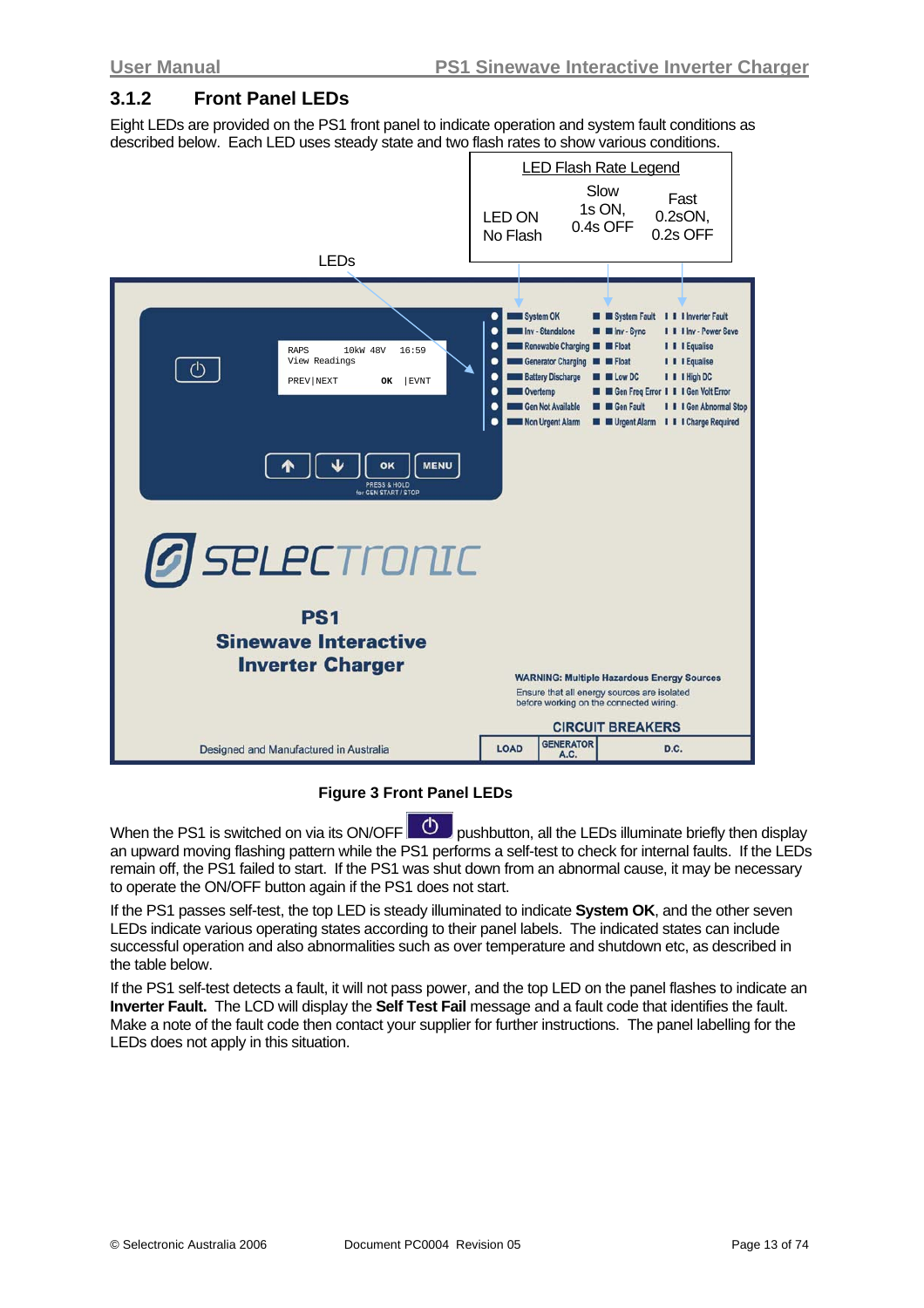

#### **Figure 4 LED Functions**

Each LED has three labels on the panel as shown above. The top four green LEDs indicate operational states and the lower four red/yellow LEDs indicate system warning and/or fault conditions. The table below identifies the PS1 system status for each LED condition.

|                        | <b>INDICATI</b><br><b>ON</b>    | <b>SYSTEM STATUS</b>                                                                                                                 | <b>NOTES/SUGGESTED ACTION</b>                                                                                                                                                                                                                                                                                               |
|------------------------|---------------------------------|--------------------------------------------------------------------------------------------------------------------------------------|-----------------------------------------------------------------------------------------------------------------------------------------------------------------------------------------------------------------------------------------------------------------------------------------------------------------------------|
|                        | ON                              | System OK.<br>Normal operation                                                                                                       | No action required.                                                                                                                                                                                                                                                                                                         |
| LED <sub>1</sub> (Top) | Slow<br><b>Flash</b>            | <b>System Fault</b><br>The PS1 is shutdown and not available to<br>supply the load.                                                  | The lower four LEDs $(5-8)$ will show the<br>reason for the shutdown. Refer to notes<br>associated with these LEDs for further<br>recommended action. Review event log<br>for possible cause. See 4.7 LCD<br><b>Event Log and B2 Event Definitions.</b>                                                                     |
|                        | Fast<br>Flash<br>$\blacksquare$ | <b>Inverter Fault</b><br>The PS1 has detected an internal fault<br>during self test.                                                 | Try to restart the inverter. Record the fault<br>code indicated on the LCD and then<br>contact your installer for further<br>instructions. See B3 Self Test Fault<br>Codes.                                                                                                                                                 |
|                        | <b>OFF</b>                      | The PS1 is switched OFF                                                                                                              |                                                                                                                                                                                                                                                                                                                             |
| $\mathbf{\Omega}$      | ON                              | Inverter - Standalone<br>The PS1 is running independent of the<br>attached generator and AC output is<br>available at the terminals. | No action required.<br>Note: the PS1 will remain in Standalone<br>mode and this LED will not flash if the<br>inverter cannot synchronise to the<br>generator because the generator voltage<br>or frequency is out of tolerance. If<br>generator synchronisation is expected<br>and is not achieved see<br>8 Troubleshooting |
| 山                      | Slow<br>Flash                   | <b>Inverter - Sync</b><br>The PS1 is correctly synchronised to and<br>operating interactively with the generator.                    | No action required.                                                                                                                                                                                                                                                                                                         |
|                        | Fast<br>Flash<br>$\blacksquare$ | <b>Inverter - Power Save</b><br>The PS1 has reverted to power save<br>mode due to no or low AC load.                                 | No action required.                                                                                                                                                                                                                                                                                                         |
|                        | <b>OFF</b>                      | This is not a normal condition for this LED.                                                                                         | It may be OFF if an error condition exists.<br>Refer to other LEDs.                                                                                                                                                                                                                                                         |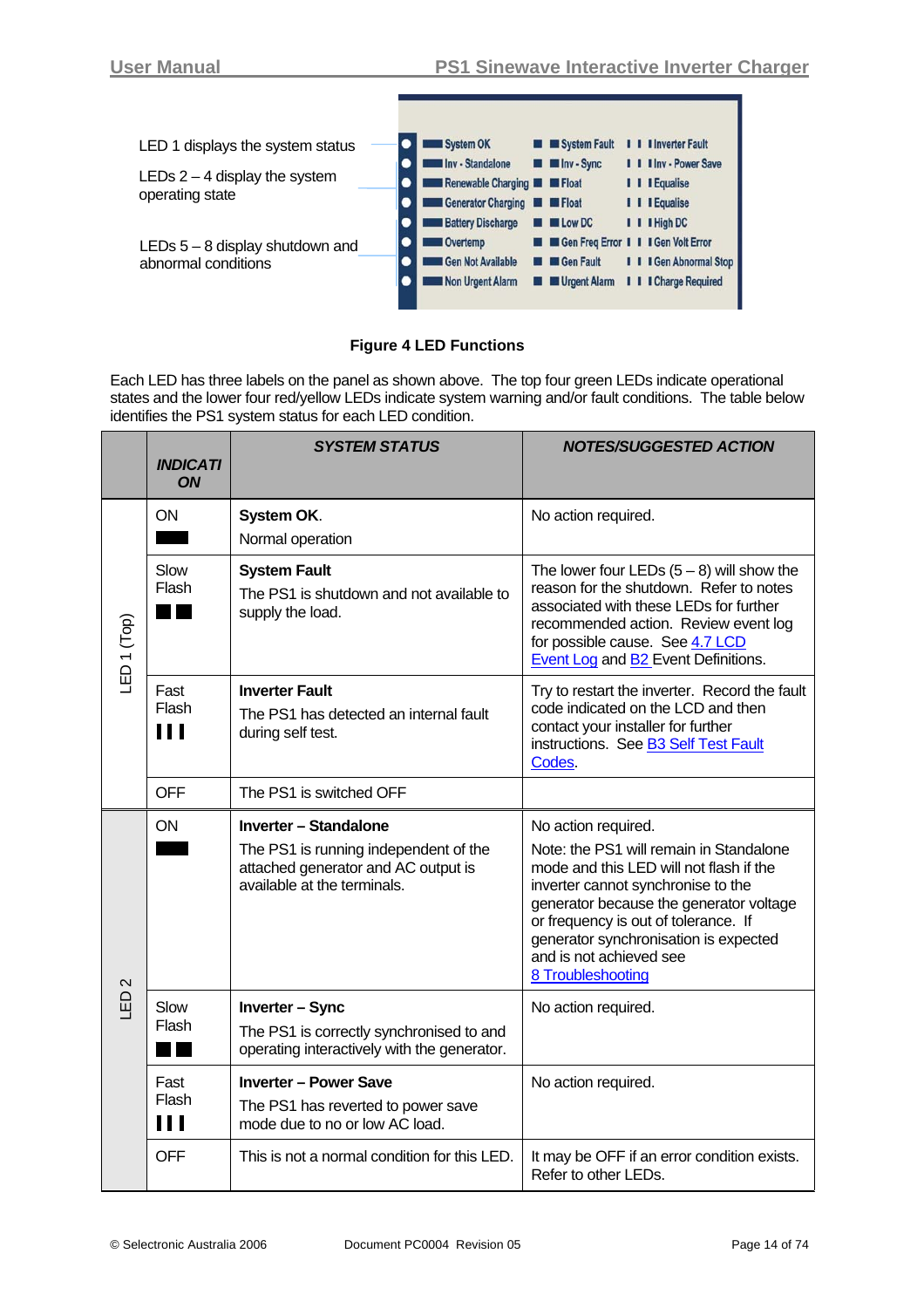|                  | <b>ON</b>                       | <b>Renewable Charging</b>                                                                                                                                              | No action required.                                                                                                                               |
|------------------|---------------------------------|------------------------------------------------------------------------------------------------------------------------------------------------------------------------|---------------------------------------------------------------------------------------------------------------------------------------------------|
|                  |                                 | The Renewable source/s is/are<br>contributing greater than 1 amp to the DC<br>system.                                                                                  |                                                                                                                                                   |
| $\infty$<br>GED  | Slow<br>Flash                   | <b>Float</b><br>The Renewable source/s is/are<br>contributing greater than 1 amp to the DC<br>system. The battery charging process is<br>presently in the Float phase. | No action required.                                                                                                                               |
|                  | Fast<br>Flash                   | <b>Equalise</b><br>The Renewable source is contributing                                                                                                                | No action required.                                                                                                                               |
|                  | Ш                               | greater than 1 amp to the system. The<br>battery charging process is presently in<br>the Equalise phase.                                                               |                                                                                                                                                   |
|                  | <b>OFF</b>                      | The Renewable source is contributing<br>less than 1 amp charge to the battery.                                                                                         | If Renewable contribution is expected See<br>8 Troubleshooting                                                                                    |
|                  | ON                              | <b>Generator Charging</b>                                                                                                                                              | No action required.                                                                                                                               |
| LED <sub>4</sub> |                                 | The Generator is contributing charge to<br>the battery. The battery charging process<br>is presently in the Initial, Bulk or<br>Absorption phases of charging.         |                                                                                                                                                   |
|                  | Slow                            | <b>Float</b>                                                                                                                                                           | No action required.                                                                                                                               |
|                  | Flash                           | The Generator is contributing charge to<br>the battery. The battery charging process<br>is presently in the Float phase.                                               |                                                                                                                                                   |
|                  | Fast                            | <b>Equalise</b>                                                                                                                                                        | No action required.                                                                                                                               |
|                  | Flash<br>$\blacksquare$         | The Generator is contributing charge to<br>the battery. The battery charging process<br>is presently in the Equalise phase.                                            |                                                                                                                                                   |
|                  | <b>OFF</b>                      | The Generator is not contributing charge<br>to the battery.                                                                                                            | If Generator contribution is expected See<br>8 Troubleshooting                                                                                    |
|                  | ON                              | <b>Battery Discharge</b>                                                                                                                                               | See 8 Troubleshooting.                                                                                                                            |
|                  |                                 | Indicates the PS1 has shutdown due to<br>excessively discharged battery                                                                                                |                                                                                                                                                   |
|                  | Slow<br>Flash                   | Low DC<br>Indicates the PS1 has shutdown due to<br>battery under-voltage.                                                                                              | This usually occurs when the generator is<br>unavailable to charge the battery - refer to<br>LED 7 for generator availability.                    |
|                  |                                 |                                                                                                                                                                        | Check the battery voltage in View<br>Readings display.                                                                                            |
| LED <sub>5</sub> |                                 |                                                                                                                                                                        | Note: the battery voltage reading may rise<br>substantially higher due to reduced load<br>when the PS1 is shutdown.                               |
|                  | Fast<br>Flash<br>$\blacksquare$ | <b>High DC</b><br>Indicates that the PS1 has shut down due<br>to battery over-voltage.                                                                                 | Check the battery voltage and causes for<br>overcharge. The renewable regulator<br>may be set to a higher voltage than the<br>shutdown threshold. |
|                  |                                 |                                                                                                                                                                        | The PS1 will restart when the voltage falls<br>to within tolerance.                                                                               |
|                  | <b>OFF</b>                      | <b>Normal Condition</b>                                                                                                                                                | No action required.                                                                                                                               |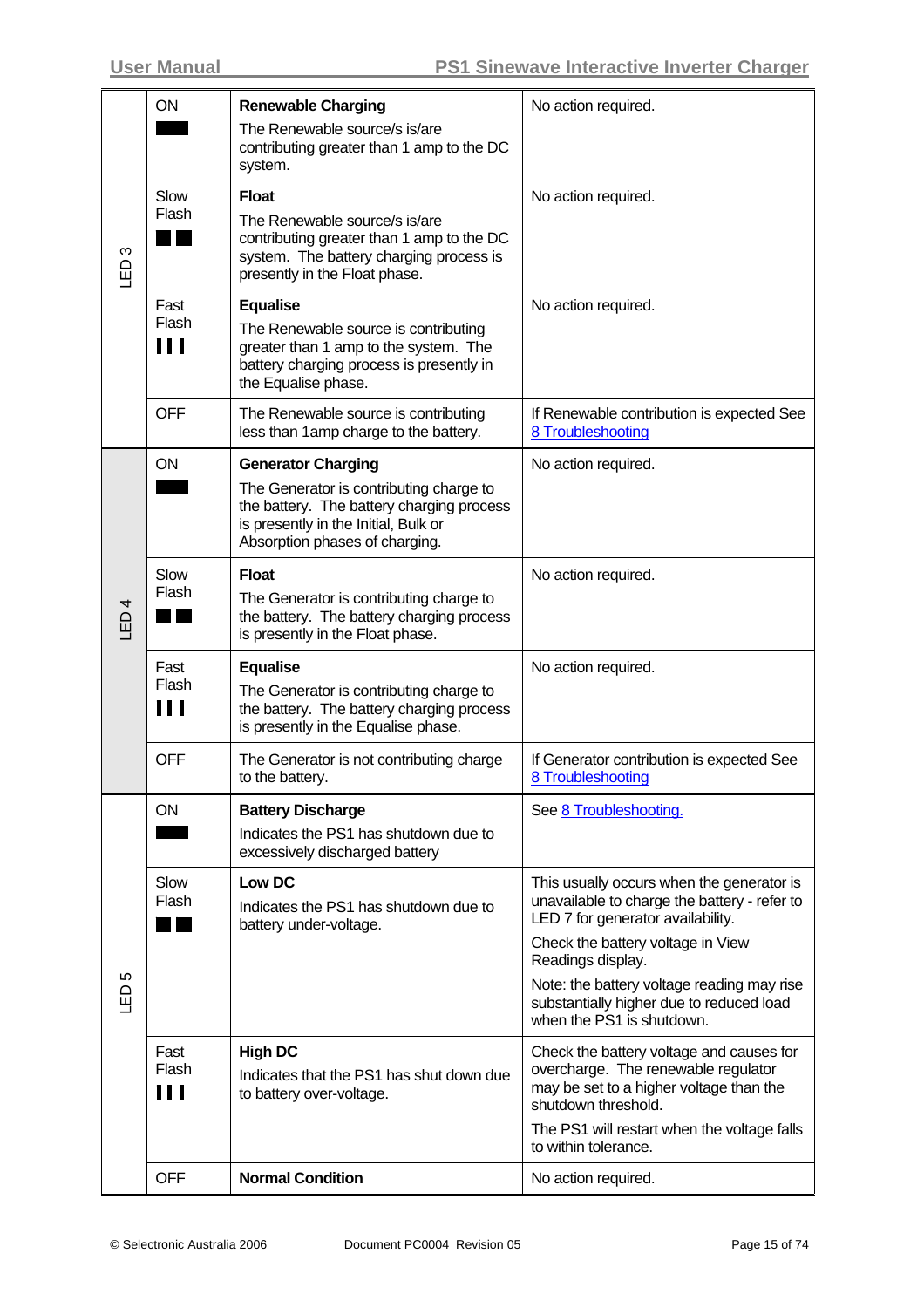| $\mathbf{\circ}$ | ON                     | <b>Over Temperature</b><br>Indicates that the PS1 has shut down due<br>to overheating.                                                                                                                  | A heatsink temperature of 100°C or<br>transformer temperature of 130°C will<br>cause a shutdown.<br>Overheating may be due to sustained<br>high load, faulty cooling fans, blocked<br>ventilation, or high ambient temperature.<br>It will automatically restart when it has<br>cooled sufficiently. |
|------------------|------------------------|---------------------------------------------------------------------------------------------------------------------------------------------------------------------------------------------------------|------------------------------------------------------------------------------------------------------------------------------------------------------------------------------------------------------------------------------------------------------------------------------------------------------|
| 品                | Slow<br>Flash          | <b>Generator Frequency Error</b>                                                                                                                                                                        | Check generator operation. Limits are set<br>into the PS1 during installation.                                                                                                                                                                                                                       |
|                  | Fast<br>Flash<br>111   | <b>Generator Voltage Error</b>                                                                                                                                                                          | Check generator operation. Limits are set<br>into the PS1 during installation.                                                                                                                                                                                                                       |
|                  | <b>OFF</b>             | <b>Normal Condition</b>                                                                                                                                                                                 | No action required.                                                                                                                                                                                                                                                                                  |
|                  | ON                     | <b>Generator Not Available</b><br>Indicates that the generator is not<br>available for automatic control                                                                                                | If the Generator is required to<br>automatically start check the generator<br>available signal is active (see).                                                                                                                                                                                      |
| LED7             | Slow<br>Flash          | <b>Generator Fault</b><br>Indicates that the PS1 has stopped the<br>generator because the generators GEN<br>FAULT input is active or the PS1 could<br>not start and/or synchronise to the<br>generator. | Check to see why the Generator Fault<br>input is active.<br>Refer to generator manufacturer's<br>documentation for troubleshooting advice.<br>The PS1 will attempt to restart the<br>generator in 15 minutes then commence<br>a generator restart sequence. See<br>6.5 Generator Fault Recovery.     |
|                  | Fast<br>Flash<br>'''   | <b>Generator Abnormal Stop</b><br>Indicates that the generator stopped<br>unexpectedly while running under PS1<br>control                                                                               | Check to see why the generator fault or<br>generator no fuel input is active. See<br>6.5 Generator Fault Recovery.<br>Refer to generator manufacturer's<br>documentation.<br>Check if the generator circuit breaker has<br>opened.<br>Check if the generator was manually<br>shutdown.               |
|                  | <b>OFF</b>             | <b>Normal Condition</b>                                                                                                                                                                                 | No action required.                                                                                                                                                                                                                                                                                  |
| $\infty$<br>GED  | ON                     | <b>Non Urgent Alarm</b><br>Indicates conditions where the PS1<br>system is functional but may require<br>attention.                                                                                     | Refer to other front panel LEDs, Readings<br>and Diagnostics screens for reason.<br>See 3.1.2 Front Panel LEDs                                                                                                                                                                                       |
|                  | Slow<br>Flash          | <b>Urgent Alarm</b><br>Indicates the PS1 system is non-<br>functional or is likely to shut down in the<br>near future.                                                                                  | Refer to other front panel LEDs, Readings<br>and Diagnostics screens for reason.<br>See 3.1.2 Front Panel LEDs                                                                                                                                                                                       |
|                  | Fast<br>Flash<br>1 I I | <b>Charge Required</b><br>Indicates the battery requires charging but<br>the generator is not available.                                                                                                | Check why generator is NOT available.                                                                                                                                                                                                                                                                |
|                  | <b>OFF</b>             | <b>Normal Condition</b>                                                                                                                                                                                 | No action required.                                                                                                                                                                                                                                                                                  |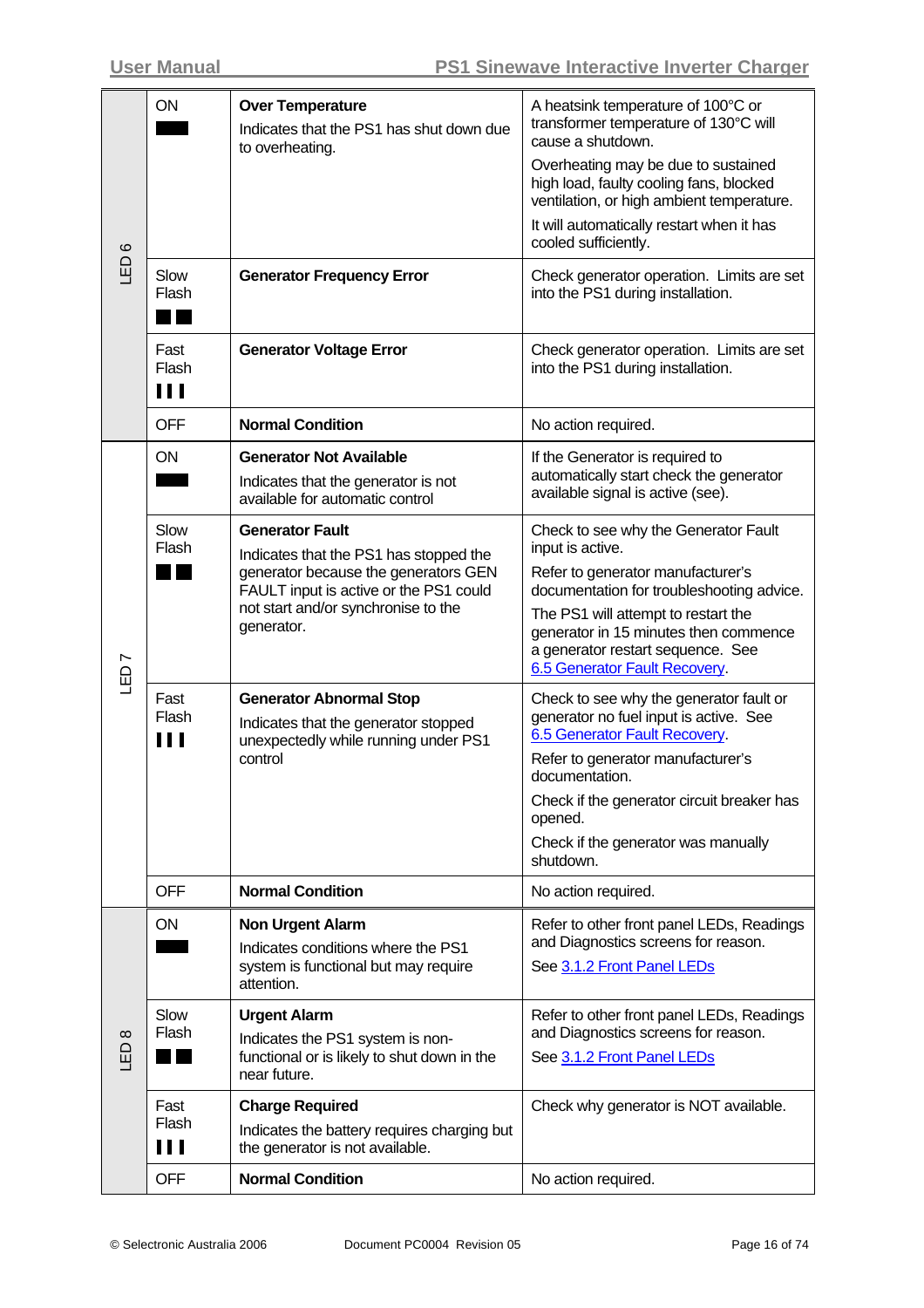### **3.2 Circuit Breakers**

<span id="page-16-0"></span>The PS1 has three manually operated circuit breakers on the front panel (see below).

The circuit breakers are:

- The **DC Circuit Breaker** which switches the battery and renewable source to the PS1. It is comprised of two ganged units for sufficient current rating. The circuit breaker will not close if the battery voltage is too high, too low or of reversed polarity. This circuit breaker will trip for various conditions including extremely low battery voltage, some internal faults, and 15 minutes after the PS1 is switched off via its **ON/OFF** pushbutton.
- The **Generator Circuit Breaker** which switches the Generator AC to the PS1.
- The **Load Circuit Breaker** which switches the load to the PS1.

The circuit breakers incorporate over-current trip to protect the PS1 from electrical faults.



**Figure 5 PS1 Circuit Breakers**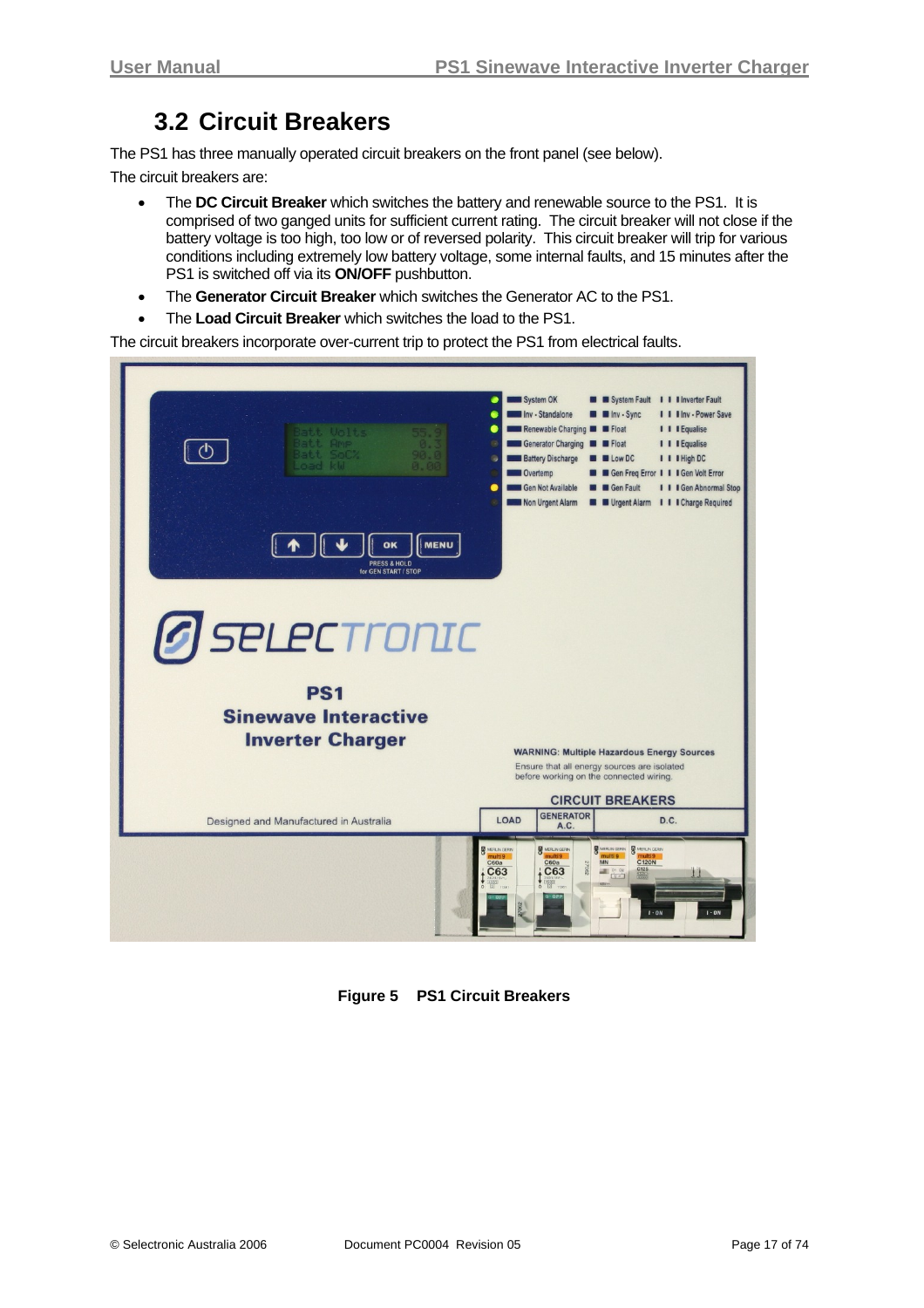### <span id="page-17-0"></span>**3.3 Quick Start**

#### **3.3.1 To switch Inverter ON**

- 1. If not already closed, close the Generator AC Circuit Breaker. (switch Up)
- 2. If not already closed, close the Load Circuit Breaker. (switch Up)
- 3. Press the front panel **ON/OFF** button  $\Box$  for one second then release it. All LEDs illuminate briefly then display an upward moving flashing pattern while the PS1 performs a self-test. If the LEDs remain off, the PS1 failed to start. If the PS1 was shut down from an abnormal cause, it may be necessary to operate the **ON/OFF** button again if the PS1 does not start.
- 4. When the LCD displays "Please close DC CB", close the DC Circuit Breaker if not already closed. (switch Up).

On successful start up the **System OK** LED will be ON and the PS1 will enter Standalone mode (**Inv – Standalone** LED), or Synchronise mode (**Inv – Sync** LED) to the already running generator or Power Save mode (**Inv – Power Save** LED) depending on system settings. The View Readings menu will display as shown below.

| 10kW 48V<br>16:59<br><b>RAPS</b><br>View Readings<br>PREV NEXT<br>EVNT<br>ОK                                                           | <b>Overtemp</b>                                                                                                                                                                                                                                 | System OK<br>Inv - Standalone<br>Renewable Charging <b>E III</b> Float<br>Generator Charging <b>E Float</b><br><b>Battery Discharge</b><br>Gen Not Available | <b>E</b> Inv - Sync<br><b>ELow DC</b><br><b>E</b> Gen Fault | System Fault       I Inverter Fault<br><b>I</b> I I Inv - Power Save<br>I I Equalise<br>I I I Equalise<br>I I High DC<br>Gen Freq Error 1 1 I Gen Volt Error<br>I I Gen Abnormal Stop |  |
|----------------------------------------------------------------------------------------------------------------------------------------|-------------------------------------------------------------------------------------------------------------------------------------------------------------------------------------------------------------------------------------------------|--------------------------------------------------------------------------------------------------------------------------------------------------------------|-------------------------------------------------------------|---------------------------------------------------------------------------------------------------------------------------------------------------------------------------------------|--|
| <b>MENU</b><br>OK<br>PRESS & HOLD<br>for GEN START / STOP<br>PS <sub>1</sub><br><b>Sinewave Interactive</b><br><b>Inverter Charger</b> | <b>E M</b> Urgent Alarm <b>I I I</b> Charge Required<br>Non Urgent Alarm<br><b>G</b> SELECTronIC<br><b>WARNING: Multiple Hazardous Energy Sources</b><br>Ensure that all energy sources are isolated<br>before working on the connected wiring. |                                                                                                                                                              |                                                             |                                                                                                                                                                                       |  |
| Designed and Manufactured in Australia                                                                                                 | <b>LOAD</b>                                                                                                                                                                                                                                     | <b>GENERATOR</b><br>A.C.                                                                                                                                     |                                                             | D.C.                                                                                                                                                                                  |  |

#### **3.3.2 To switch Inverter OFF**

- 1. Press the front panel **ON/OFF** pushbutton **6. Only for a second then release it. The LEDs and LCD will** turn off.
- 2. Unless you want the generator to supply the load via the PS1, open the Generator and Load Circuit Breakers.

The DC Circuit Breaker will open automatically<sup>[1](#page-17-0)</sup> 15 minutes after the PS1 is turned off.

#### **3.3.3 Starting the Generator from PS1**

1. Check that the **Generator Not Available** LED (see [3.1.2 Front Panel LEDs\)](#page-12-0) is OFF indicating the generator is available for automatic control. If the LED is ON or flashing the generator has a problem which must be rectified before this procedure will start the generator.

<sup>&</sup>lt;sup>1</sup> 24volt models have no control over the DC circuit breaker and the DC circuit breaker needs to be manually opened.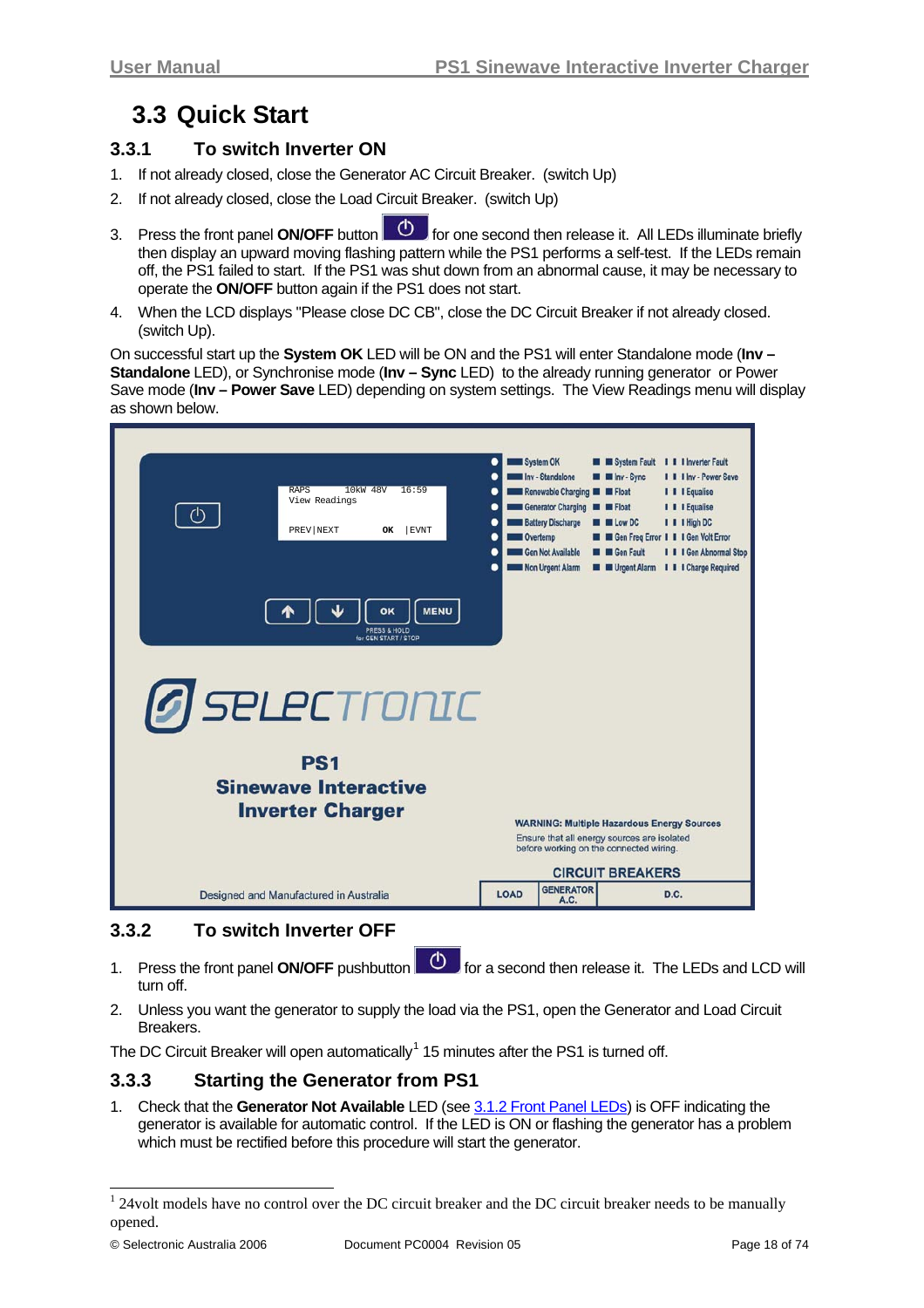- <span id="page-18-0"></span>2. Press the front panel OK button  $\begin{bmatrix} \text{OK} \\ \text{OfG} \end{bmatrix}$  for at least one second then release it.
- 3. The inverter will display Gen Start and then display the PS1 voltage and frequency and generator voltage and frequency plus the variation in generator frequency.



4. The generator will start and after a short period the **Inv Sync** LED (see [3.1.2 Front Panel LEDs](#page-12-0)) on the front panel will flash. When the PS1 has determined the generator is no longer required, the generator will automatically switch off. See [6.3.4 Generator Automatic Stopping](#page-54-0).

#### **3.3.4 Stopping the Generator from PS1**

- 1. Check that the **Generator Not Available** LED (see [3.1.2 Front Panel LEDs\)](#page-12-0) is OFF indicating the generator is available for automatic control. If the LED is ON or flashing the generator has a problem which must be rectified before this procedure will stop the generator.
- 2. Press the front panel OK button  $\begin{bmatrix} \n\text{OK} \n\end{bmatrix}$  for at least one second then release it.
- 3. The generator will be disconnected and power will be supplied to the load via the PS1. Note that some generators will continue to run for a short period as a cool down period, this does not affect the PS1.

#### **3.3.5 Schedule Battery Equalise**

1. A battery equalise can be scheduled for the next generator charging cycle by depressing the MENU

button MENU for at least one second. The LCD will display the message "Eqlise Request". Repeating this action will cancel the request.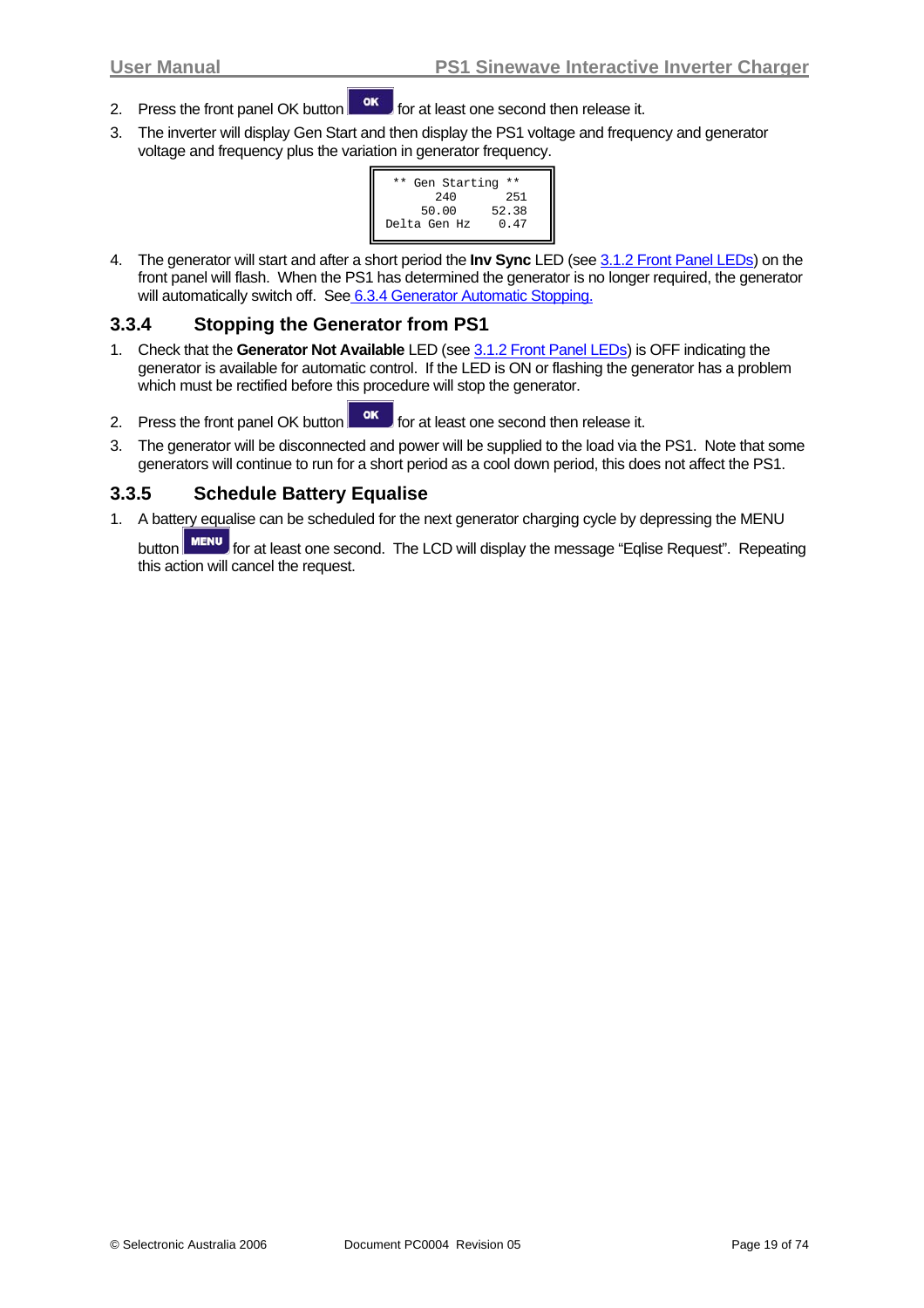# <span id="page-19-0"></span>4 PS1 User Menus

### **4.1 User Menu Structure**

The diagram below shows the User menus for access to the PS1 settings and readings. The View Readings menu is the home menu and will be displayed when the PS1 has completed power up.

The View Readings, Summary Readings, View Diagnostics, View Settings, Generator Schedules and Event Log menus allow viewing of system settings, readings and event history without the possibility of inadvertent modification. The information provided in these screens is sufficient to monitor the day to day system operation and resolve system problems.

The Change Settings, Advanced Settings and Changes Schedules menu allow modification of the PS1 User settings and generator run schedules.

Your maintenance provider may ask you to extract information from these menus for remote diagnostic purposes. Familiarly with this information, while not mandatory for system operation, will greatly enhance your ability to respond to any problems that may arise.



**Figure 6 User Menus** 

User Menus allow viewing of the PS1 Readings, Settings and Schedules and changing of Settings and Schedules.

Use the four pushbuttons and associated LCD text to navigate the menu structure. See [3.1.1 Menu Navigation and Pushbuttons](#page-10-0).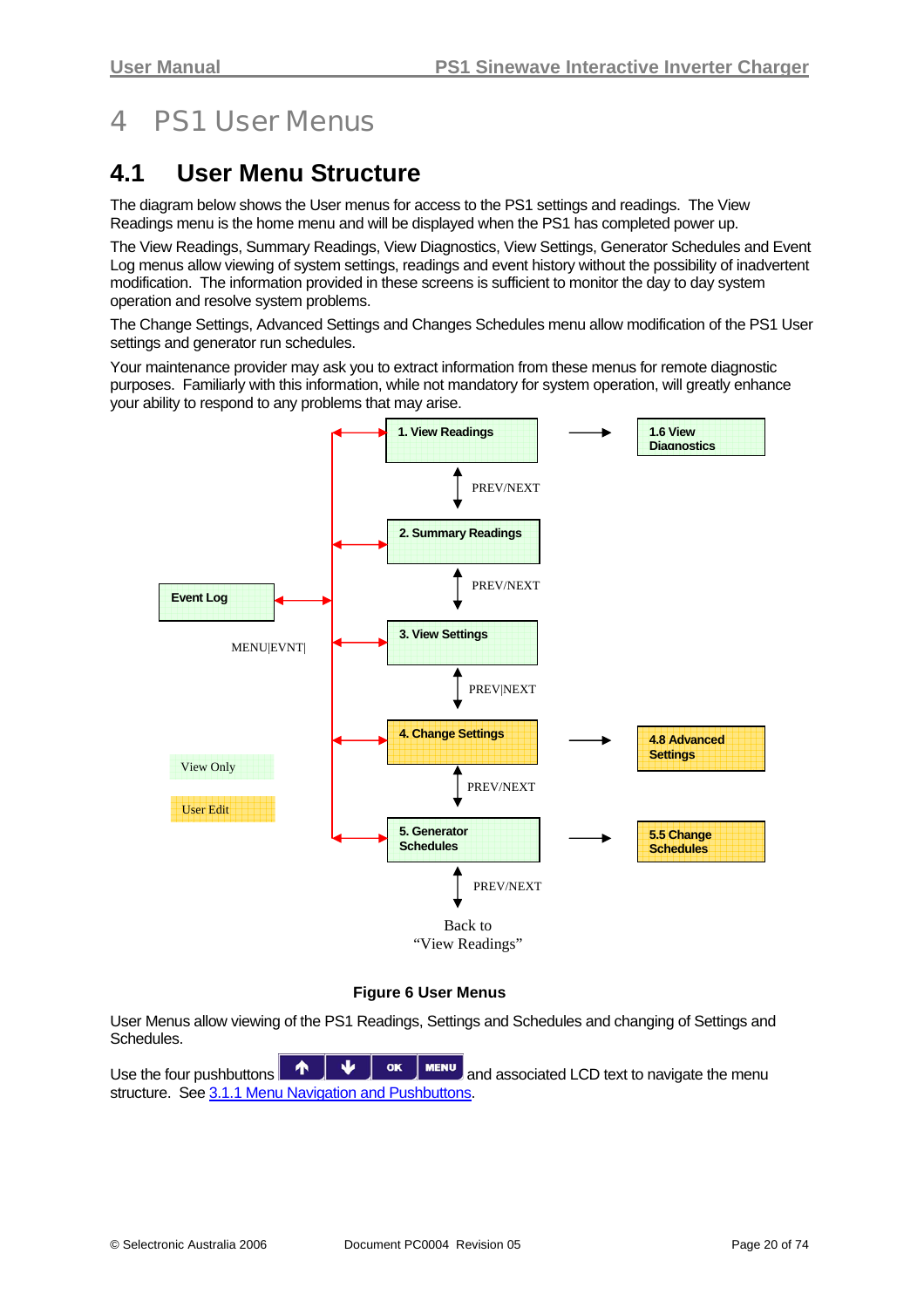### <span id="page-20-0"></span>**4.2 View Readings**

The View Readings screens provide measured and calculated values of all significant system parameters. Most of the screens show four values. They provide an extensive view of the systems operation and include measured values such as voltages and currents, and values calculated by the PS1 from such measurements. For convenience the readings are grouped with related readings hence some readings are repeated in a number of places.

The values shown below are for illustration purposes only, actual values displayed will depend on the PS1 model and operating conditions.

| ٠ |  |  |
|---|--|--|
|   |  |  |
|   |  |  |
|   |  |  |
|   |  |  |

| 10 <sub>kW</sub> 48V<br><b>RAPS</b><br>View Readings |    | 16:59 |
|------------------------------------------------------|----|-------|
| PREV NEXT                                            | OK | EVNT  |

Press **or** to enter the View Readings screens. Within screens, press **FILMENU** at any time to return to this point.

| 1.1                                                                               | <b>View Readings=&gt;</b>                                                                                                                                                                                                                                                                                                                                                                                                                              |
|-----------------------------------------------------------------------------------|--------------------------------------------------------------------------------------------------------------------------------------------------------------------------------------------------------------------------------------------------------------------------------------------------------------------------------------------------------------------------------------------------------------------------------------------------------|
| 51.2<br>Batt Volts<br>$-3.3$<br>Batt Amps<br>96.5<br>Batt SoC%<br>1.35<br>Load kW | Batt Volts: measured DC battery voltage.<br>This figure may rise substantially during charging and<br>fall soon after charging ends.                                                                                                                                                                                                                                                                                                                   |
|                                                                                   | Batt Amps: net measured battery dc current<br>including inverter current and shunt currents.<br>Positive current charges battery, negative current<br>discharges battery. It is possible for this figure to be<br>negative whilst the generator is running if the inverter<br>and generator are both supplying the load                                                                                                                                |
|                                                                                   | Batt SoC%: estimated battery state of charge as a<br>percentage of the Batt size Ah setting. The<br>value is near 100% when the battery is in a high<br>state of charge and will decrease as the battery is<br>discharged. During charging, the value may go<br>above 100%; this will be reset to 100% at completion<br>of the charge cycle if it exceeds 110%. See 6.1.1<br>Battery State of Charge (SoC).<br>Load kw: measured AC power to the load. |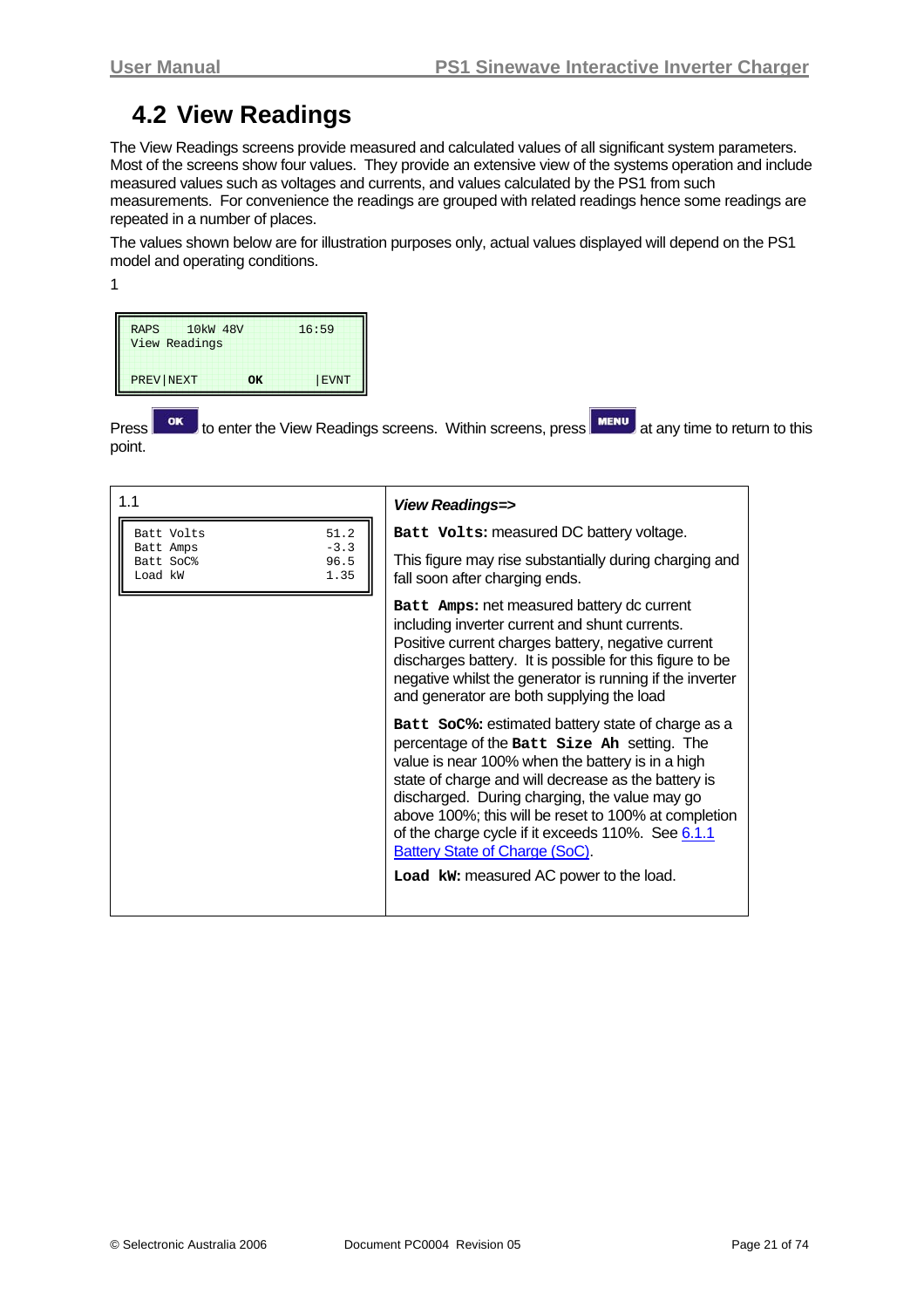| 1.2                                                                            | <b>View Readings=&gt;</b>                                                                                                                                                                                                                                                                                                                 |
|--------------------------------------------------------------------------------|-------------------------------------------------------------------------------------------------------------------------------------------------------------------------------------------------------------------------------------------------------------------------------------------------------------------------------------------|
| 1.81<br>Load kWh/Day<br>Load kW<br>1.35<br>1.68<br>Gen kW<br>$-0.33$<br>Inv kW | Load kWh/Day: measured average energy used<br>per day for the past seven days. See 4.3<br><b>Summary Readings for accumulated load energy</b><br>total.                                                                                                                                                                                   |
|                                                                                | Load kw: measured AC power to the load.                                                                                                                                                                                                                                                                                                   |
|                                                                                | Gen kw: measured AC power from the generator.<br>See 4.3 Summary Readings for accumulated<br>generator energy total.                                                                                                                                                                                                                      |
|                                                                                | Inv kw: measured AC power through the inverter.<br>When no generator is running the figure will always<br>show positive (discharging the batteries). When a<br>generator is operating the figure may be negative to<br>show batteries are being charged or positive when<br>the inverter and generator are providing power to the<br>load |
|                                                                                |                                                                                                                                                                                                                                                                                                                                           |
| $\sqrt{2}$                                                                     |                                                                                                                                                                                                                                                                                                                                           |

| 1.3                                    | <b>View Readings=&gt;</b>                                                                                                                                                                                                                                                                                                                               |
|----------------------------------------|---------------------------------------------------------------------------------------------------------------------------------------------------------------------------------------------------------------------------------------------------------------------------------------------------------------------------------------------------------|
| 96.5<br>Batt SoC%<br>3.3<br>Inv Amp    | Batt SoC%: estimated battery state of charge as a<br>percentage of the Batt Size Ah setting.                                                                                                                                                                                                                                                            |
| 0.0<br>Shunt1 Amp<br>Shunt2 Amp<br>0.0 | Inv Amps: measured inverter dc current. Positive<br>current charges battery, negative current discharges<br>battery.                                                                                                                                                                                                                                    |
|                                        | shunt 1 Amp: measured current through Shunt 1.<br>This could be a charging source (e.g. solar panels)<br>which will show a positive figure, or a discharge<br>source (e.g., DC pump or fridge) which will show a<br>negative figure depending on the configuration for<br>Shunt 1.<br>See 4.3 Summary Readings for accumulated Shunt<br>1 energy total. |
|                                        | shunt 2 Amp: measured current through Shunt 2.<br>This could be a charging source (e.g. solar/wind)<br>which will show a positive figure, or a discharge<br>source (e.g., DC pump or fridge) which will show a<br>negative figure depending on the configuration for<br>Shunt 2.<br>See 4.3 Summary Readings for accumulated Shunt<br>2 energy total.   |

| 1.4               |              | <b>View Readings=&gt;</b>                                                     |
|-------------------|--------------|-------------------------------------------------------------------------------|
| Inv VAC<br>Inv Hz | 249<br>50.02 | Inv VAC: measured inverter AC voltage                                         |
| Gen VAC<br>Gen Hz | 249<br>50.02 | Inv Hz: measured inverter frequency<br>Gen VAC: measured generator AC voltage |
|                   |              | Gen Hz: measured generator frequency                                          |
|                   |              |                                                                               |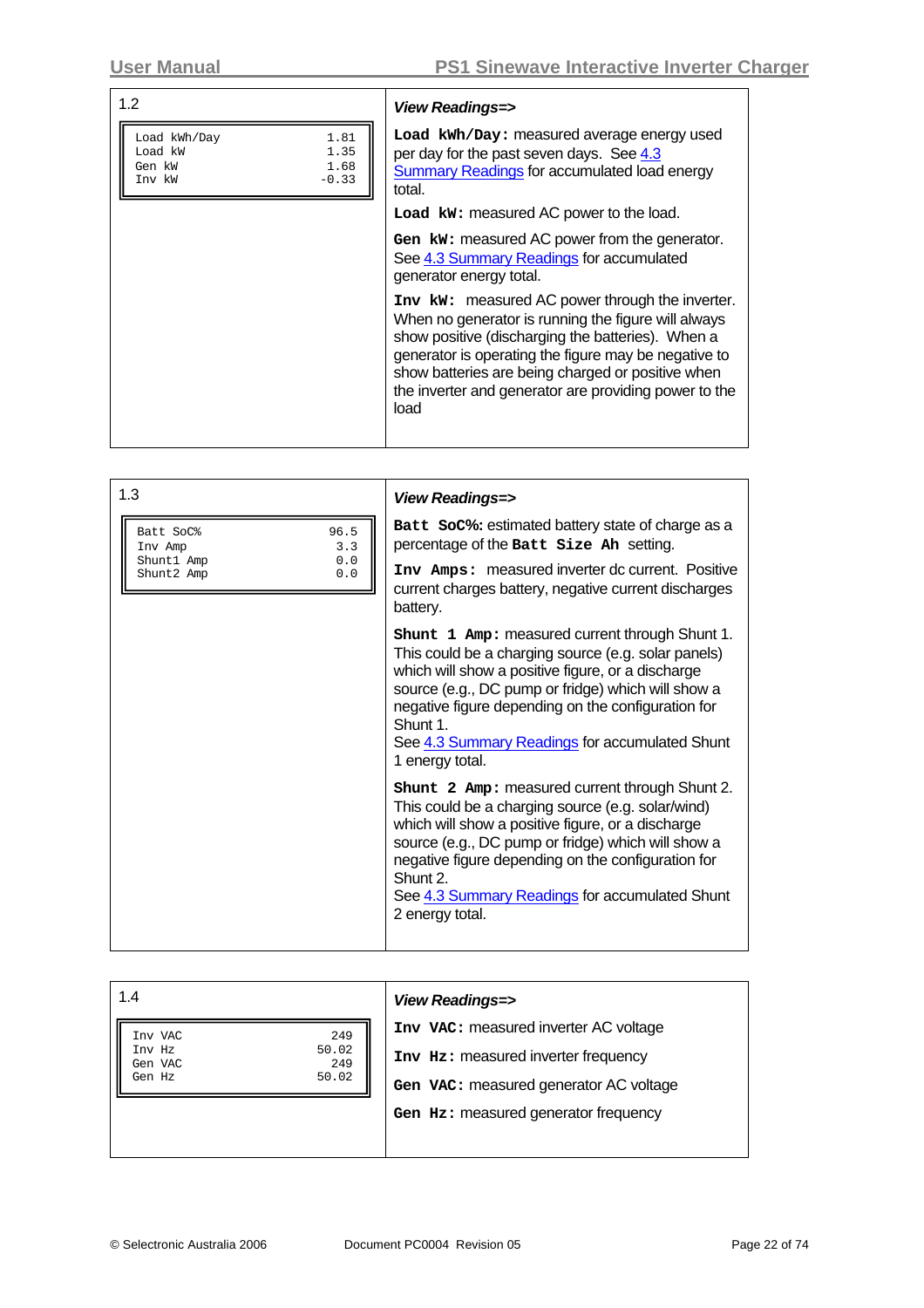| 1.5            |                | <b>View Readings=&gt;</b>                                                        |
|----------------|----------------|----------------------------------------------------------------------------------|
| Days to Eqlise | $\overline{ }$ | Days to Eqlise: number of days remaining<br>before the battery will be Equalised |
| PREV NEXT      | MENU           | (see 6.1 Battery Management).                                                    |
|                |                |                                                                                  |
|                |                |                                                                                  |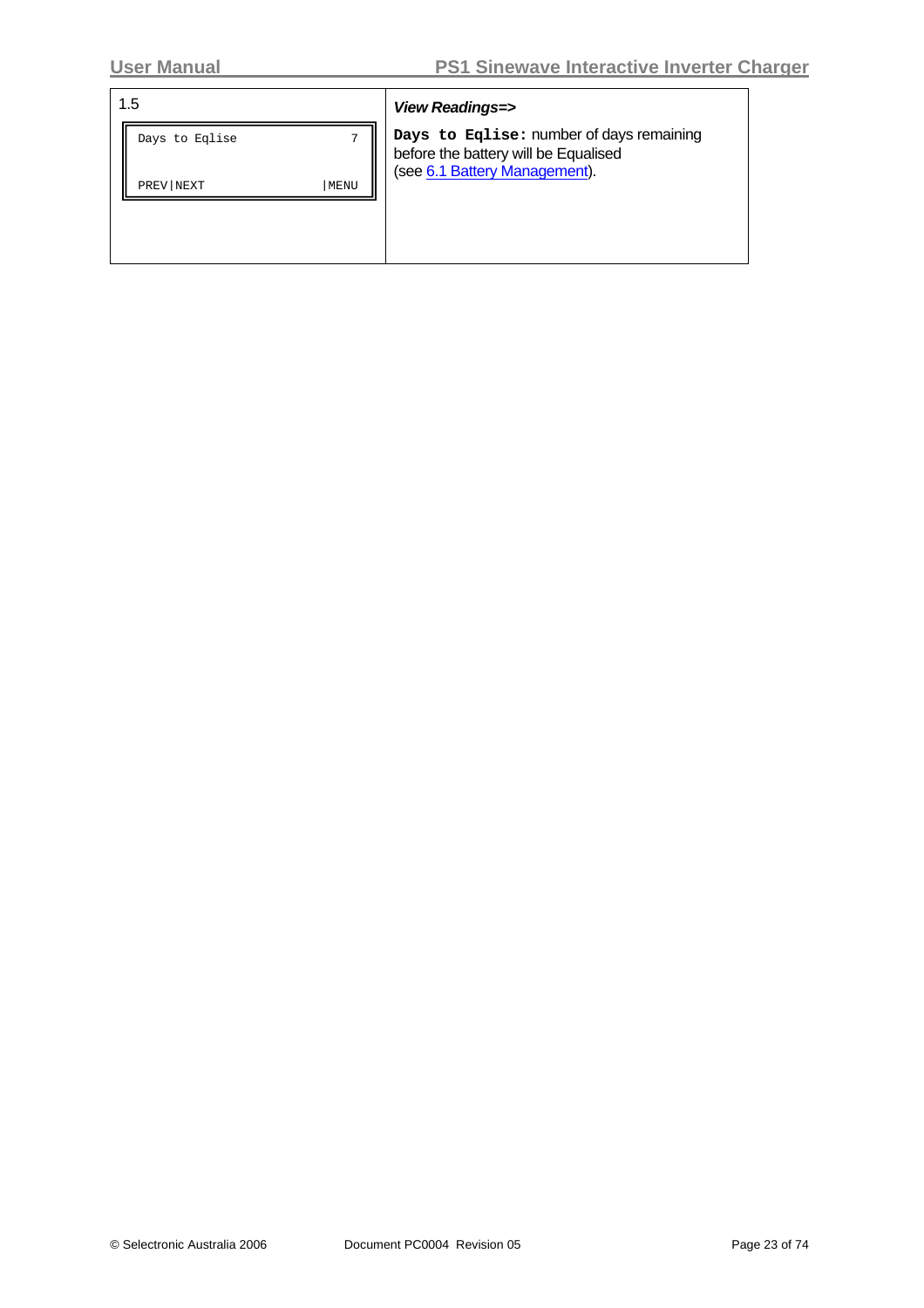#### <span id="page-23-0"></span>**4.2.1 View Diagnostics**

The diagnostics readings provide an insight into the system performance and operating conditions. It will be important to access this data if a fault or shut down occur.

1.6

| View Diagnostics |    | 16:59 |
|------------------|----|-------|
| PREV NEXT        | OK | MENU  |

Press **The View Diagnostics screens.** Within screens, press **MENU** at any time to return to this point.

| 1.6.1                                                                       | View Readings=>View Diagnostics=>                                                                                                                                                                                                                                                                 |
|-----------------------------------------------------------------------------|---------------------------------------------------------------------------------------------------------------------------------------------------------------------------------------------------------------------------------------------------------------------------------------------------|
| Heatsink C<br>22<br>Transformer C<br>22<br>21<br>Batt C<br>Internal C<br>22 | Heatsink C: measured PS1 internal heatsink<br>temperature. The PS1 will start the fans at heatsink<br>temperature of 50°C, start the generator and transfer<br>load at 70°C and shut down at a heatsink<br>temperature of 100°C. The inverter will restart at<br>$85^{\circ}$ C.                  |
|                                                                             | <b>Transformer C: measured internal transformer</b><br>temperature. The PS1 will start the fans at<br>transformer temperature of $70^{\circ}$ C, start the generator<br>and transfer load at 100°C and shut down at a<br>transformer temperature of 130°C. The inverter will<br>restart at 115°C. |
|                                                                             | Battery C: measured battery temperature from<br>the battery temperature sensor. The reading is used<br>to compensate battery charge settings.<br>See 6.1.4 Battery Temperature).                                                                                                                  |
|                                                                             | Internal C: measured internal temperature.                                                                                                                                                                                                                                                        |
|                                                                             | If shutdown temperatures are approached refer to<br>the troubleshooting section.<br>See 8.3 Inverter Start/Stop/Shutdown                                                                                                                                                                          |

| 1.6.2                                                     | View Readings=>View Diagnostics=>               |
|-----------------------------------------------------------|-------------------------------------------------|
| Inv kW<br>$-0.33$                                         | Inv kw: measured AC power through the inverter. |
| $-0.32$<br>Inv kVAr<br>0.47<br>Gen kW<br>0.37<br>Gen kVAr | Inv kVAr: measured reactive power through the   |
|                                                           | inverter.                                       |
|                                                           | Gen kw: measured AC power from the generator.   |
|                                                           | Gen kvar: measured reactive power from the      |
|                                                           | generator.                                      |
|                                                           |                                                 |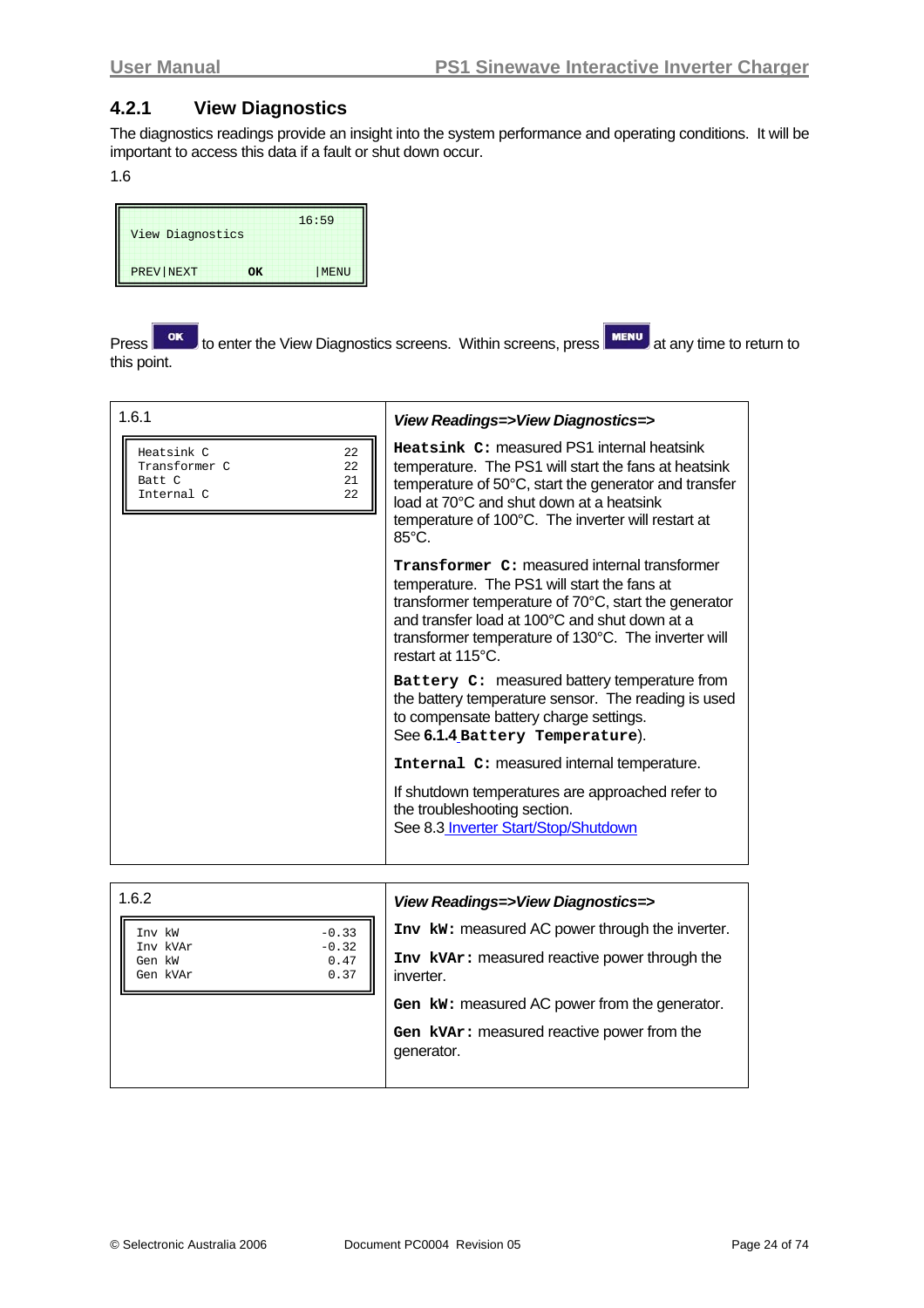| 1.6.3                                                                             | View Readings=>View Diagnostics=>                                                                                                                                                                                                                                                        |
|-----------------------------------------------------------------------------------|------------------------------------------------------------------------------------------------------------------------------------------------------------------------------------------------------------------------------------------------------------------------------------------|
| Gen:Avail kW<br>8.33<br>0.47<br>Gen kW<br>0.00<br>Delta Gen Hz<br>50.01<br>Gen Hz | Gen: Avail kw: estimated maximum power<br>available from the generator based on the Gen: Max<br>kw setting and the variation of generator output<br>voltage and frequency from nominal (240VAC,<br>50Hz). The PS1 will limit the power drawn by the<br>inverter to this estimated value. |
|                                                                                   | As the generator frequency and voltage vary above<br>and below nominal, Gen: Avail kw will adjust<br>higher and lower accordingly.                                                                                                                                                       |
|                                                                                   | At nominal, the Gen: Max kw equals the<br>Gen:Avail kW                                                                                                                                                                                                                                   |
|                                                                                   | Gen kw: measured AC power from the generator.                                                                                                                                                                                                                                            |
|                                                                                   | Delta Gen Hz: the variation in generator output<br>frequency.                                                                                                                                                                                                                            |
|                                                                                   | Gen Hz: measured generator output frequency.                                                                                                                                                                                                                                             |
|                                                                                   |                                                                                                                                                                                                                                                                                          |
| 164                                                                               | View Beadings - View Diognaetics                                                                                                                                                                                                                                                         |

| 1.6.4                                        | View Readings=>View Diagnostics=>                                                                                                          |
|----------------------------------------------|--------------------------------------------------------------------------------------------------------------------------------------------|
| 8.50<br>30s Avg kW<br>3.57<br>2min Avg kW    | 30s Avg kw: average load power over the last 30<br>seconds. The resolution is 0.5kW                                                        |
| 3.12<br>10min Avg kW<br>1.45<br>30min Avg kW | 2min Avg kw: average load power over the last 2<br>minutes.                                                                                |
|                                              | 10min Avg kw: average load power over the last<br>10 minutes.                                                                              |
|                                              | 30 min Avg kw: average load power over the last<br>30 minutes.                                                                             |
|                                              | The 10 minute and 30 minute average load power<br>levels may be set by the installer to trigger a<br>generator start See 4.4 View Settings |

**User Manual PS1 Sinewave Interactive Inverter Charger**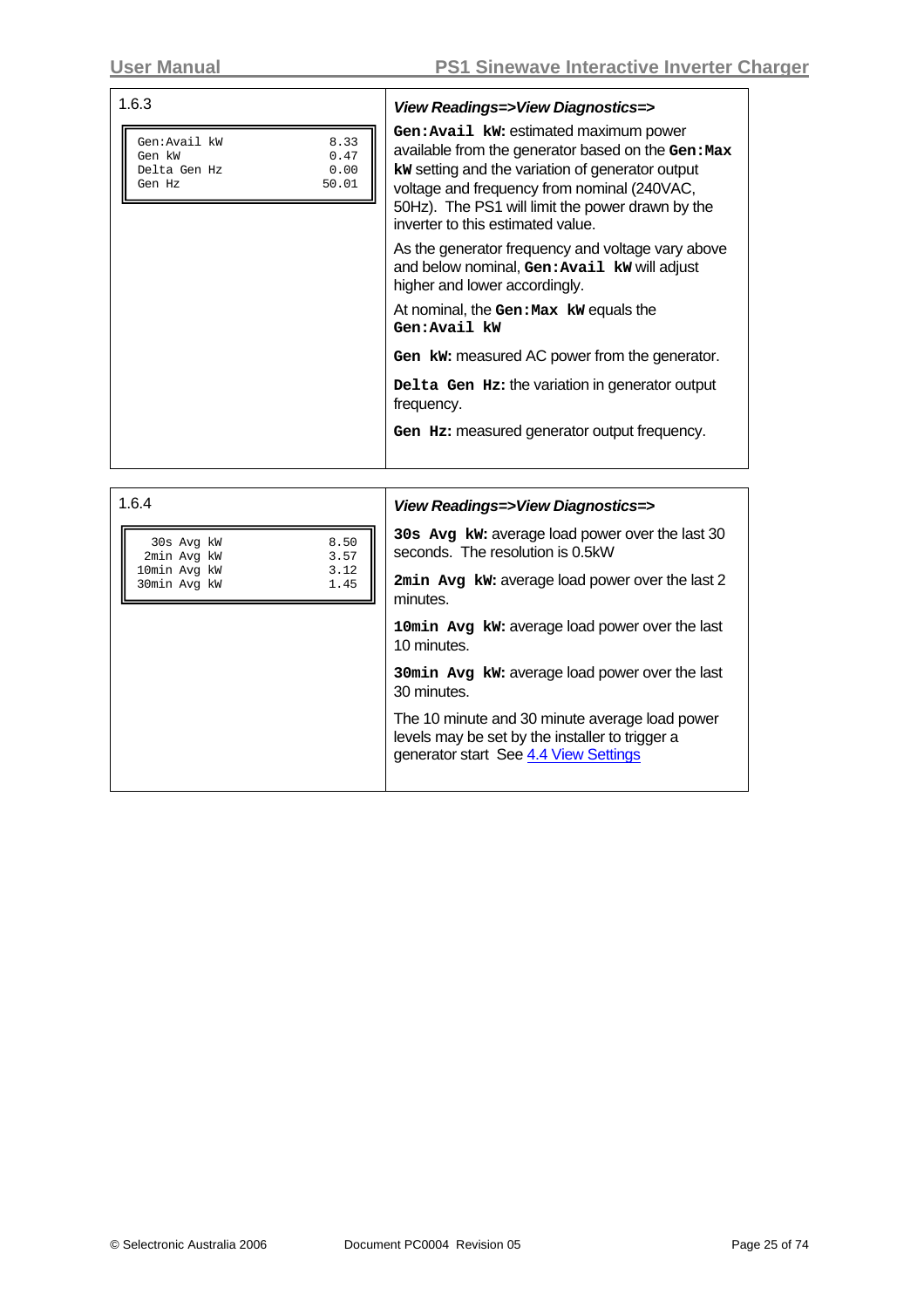| 1.6.5                                                                     | View Readings=>View Diagnostics=>                                                                                                                                                |
|---------------------------------------------------------------------------|----------------------------------------------------------------------------------------------------------------------------------------------------------------------------------|
| 0<br>S/Term Ev Count<br>0<br>L/Term Ev Count<br>PREV NEXT<br><b>RESET</b> | S/Term Ev Count: a continuous count of<br>abnormal system events. The count is capped at the<br>S/Term Ev Limit value and reduced by one<br>every 15minutes.                     |
|                                                                           | $L/Term$ Ev Count: a continuous count of<br>abnormal system events. The count is capped at<br>$L/Term$ Ev Limit + 2 value and reduced by one<br>every 6 hours.                   |
|                                                                           | A high frequency of such events may indicate a<br>system problem.                                                                                                                |
|                                                                           | Limits may be set for each of these counts. See<br>4.5.1 Advanced Settings                                                                                                       |
|                                                                           | An Urgent alarm will be generated if the S/Term<br>event count exceeds the s/Term Ev Limit. The<br>system will shutdown for 15 minutes and then restart<br>to clear the problem. |
|                                                                           | A Non Urgent alarm will be generated if the L/Term<br>event count exceeds the L/Term Ev Limit. The<br>system will not shutdown due to this threshold.                            |
|                                                                           | Pressing RESET will clear both counters to zero and<br>clear the alarms.                                                                                                         |
|                                                                           | See event information in Appendix <b>B2</b> .                                                                                                                                    |
|                                                                           |                                                                                                                                                                                  |

| Sys Shtdwn: the System Shutdown will be one if<br>the PS1 is in shutdown state and zero if the PS1 is<br>operational. An automatic system restart will be<br>attempted 15 minutes after shutdown.                                                                                                                                           |
|---------------------------------------------------------------------------------------------------------------------------------------------------------------------------------------------------------------------------------------------------------------------------------------------------------------------------------------------|
| Ovr/Load Count: the Over Load count is the<br>number of inverter overloads. The counter is<br>reduced by one (1) every 15 minutes and hence is<br>an indication of recent inverter overloads. A<br>maximum of 10 overloads per 15 minutes is<br>permitted before the inverter will shutdown.<br>These counters cannot be reset by the user. |
|                                                                                                                                                                                                                                                                                                                                             |

| 1.6.7                                                            | View Readings=>View Diagnostics=>                                                             |
|------------------------------------------------------------------|-----------------------------------------------------------------------------------------------|
| 16:59<br>PS1 RAP dd-mm-yy<br>Vx.yz 10kW 48V<br>MENU<br>PREV NEXT | Software version information. This information will be<br>required when reporting any issues. |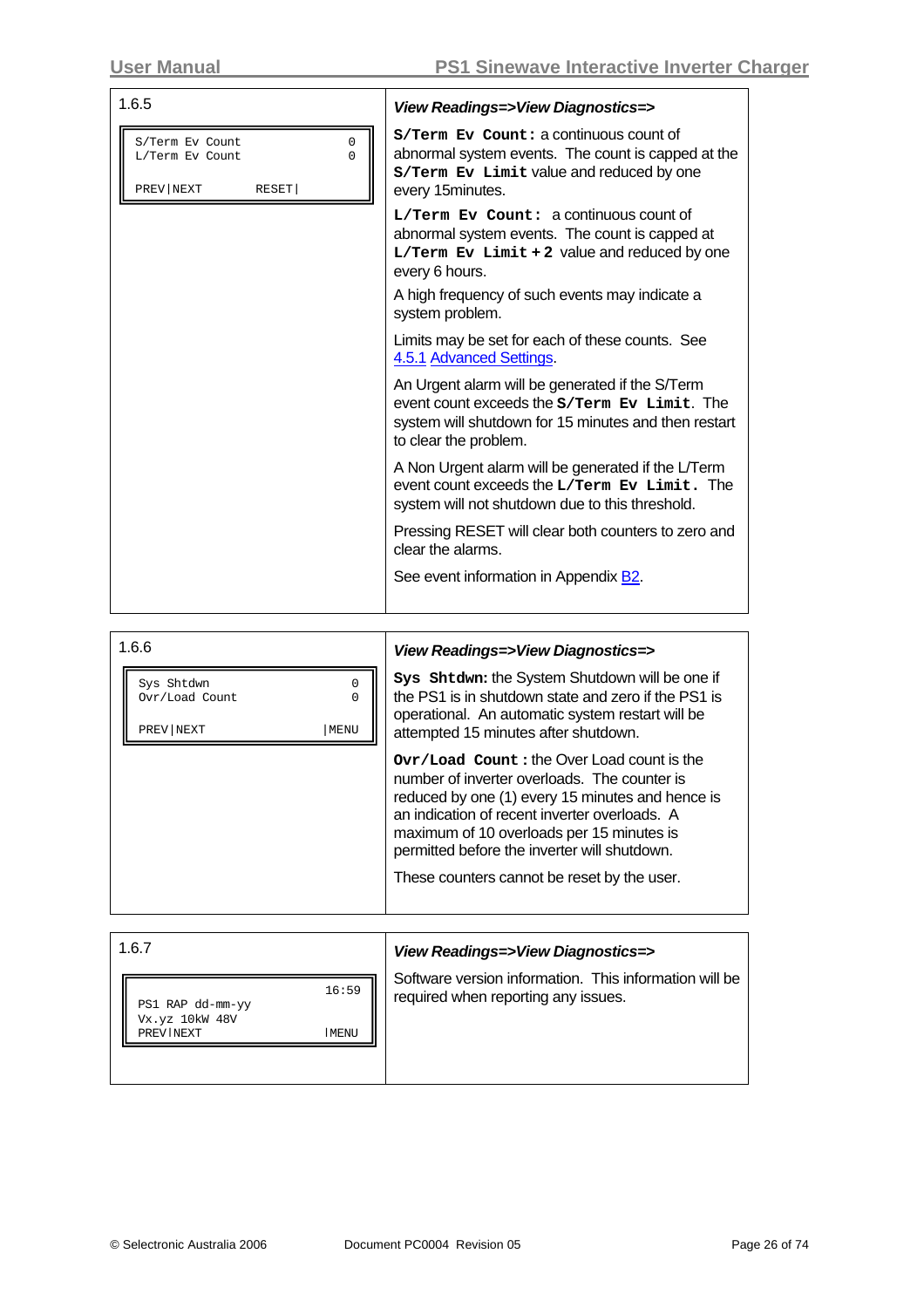| 1.6.8                                                                            | View Readings=>View Diagnostics=>                                                                                  |
|----------------------------------------------------------------------------------|--------------------------------------------------------------------------------------------------------------------|
| 0<br>Inv State<br>0<br>Schd State<br>0<br>Gen State<br>$\mathbf 0$<br>Chrg State | Inv State: Inverter operating mode<br>schd state: Generator scheduler mode<br>Gen State: Generator controller mode |
|                                                                                  | Chrg State: Charge controller mode<br>Internal state identifiers of PS1 functions.                                 |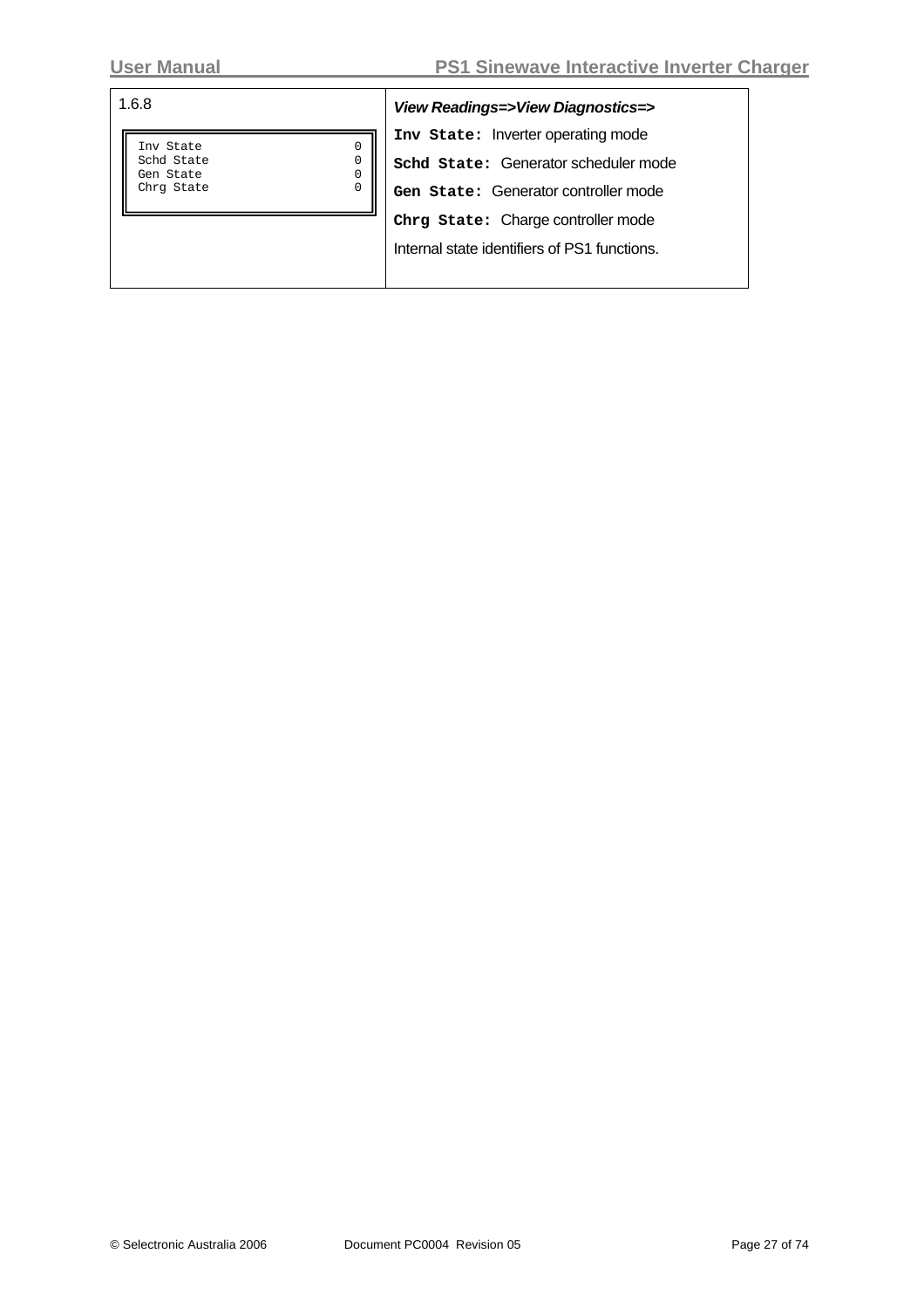### <span id="page-27-0"></span>**4.3 Summary Readings**

The Summary Readings screens provide the cumulative measured energy usage/contribution for each of the energy loads and sources over the lifetime of the PS1. The values shown below are for illustration purposes only, actual values displayed will depend on PS1 operating conditions.

2

| <b>RAPS</b>      | 10 <sub>kW</sub> 48V | 16:59 |
|------------------|----------------------|-------|
| Summary Readings |                      |       |
| PREV NEXT        | <b>OK</b>            | EVNT  |

Press or benter the Summary Readings screens. Within screens, press **MENU** at any time to return to this point.

| 2.1                                                                                   | <b>Summary Readings=&gt;</b>                                                                                                                                                                                  |
|---------------------------------------------------------------------------------------|---------------------------------------------------------------------------------------------------------------------------------------------------------------------------------------------------------------|
| Load kWh<br>1358                                                                      | Load kWh: cumulative energy supplied to the load.                                                                                                                                                             |
| Gen kWh<br>481<br>560<br>Shunt 1 kWh<br>Shunt 2 kWh<br>$-128$                         | Gen kwh: cumulative energy supplied by the<br>generator.                                                                                                                                                      |
|                                                                                       | shunt 1 kwh: cumulative energy measured on<br>shunt 1                                                                                                                                                         |
|                                                                                       | shunt 2 kwh: cumulative energy measured on<br>shunt 2.                                                                                                                                                        |
|                                                                                       | Note: Shunts may be configured as DC Load<br>(negative kWh) or Renewable (positive kWh) or net<br>Renewable + DC Load (positive = more renewable<br>than DC Load, negative = more DC Load than<br>Renewable). |
| 2.2                                                                                   | <b>Summary Readings=&gt;</b>                                                                                                                                                                                  |
| 1025<br>Batt In kWh<br>Batt Out kWh<br>1005<br>Gen Run Hrs<br>56<br>PREV NEXT<br>MENU | Batt In kWh: cumulative energy supplied to the<br>battery.<br>Batt Out kWh: cumulative energy supplied by the                                                                                                 |
|                                                                                       | battery.                                                                                                                                                                                                      |
|                                                                                       | Gen Run Hrs: cumulative generator running time.                                                                                                                                                               |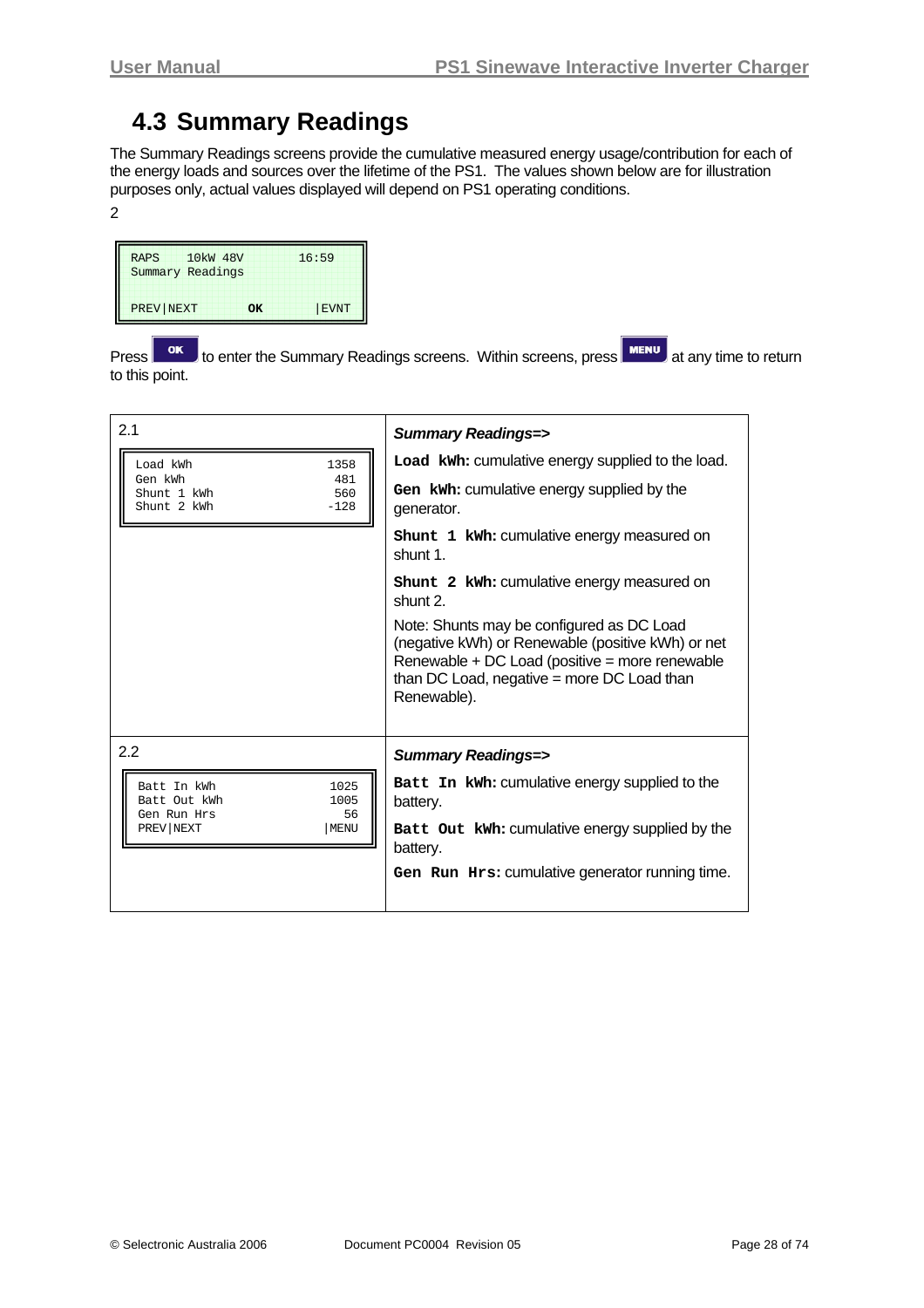### <span id="page-28-0"></span>**4.4 View Settings**

The View Settings screens provide access to see settings that control the PS1 operation. They provide an extensive view of the systems current configuration. To prevent unintended changes, settings cannot be changed in the View Settings menus.

The majority of settings are configured as part of the installation procedure and are not alterable by the User. User alterable settings are indicated in the text. To change these settings access the Change Settings menus (see [4.5 Change Settings](#page-33-0)).

| I<br>PU 1<br>.,    |  |
|--------------------|--|
| ۰<br>r.<br>۹<br>۰. |  |
| ×<br>v             |  |

| <b>RAPS</b><br>View Settings | 10 <sub>kW</sub> 48V |    | 16:59 |
|------------------------------|----------------------|----|-------|
| PREV NEXT                    |                      | OK | EVNT  |

Press **TOK** to enter the View Settings screens. Within screens, press **MENU** at any time to return to this point.

| 3.1                                                                                        | View Settings=>                                                                                                                                                                                                                      |
|--------------------------------------------------------------------------------------------|--------------------------------------------------------------------------------------------------------------------------------------------------------------------------------------------------------------------------------------|
| 1000<br>Batt Size Ah<br>Gen: Max kW<br>8.00<br>Sync Tol VAC<br>30<br>Float: Hold V<br>54.0 | Batt Size Ah: set battery size in ampere-hours<br>configured in the system. This will be set according<br>to the battery size installed and the typical charge<br>discharge profile.                                                 |
|                                                                                            | Gen: Max kw: Generator capacity in kW connected<br>to the system. The maximum power the PS1 will<br>draw from the generator at nominal output.                                                                                       |
|                                                                                            | Sync Tol VAC: +/- generator AC voltage tolerance<br>from nominal. The PS1 will not sync or disconnect<br>outside these limits.                                                                                                       |
|                                                                                            | <b>Float: Hold V: battery voltage maintained by the</b><br>PS1 after charge cycle complete whilst still<br>synchronised to the generator.                                                                                            |
|                                                                                            | If the battery voltage is held above this level by other<br>charging source/s for Float Time and the current is<br>less than Equalise Charge A then the automatic<br>equalisation will be deferred by 1 day - See Days<br>to Eqlise. |
|                                                                                            |                                                                                                                                                                                                                                      |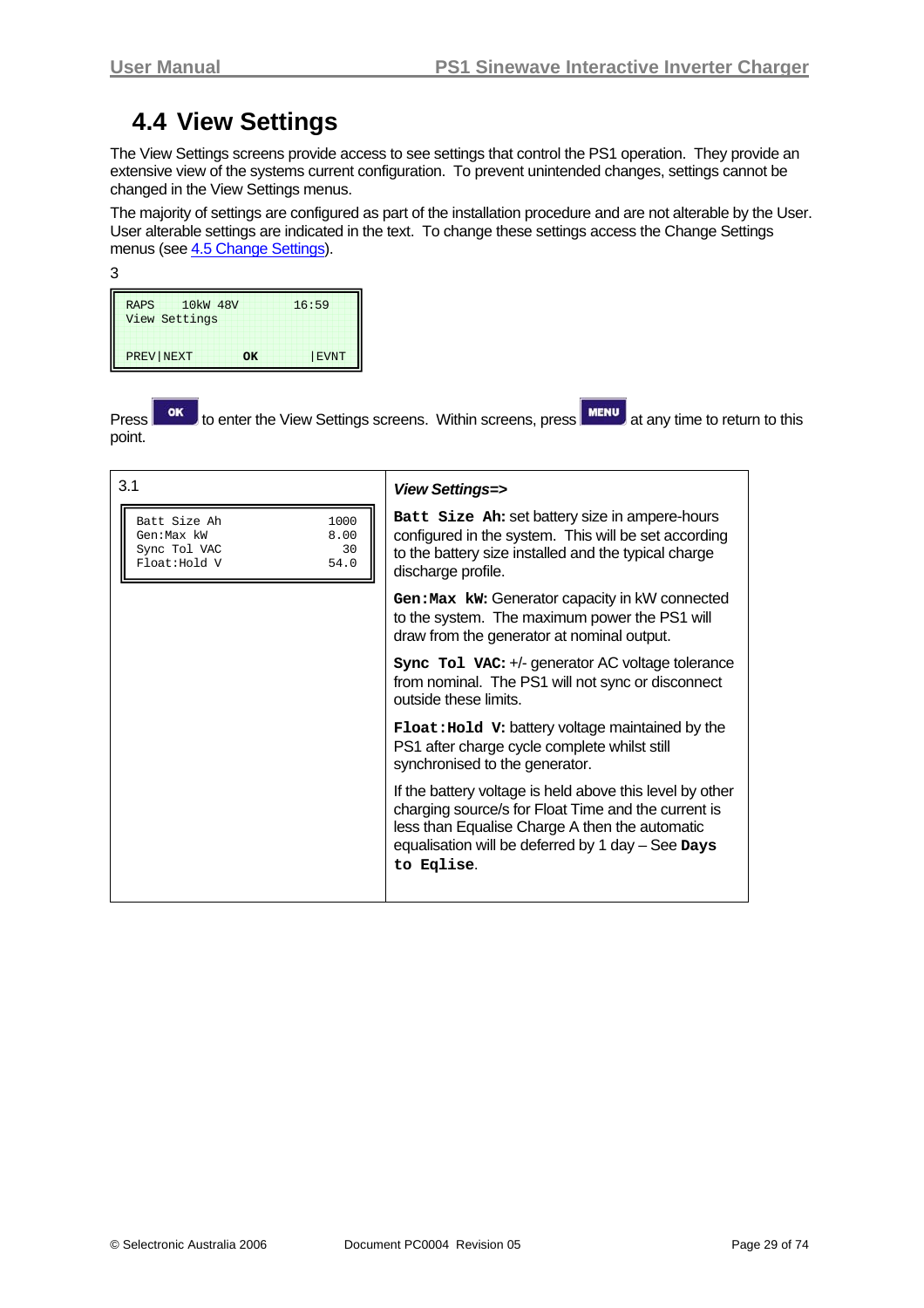| 3.2                                                                                            | <b>View Settings=&gt;</b>                                                                                                                                                                                                                                                                                                                                                                                                                                                                                                                                                                                                                                                                                                                                                                                                                                                                                                                                                                                                                                                                                                                                                    |
|------------------------------------------------------------------------------------------------|------------------------------------------------------------------------------------------------------------------------------------------------------------------------------------------------------------------------------------------------------------------------------------------------------------------------------------------------------------------------------------------------------------------------------------------------------------------------------------------------------------------------------------------------------------------------------------------------------------------------------------------------------------------------------------------------------------------------------------------------------------------------------------------------------------------------------------------------------------------------------------------------------------------------------------------------------------------------------------------------------------------------------------------------------------------------------------------------------------------------------------------------------------------------------|
| 46.4<br>Gen:Start V1<br>44.4<br>Gen:Start V2<br>Inv:Shtdwn V1<br>44.4<br>42.4<br>Inv:Shtdwn V2 | Gen: Start V1: battery voltage at which the<br>generator will be started on load less than 10% of<br>inverter power rating.                                                                                                                                                                                                                                                                                                                                                                                                                                                                                                                                                                                                                                                                                                                                                                                                                                                                                                                                                                                                                                                  |
|                                                                                                | Gen: Start V2: battery voltage at which the<br>generator will be started on load more than 10% of<br>inverter power rating.                                                                                                                                                                                                                                                                                                                                                                                                                                                                                                                                                                                                                                                                                                                                                                                                                                                                                                                                                                                                                                                  |
|                                                                                                | Inv: ShtdwnV1: battery voltage at which the PS1<br>will shut down on load less than 10% of inverter<br>power rating.                                                                                                                                                                                                                                                                                                                                                                                                                                                                                                                                                                                                                                                                                                                                                                                                                                                                                                                                                                                                                                                         |
|                                                                                                | Inv: ShtdwnV2: battery voltage at which the<br>inverter will shut down on load more than 10% of<br>inverter power rating.                                                                                                                                                                                                                                                                                                                                                                                                                                                                                                                                                                                                                                                                                                                                                                                                                                                                                                                                                                                                                                                    |
|                                                                                                | Note: Generator will start at any time these settings<br>are reached.                                                                                                                                                                                                                                                                                                                                                                                                                                                                                                                                                                                                                                                                                                                                                                                                                                                                                                                                                                                                                                                                                                        |
|                                                                                                | Note: On heavier loads the battery voltage is<br>expected to be less than on lighter loads. If the PS1<br>is in shutdown the measured battery voltage may<br>rise above these shutdown values due to the<br>decreased load. The PS1 will restart when the<br>battery voltage rises above the restart.                                                                                                                                                                                                                                                                                                                                                                                                                                                                                                                                                                                                                                                                                                                                                                                                                                                                        |
| 3.3                                                                                            | <b>View Settings=&gt;</b>                                                                                                                                                                                                                                                                                                                                                                                                                                                                                                                                                                                                                                                                                                                                                                                                                                                                                                                                                                                                                                                                                                                                                    |
| 90<br>Level 1 SoC%<br>Level 2 SoC%<br>70<br>Level 3 SoC%<br>60<br>50<br>Inv:Shtdwn SoC%        | See 6.3.1 Generator Control based on SoC.<br>Level 1 soc <sup>®</sup> : the battery state of charge below<br>which the generator will start in the preferred<br>generator run hour. The preferred run hour starts<br>at the Begin Lvl 1 Hr and extends for 1 hour.<br>Level 1 is normally set highest of the three SoC%<br>levels.<br>Level 2 soc <sup>®</sup> : the battery state of charge below<br>which the generator will start during the preferred<br>generator run period. The <b>preferred period</b> starts at<br>the Begin Lv1 2 Hr and extends to the Begin<br>Lv1 3 Hr. Level 2 is normally set as the mid SoC%<br>level.<br>Level 3 soc <sup>8</sup> : the battery state of charge below<br>which the generator will start during the non-<br>preferred generator run period. The non-preferred<br>period starts at the Begin Lvl 3 Hr and extends<br>to the Begin Lv1 2 Hr. Level 3 is normally set as<br>the lowest SoC% level.<br>Inv: Shtdwn SoC%: the battery state of charge<br>below which the PS1 will be shut down to prevent<br>over-discharge of the battery.<br>A value of zero means that state of charge is not<br>used to trigger PS1 shutdown. |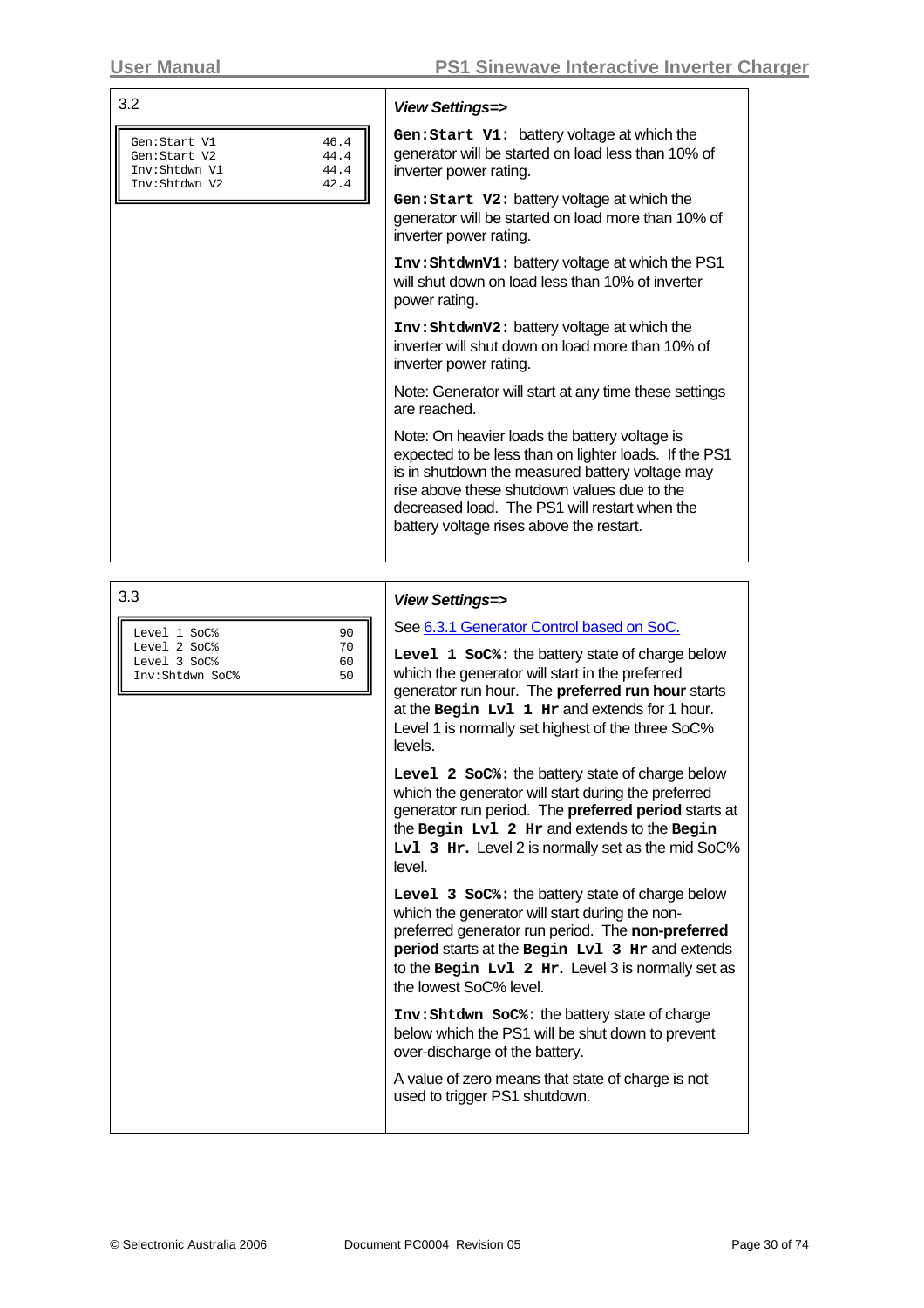| 3.4                                                                           | <b>View Settings=&gt;</b>                                                                                                                                                                                                                                                                                                                                                                                                                                                                                                                                                                                                                                                                                                                                                                                                                                                                                                                                                  |
|-------------------------------------------------------------------------------|----------------------------------------------------------------------------------------------------------------------------------------------------------------------------------------------------------------------------------------------------------------------------------------------------------------------------------------------------------------------------------------------------------------------------------------------------------------------------------------------------------------------------------------------------------------------------------------------------------------------------------------------------------------------------------------------------------------------------------------------------------------------------------------------------------------------------------------------------------------------------------------------------------------------------------------------------------------------------|
| 16:59<br>Begin Lvl 1 Hr<br>17<br>Begin Lvl 2 Hr<br>12<br>21<br>Begin Lvl 3 Hr | See 6.3.1 Generator Control based on SoC.<br>Begin Lv1 1 Hr: the beginning of the preferred<br>run hour which is a one hour period when it is most<br>preferable to have the generator running if the battery<br>state of charge warrants it. The preferred hour must<br>be within the preferred period (see Begin Lvl 2 Hr<br>below).<br>A setting of zero disables this level.<br>Begin Lv1 2 Hr: the beginning of the preferred<br>period when it is preferred to run the generator if the<br>battery state of charge warrants it. The preferred<br>period includes the preferred hour.<br>Begin Lvl 3 Hr: the beginning of the non-<br>preferred period when it is not desirable to run the<br>generator. The generator will start in this period if the<br>battery state of charge warrants it.<br>A setting of zero disables the non-preferred period.<br>Note: Each of these settings can be changed from<br>the Change Settings menus.<br>See 4.5 Change Settings. |
| 3.5                                                                           | <b>View Settings=&gt;</b>                                                                                                                                                                                                                                                                                                                                                                                                                                                                                                                                                                                                                                                                                                                                                                                                                                                                                                                                                  |

**Init:Chrg V:** set point voltage during the Initial

**Bulk:Chrg V:** set point voltage during the Bulk

**Absorb:Chrg V:** set point voltage during Absorption stage of the charging cycle. **Eqlise:Chrg V:** set point voltage during Equalisation stage of the battery charging cycle.

See [6.1.3](#page-47-0) [Battery Charger Operation](#page-47-0)

stage of the charging cycle.

stage of the charging cycle.

Init:Chrg V 55.2<br>Bulk:Chrg V 56.1 Bulk:Chrg V 56.1<br>Absorb:Chrq V 57.2 Absorb:Chrg V 57.2<br>Eqlise:Chrg V 58.1

Eqlise:Chrg V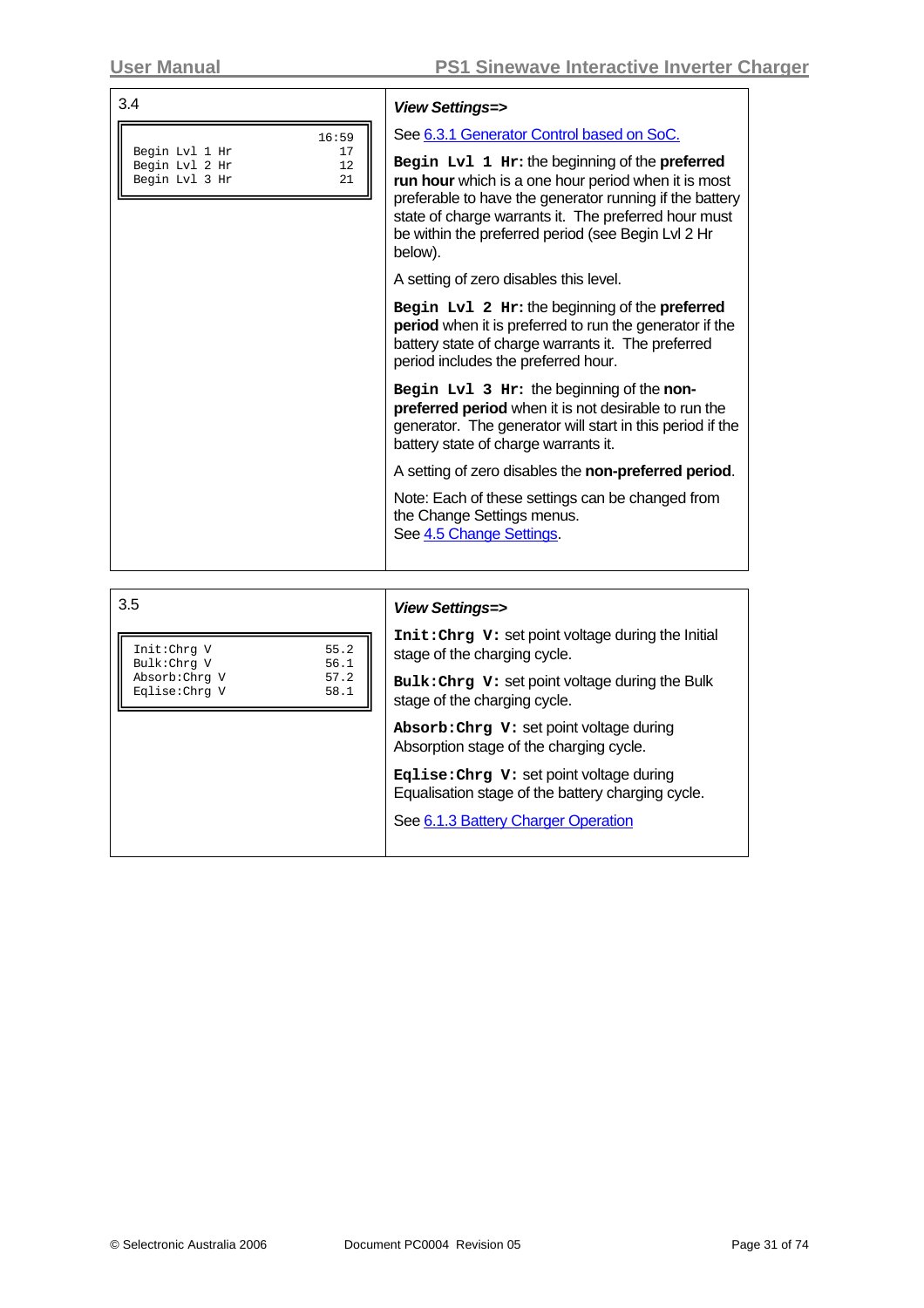| 3.6                                                                                       | <b>View Settings=&gt;</b>                                                                                                           |
|-------------------------------------------------------------------------------------------|-------------------------------------------------------------------------------------------------------------------------------------|
| Init: Chrg A<br>100<br>Bulk: Chrq A<br>80<br>Absorb: Chrq A<br>30<br>Eqlise: Chrg A<br>10 | Init: Chrg A: maximum charge current during<br>the Initial stage of the battery charging cycle                                      |
|                                                                                           | Bulk: Chrg A: maximum charge current during<br>the Bulk stage of the battery charging cycle                                         |
|                                                                                           | Absorb: Chrg A: maximum charge current during<br>the Absorption stage of the battery charging cycle.                                |
|                                                                                           | Maximum charge current during the Float stage of<br>the battery charging cycle.                                                     |
|                                                                                           | $\texttt{Eglise:Chrg A:}$ maximum charge current during<br>the Equalisation stage of the battery charging cycle                     |
|                                                                                           | See 6.1.3 Battery Charger Operation                                                                                                 |
|                                                                                           | Note 1: These currents are the total charge current to<br>the battery from both the generator and the<br>renewable source combined. |
|                                                                                           |                                                                                                                                     |
| $\sim$ $\rightarrow$                                                                      |                                                                                                                                     |

|          | <b>View Settings=&gt;</b>                                                                                           |
|----------|---------------------------------------------------------------------------------------------------------------------|
| 10<br>20 | Init: Time mins: time in the Initial stage of the<br>battery charging cycle once Init: Chrg V is reached.           |
| 3.0      | Bulk: Time mins: time in the Bulk stage of the<br>battery charging cycle once Bulk: Chrg V is reached.              |
|          | Absorb: Time mins: time in the Absorption stage<br>of the battery charging cycle once Absorb: Chrg V is<br>reached. |
|          | Eqlise: Time hrs: time in the Equalisation stage<br>of the battery charging cycle.                                  |
|          | See 6.1.3 Battery Charger Operation                                                                                 |
|          | Note: Equalisation Time elapses when the battery<br>voltage is between Eqlise: Chrg V and<br>Eqlise: Limit V.       |
|          | 40                                                                                                                  |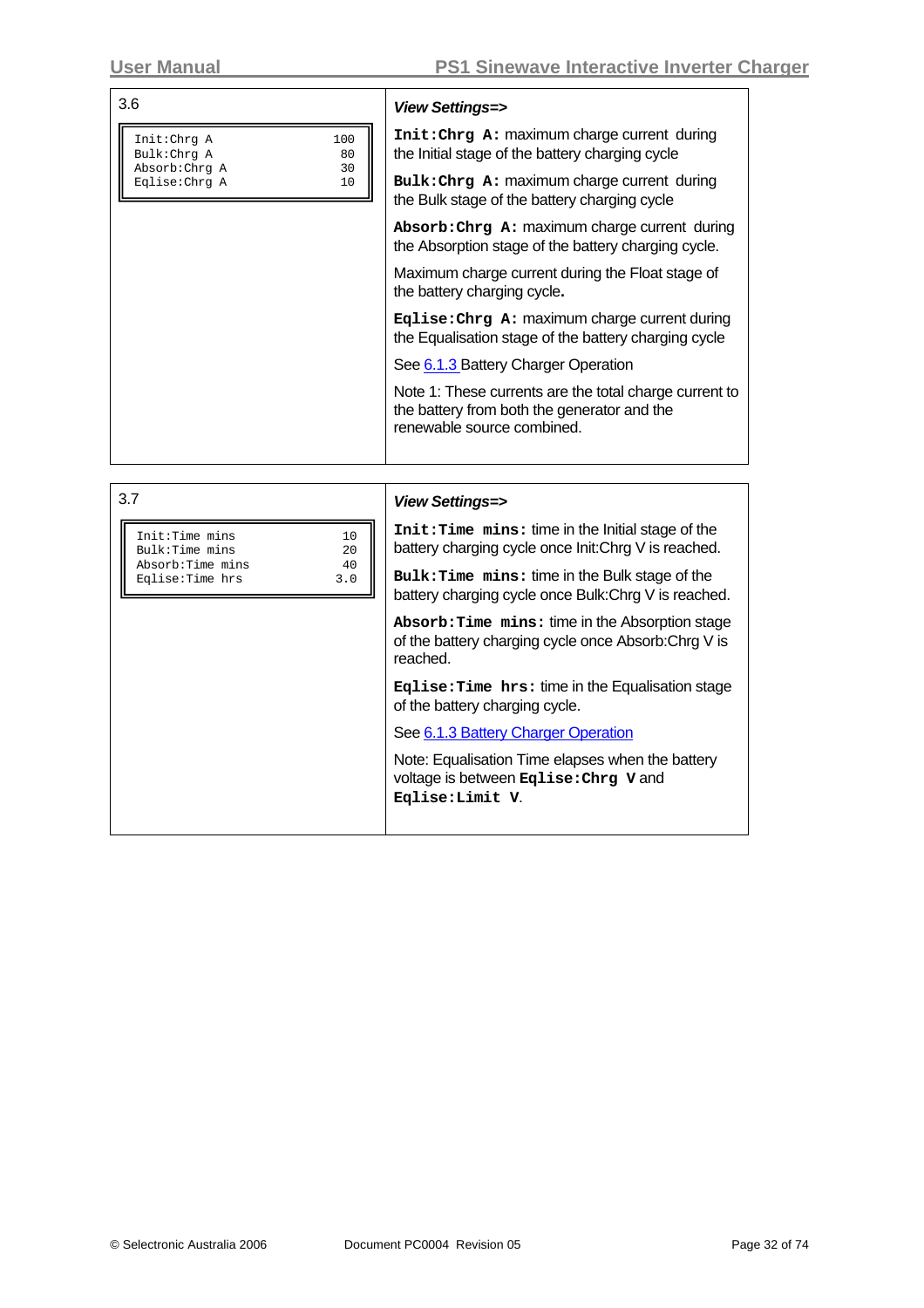| 3.8                                                                    | <b>View Settings=&gt;</b>                                                                                                                                                                                                                                                                                                                                         |
|------------------------------------------------------------------------|-------------------------------------------------------------------------------------------------------------------------------------------------------------------------------------------------------------------------------------------------------------------------------------------------------------------------------------------------------------------|
| Chrg: End A/15m<br>20<br>Eqlise: Limit V<br>63.6<br>Chrg: Max Hrs<br>6 | Chrg: End A/15m: Charge End Amperes per 15<br>minutes.                                                                                                                                                                                                                                                                                                            |
| 52.3<br>Inv:ReStart V                                                  | A slow rate of charge of the battery charging current<br>is an indicator that the battery is no longer able to<br>absorb much of the charge current. If the rate of<br>change of the battery charge current falls below this<br>level the Bulk and Absorption stages of the battery<br>charging cycle will end and the charge cycle will<br>enter the next stage. |
|                                                                        | Eqlise: Limit V: Equalise Limit Voltage. During<br>battery equalization the battery voltage will not<br>exceed this limit.                                                                                                                                                                                                                                        |
|                                                                        | During all other charge stages, the compensated<br>charge voltage will not exceed this limit.                                                                                                                                                                                                                                                                     |
|                                                                        | Chrg: Max Hrs: maximum time allowed for each<br>battery charge cycle to complete. After this duration<br>the current charge cycle stage will be terminated and<br>the next charge stage will start.                                                                                                                                                               |
|                                                                        | See 6.1.3 Battery Charger Operation                                                                                                                                                                                                                                                                                                                               |
|                                                                        | Inv: ReStart V: Voltage at which inverter will<br>restart after discharge shutdown.                                                                                                                                                                                                                                                                               |

| 3.9            |      |
|----------------|------|
| 30s Start kW   | 12.0 |
| 2min Start kW  | 10.0 |
| 10min Start kW | 8.0  |
| 30min Start kW | 4.0  |

#### 3.9 *View Settings=>*

**30s Start kW:** 30 second average load power setting to start the generator. This is a fixed system setting.

**2min Start kW:** 2 minute average load power setting to start the generator. This is a fixed system setting.

**10min Start kW:** 10 minute average load power setting to start the generator.

**30min Start kW:** 30 minute average load power setting to start the generator.

| 3.10                                                                                     | <b>View Settings=&gt;</b>                                                                                                                                 |
|------------------------------------------------------------------------------------------|-----------------------------------------------------------------------------------------------------------------------------------------------------------|
| 7<br>Gen:Min Load kW<br>30<br>Gen:Min Run min<br>20<br>Power Save W<br>MENU<br>PREV NEXT | $Gen: Min$ Load $kw:$ the minimum load that must<br>be drawn from the generator for it to continue to run.<br>Gen: Min Run min: the minimum generator run |
|                                                                                          | time. If the generator is started it will run for at least<br>this time.                                                                                  |
|                                                                                          | To change this setting access the Change Settings<br>menus (see 4.5 Change Settings).                                                                     |
|                                                                                          | <b>Power</b> Save W: the minimum AC load that must be<br>drawn in the house to take the PS1 from Power Save<br>mode to continuous operation.              |
|                                                                                          | To change this setting access the Change Settings<br>menus. See 4.5 Change Settings).                                                                     |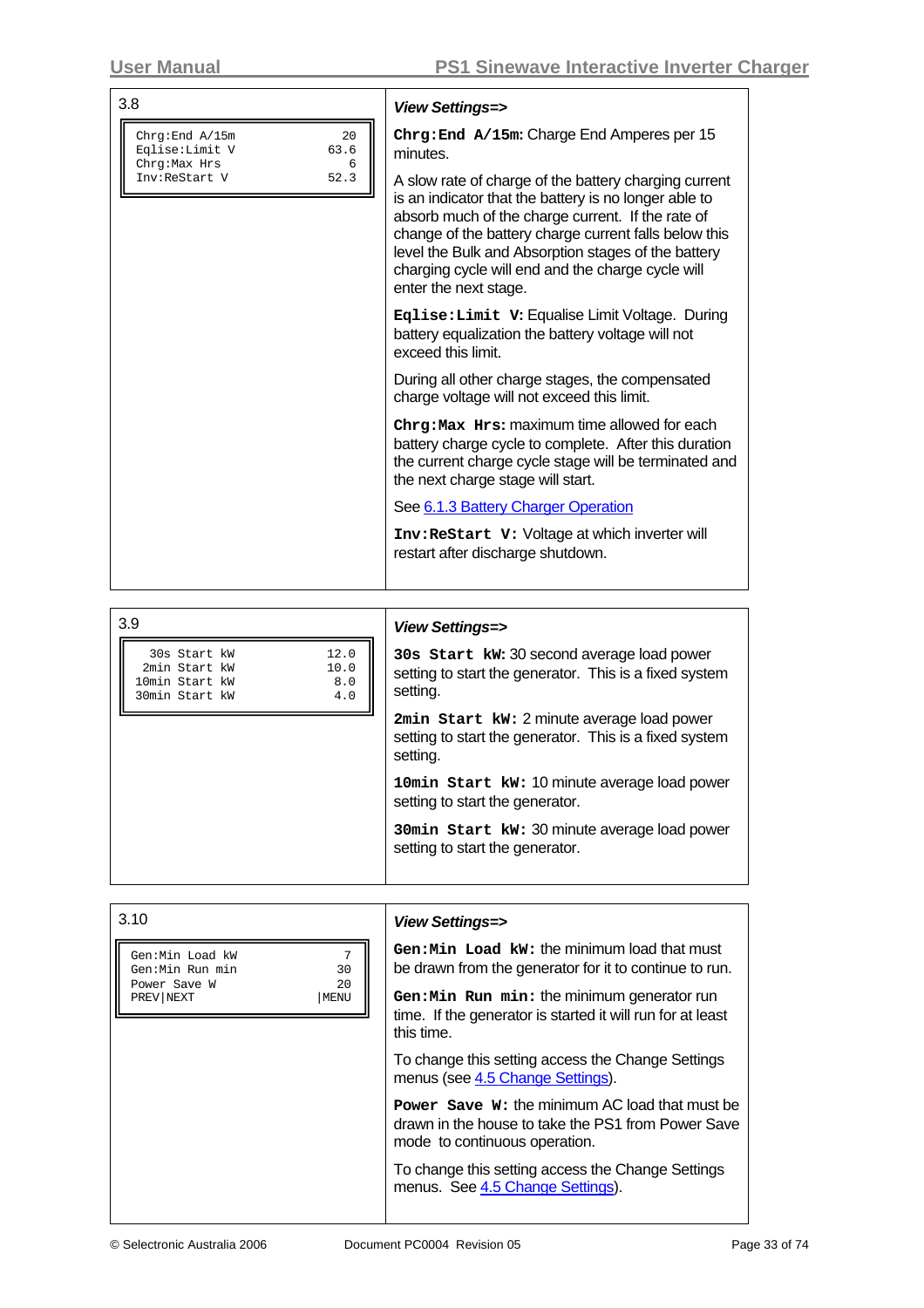### <span id="page-33-0"></span>**4.5 Change Settings**

These menus provide access to change the user operational settings of the PS1. There is a top level menu (Change Settings) for the most frequently used settings and a submenu (Advanced User Settings) containing other less used settings.

| <b>RAPS</b><br>Change Settings | 10 <sub>kW</sub> 48V |    | 16:59 |
|--------------------------------|----------------------|----|-------|
| PREV NEXT                      |                      | OK | EVNT  |

Press **or** to enter the Change Settings screens. Within screens, press **MENU** at any time to return to this point.



#### *Change Settings=>*

**Time:Set Hour**;

Unit - Hour of the day  $-12$  = midday, 0 = midnight

Range 0 -> 23

The system time is the basis of many system functions. It should be set to the correct local time of day.

| 4.2                                  |             |                         |                                              |
|--------------------------------------|-------------|-------------------------|----------------------------------------------|
| Time: Set Min<br>$0, \leq$<br>$\geq$ | 22<br>59    | Time: Set Min<br>$\geq$ | $\hat{\phantom{a}}$<br>22<br>59<br>$0, \leq$ |
| PREV NEXT                            | EDIT   MENU | INC DEC                 | OK   CNCL                                    |
| <b>Change Settings=&gt;</b>          |             |                         |                                              |
| Time: Set Min;                       |             |                         |                                              |
| Unit - Minutes                       |             |                         |                                              |
| Range 0 -> 59                        |             |                         |                                              |
|                                      |             |                         |                                              |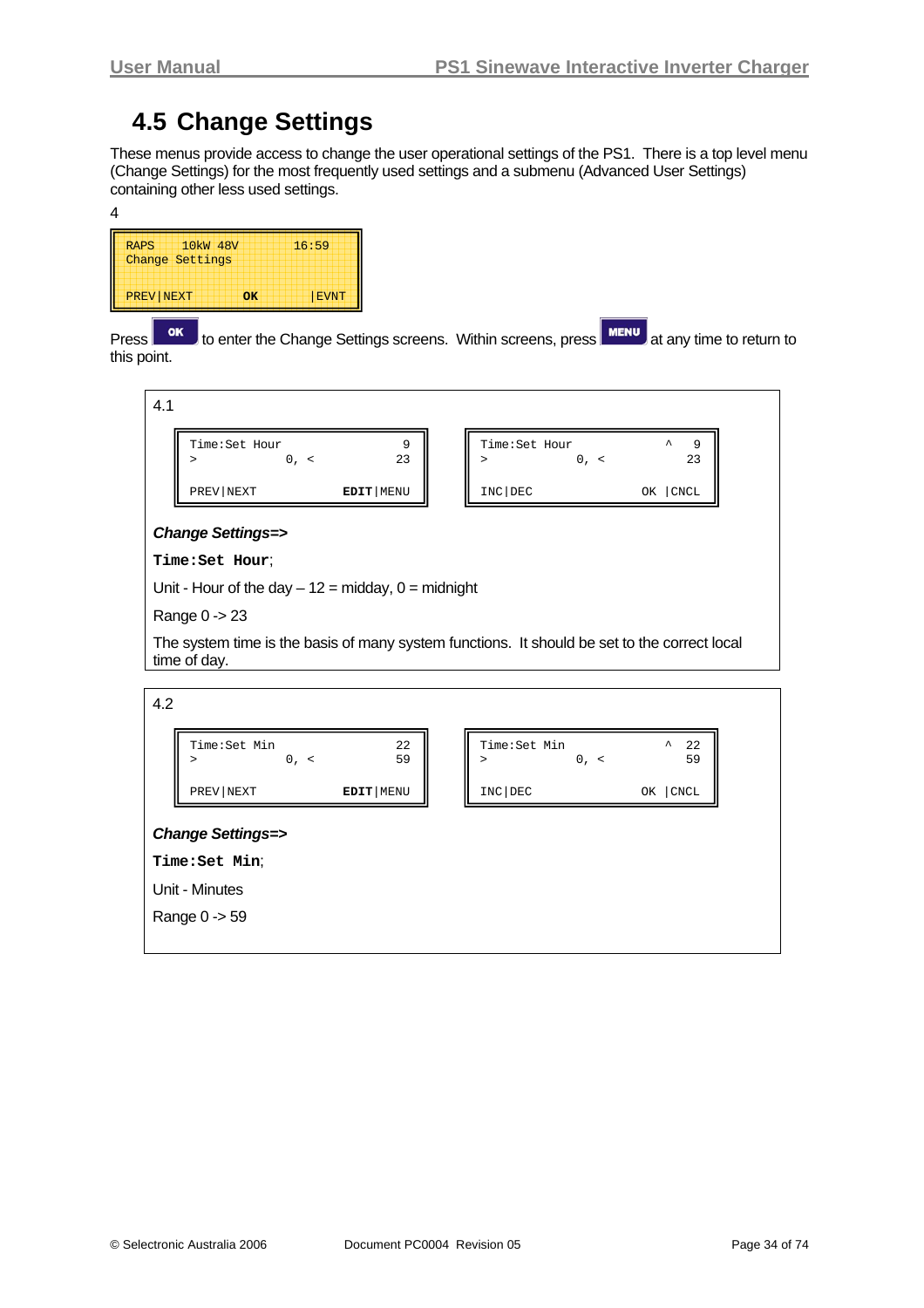4.3

| PREV NEXT                   | EDIT MENU | INC DEC                     | CNCL<br>OΚ    |
|-----------------------------|-----------|-----------------------------|---------------|
| Begin Lvl 1 Hr<br>$0, \leq$ | 17<br>24  | Begin Lvl 1 Hr<br>$0, \leq$ | ᄉ<br>17<br>24 |

See [6.3.1 Generator Control based on SoC](#page-50-0).

**Begin Lvl 1 Hr:**

Unit - Hour of the day  $-12$  = midday,  $24$  = midnight

Default 17:00 hrs (5pm)

Range 0 -> 24

Setting this parameter to zero will disable charging based on **Level 1 SoC%.**



4.5

| Begin Lvl 3 Hr | 2.4       | Begin L |
|----------------|-----------|---------|
| PREV NEXT      | EDIT MENU | INC DEO |

| Begin Lvl 3 Hr | 21        |
|----------------|-----------|
| $0, \leq$      | ᄉ         |
| ↘              | 2.4       |
| INC DEC        | OK   CNCL |

#### *Change Settings=>*

See [6.3.1 Generator Control based on SoC.](#page-50-0) **Begin Lvl 3 Hr** Unit - Hour of the day  $-12$  = midday,  $24$  = midnight Default 21:00 hrs (9pm) Range 0 -> 24 Setting this parameter to zero will disable charging based on **Level 3 SoC%.**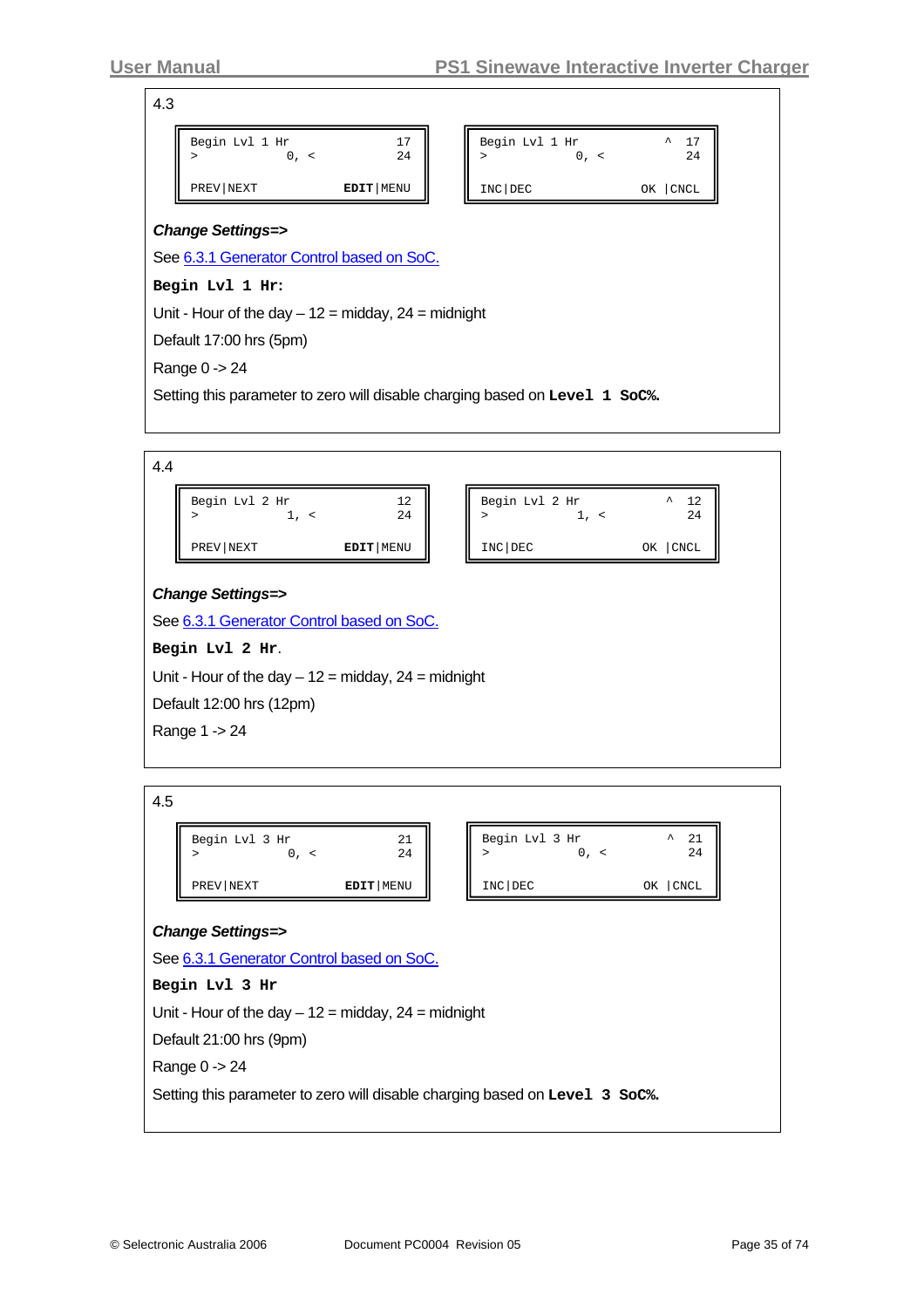4.6

| Gen:Min Run min<br>30<br>240<br>5, <<br>>                                                        | ⋗       | Gen:Min Run min<br>5, < | ᄾ<br>30<br>240 |
|--------------------------------------------------------------------------------------------------|---------|-------------------------|----------------|
| EDIT MENU<br>PREV NEXT                                                                           | INC DEC |                         | OK   CNCL      |
| <b>Change Settings=&gt;</b>                                                                      |         |                         |                |
| <b>Gen:Min Run min:</b>                                                                          |         |                         |                |
| Unit - minutes                                                                                   |         |                         |                |
| Default 30                                                                                       |         |                         |                |
| Range 5 -> 240                                                                                   |         |                         |                |
| This minimum run time should be set according to the generator manufacturers'<br>recommendation. |         |                         |                |

| Gen Exercise | 14<br>60  | Gen Exercise | ᄉ<br>60           |
|--------------|-----------|--------------|-------------------|
| PREV NEXT    | EDIT MENU | INC DEC      | <b>CNCL</b><br>OΚ |

#### *Change Settings=>*

**Gen Exercise** : Number of days between generator exercise starts.

Unit - days

Default 14

Range 0 -> 60

The PS1 will start the generator at the Begin Lvl1 Hr (or 12noon if Begin Lvl1 Hr is disabled) after Gen Exercise days has elapsed from the last time the generator ran. This ensures that the number of days between generator runs is never more than Gen Exercise days.

The Gen Exercise setting should be set according to the generator manufacturers' recommendations.

Setting this parameter to zero will disable the generator exercise function.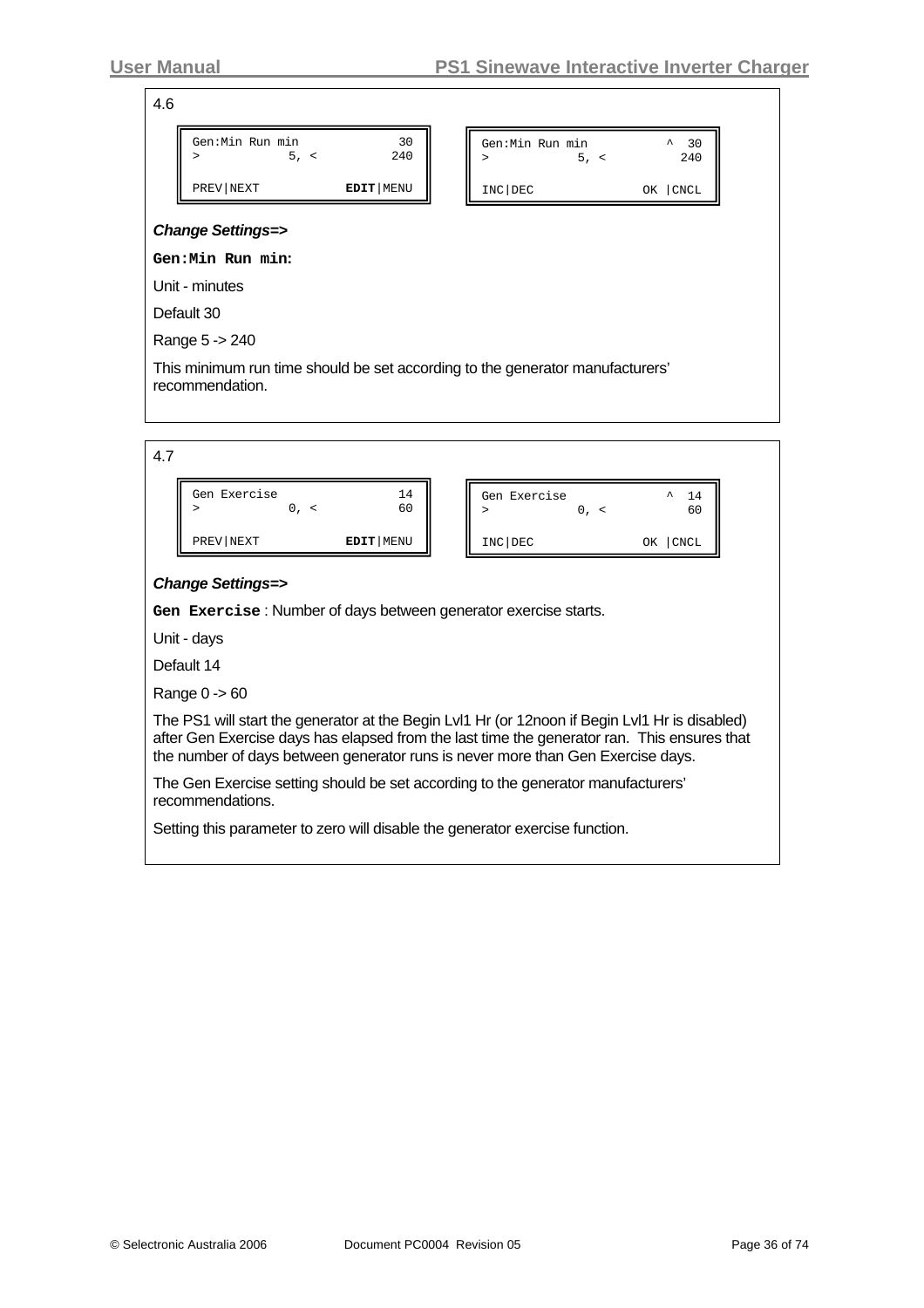### <span id="page-36-0"></span>**4.5.1 Advanced Settings**

#### 4.8

| <b>Advanced Settings</b> |    | 16:59 |
|--------------------------|----|-------|
| PREV NEXT                | ОΚ | MENU  |

Press **ok** to enter the Advanced Settings screens. Within screens, press **MENU** at any time to return to this point.

4.8.1 Power Save Disable PREV|NEXT **EDIT**|MENU Power Save **A** Disable INC|DEC OK |CNCL

#### *Change Settings=>Advanced Settings=>*

**Power Save:** 

Default Disable

Options Enable, Disable

Enabling Power Save places the PS1 into Power Save mode. The PS1 pulses the load every second and switches ON the AC output continuously when a load exceeding **Power Save W** is detected. When the load power falls below this level the unit reverts to again pulsing the load.

| 4.8.2                                                              |             |                                      |                                    |
|--------------------------------------------------------------------|-------------|--------------------------------------|------------------------------------|
| Power Save W<br>10, <<br>$\geq$                                    | 20<br>40    | Power Save W<br>$10, \leq$<br>$\geq$ | $\boldsymbol{\lambda}$<br>20<br>40 |
| PREV NEXT                                                          | EDIT   MENU | INC DEC                              | OK   CNCL                          |
| <b>Change Settings=&gt;Advanced Settings=&gt;</b><br>Power Save W: |             |                                      |                                    |
| Unit - Watts                                                       |             |                                      |                                    |
| Default 20                                                         |             |                                      |                                    |
| Range 10 -> 40                                                     |             |                                      |                                    |
|                                                                    |             |                                      |                                    |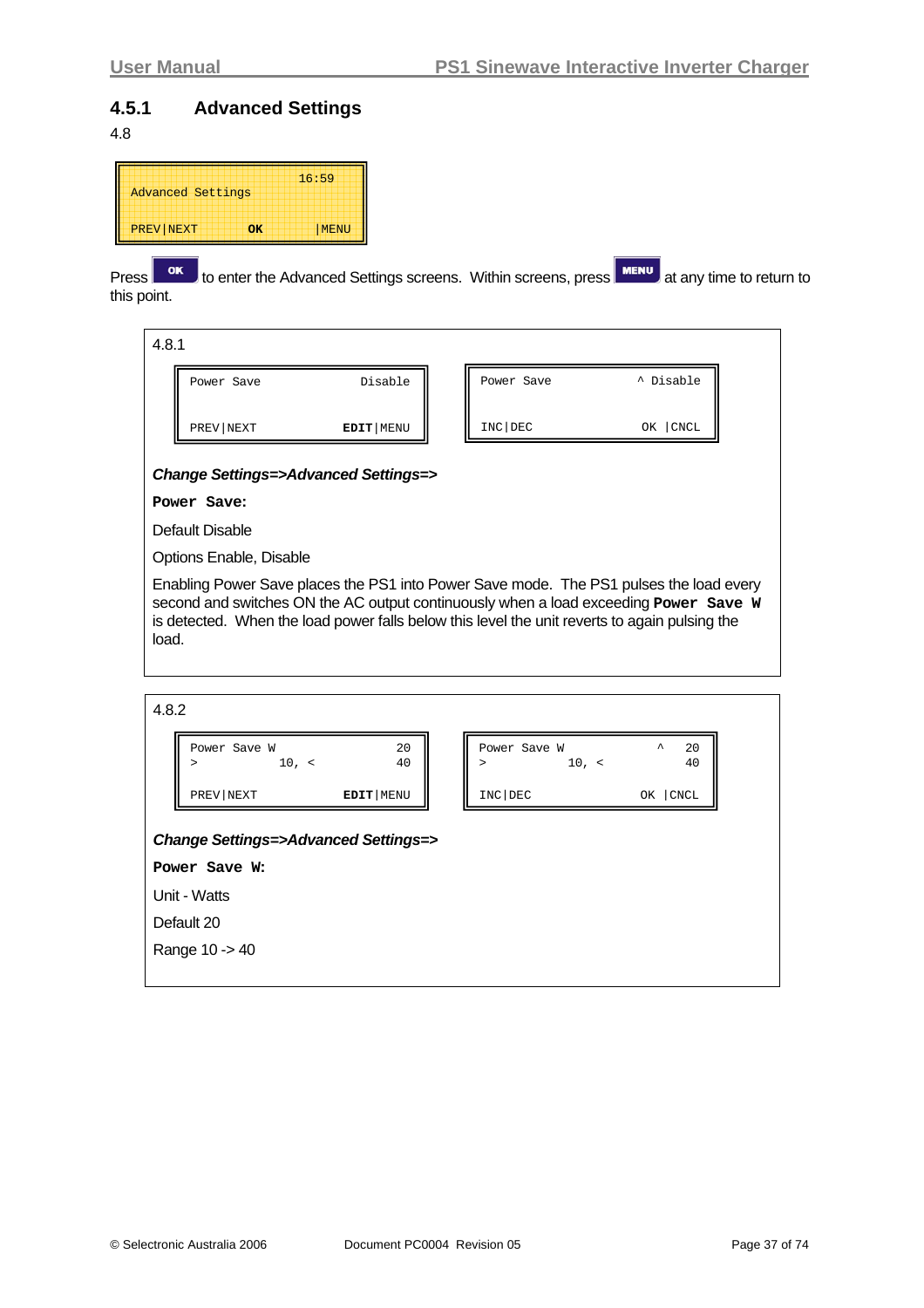#### 4.8.3

|                        |         | ^ Urgent+NU    |
|------------------------|---------|----------------|
| EDIT MENU<br>PREV NEXT | INC DEC | $ $ CNCL<br>OΚ |

See [6.6 Inverter External Alarm](#page-55-0)

**Alarm Out:** Set what type of alarms to be output via the PS1 Alarm relay.

Default Urgent + NU

Options Urgent + NU, Urgent

NU = Non Urgent alarm

| S/Term Ev Limit                                   | $1, \leq$ | 15<br>50    | S/Term Ev Limit                                             | $1, \le$ | $\lambda$<br>- 15<br>50 |
|---------------------------------------------------|-----------|-------------|-------------------------------------------------------------|----------|-------------------------|
| PREV NEXT                                         |           | EDIT   MENU | INC DEC                                                     | OК       | CNCL                    |
| <b>Change Settings=&gt;Advanced Settings=&gt;</b> |           |             |                                                             |          |                         |
|                                                   |           |             | S/Term Ev Limit: Limit and alarm point for S/Term Ev Count. |          |                         |
|                                                   |           |             |                                                             |          |                         |

Default 15

Range 1 -> 50

| 4.8.5                                             |                                                             |             |  |                                   |               |  |
|---------------------------------------------------|-------------------------------------------------------------|-------------|--|-----------------------------------|---------------|--|
|                                                   | L/Term Ev Limit<br>1, <<br>>                                | 15<br>50    |  | L/Term Ev Limit<br>$1, \leq$<br>⋗ | ᄉ<br>15<br>50 |  |
|                                                   | PREV NEXT                                                   | EDIT   MENU |  | INC DEC                           | OK   CNCL     |  |
| <b>Change Settings=&gt;Advanced Settings=&gt;</b> |                                                             |             |  |                                   |               |  |
|                                                   | L/Term Ev Limit: Limit and alarm point for L/Term Ev Count. |             |  |                                   |               |  |
|                                                   | Unit - count                                                |             |  |                                   |               |  |
|                                                   | Default 15                                                  |             |  |                                   |               |  |
|                                                   | Range 1 -> 50                                               |             |  |                                   |               |  |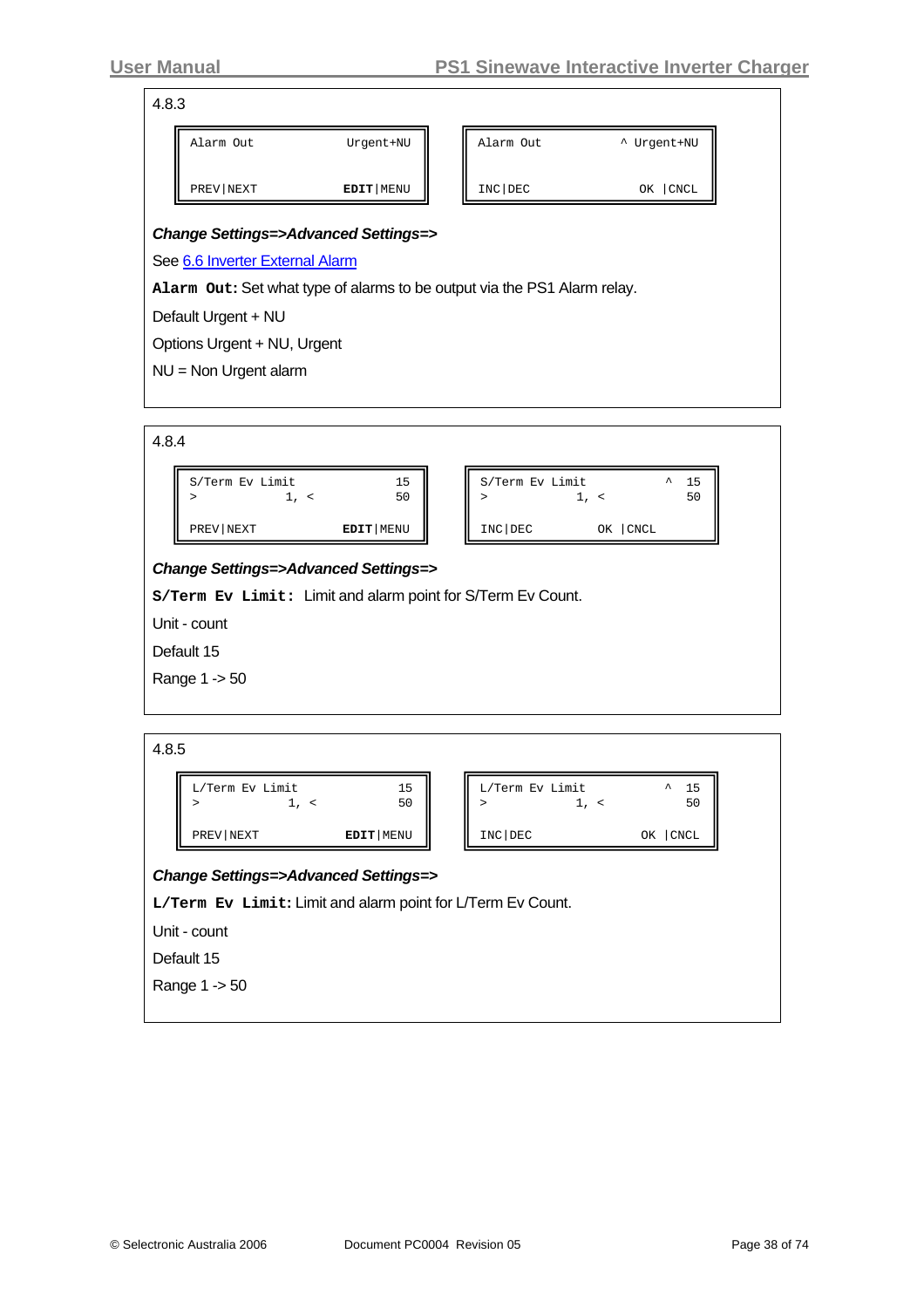4.8.6

| Inv:Hrs to OFF | 72<br>120 | Inv:Hrs to OFF | 70<br>ᄉ<br>▵<br>120 |
|----------------|-----------|----------------|---------------------|
| PREV NEXT      | EDIT MENU | INC DEC        | <b>CNCL</b><br>OΚ   |

#### *Change Settings=>Advanced Settings=>*

**Inv:Hrs to OFF:** the number of hours the PS1 controller will remain operational while in the shutdown state.

Unit: hours

Default: 72

Range: 0 -> 120

The PS1 consumes a small standby current in the shutdown state. The controller must remain operational to allow for automatic shutdown recovery, system monitoring and logging and to enable the Generator Backup Schedule. To prevent excessive battery discharge, the PS1 will trip the DC circuit breaker and completely power down after the battery voltage falls below the nominal battery voltage (48.0VDC / 2.00V/cell) for the time set by this parameter.

Setting this parameter to zero will disable this automatic power down.

4.8.7

| Passcode  | $0, \leq$ | 0<br>255  | Passcode | $0, \leq$ | ᄉ<br>$\Omega$<br>255 |
|-----------|-----------|-----------|----------|-----------|----------------------|
| PREV NEXT |           | EDIT MENU | INC DEC  |           | CNCL<br>ΟK           |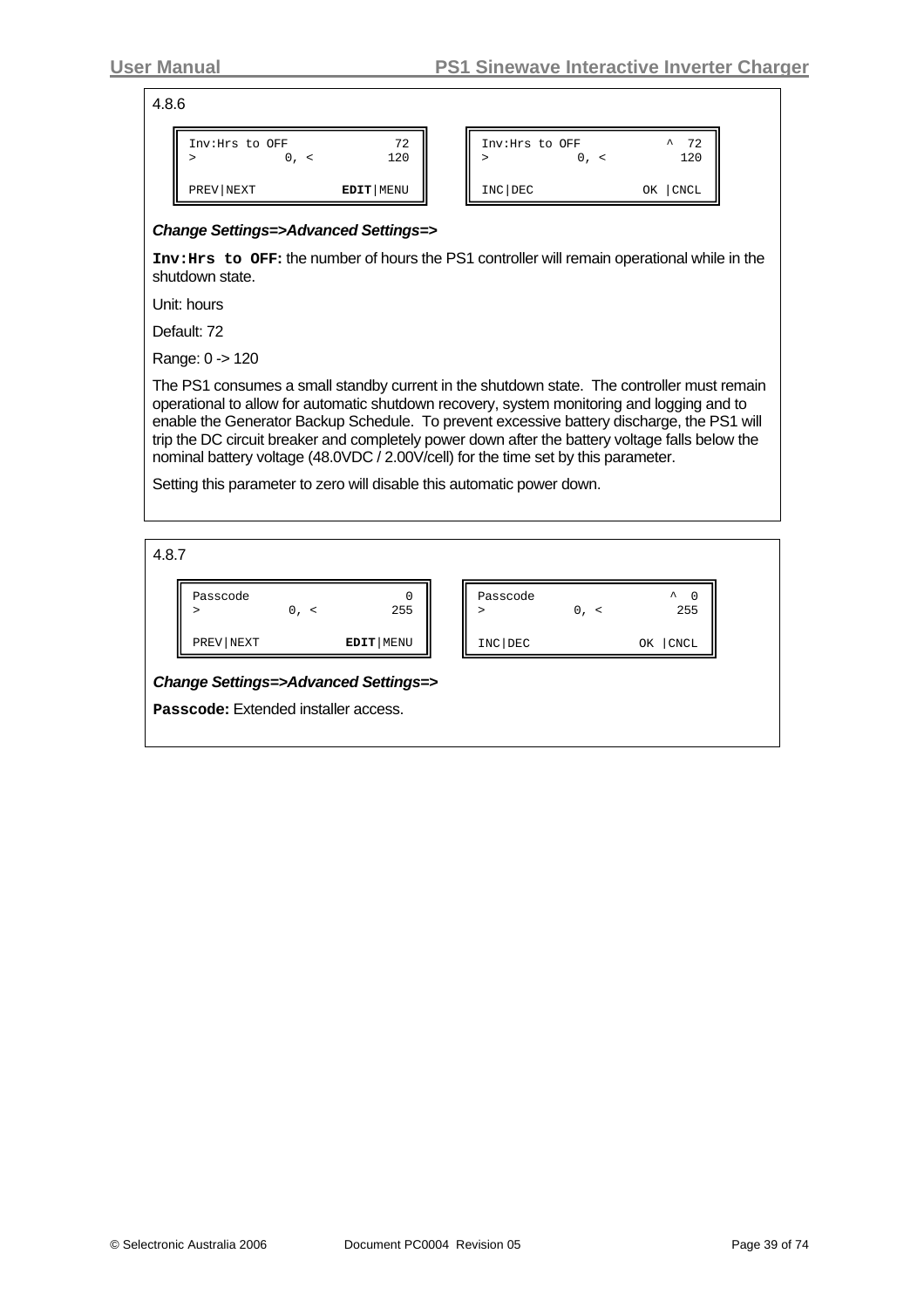## <span id="page-39-0"></span>**4.6 Generator Schedules**

A comprehensive generator schedule is supplied as another means of starting the generator when required. The generator run times can be scheduled to meet regular heavy load periods such as meal times or other periods of high demand. Two schedule types are available each with four configurable start times and durations. A normal Gen Run Schedule (**Gen Run Schedule Start Time A - D**) for daily generator running and a Gen Backup Schedule (**Backup Run Schedule Time A - D**) for emergency generator running if the PS1 shuts down for an extended period.

For further details of Generator Schedules see [6.3.5 Generator Scheduling](#page-54-0)

The Generator Schedules screens provide access to **view** configured generator run and backup schedules. All of these settings may be changed by the User. To change any of these settings access the Change Schedule submenu (see [4.6.1](#page-41-0) [Change Generator Schedules](#page-41-0)).

5

| <b>RAPS</b>         | 10 <sub>kW</sub> 48V | 16:59       |
|---------------------|----------------------|-------------|
| Generator Schedules |                      |             |
|                     |                      |             |
| PREV NEXT           | OK                   | <b>EVNT</b> |

Press **ok** to enter the Generator Schedules screens. Within screens, press **FINERIU** at any time to return to this point.

| 5.1                                                                           | <b>Generator Schedules=&gt;</b>                                                                                    |
|-------------------------------------------------------------------------------|--------------------------------------------------------------------------------------------------------------------|
| Start Time A<br>$-:--$                                                        | Start Time A: scheduled generator start time A.                                                                    |
| $-:--$<br>Run Dur A hrs<br>$-:-$<br>Start Time B<br>Run Dur B hrs<br>$-1 - -$ | Run Dur A hrs: generator run duration from start<br>time A.                                                        |
|                                                                               | Start Time B: scheduled generator start time B.                                                                    |
|                                                                               | Run Dur B hrs: generator run duration from start<br>time B.                                                        |
|                                                                               | Note: The Start Times must be used in sequence A<br>to D. An unused Start Time disables subsequent<br>start times. |

| 5.2                           |                  | <b>Generator Schedules=&gt;</b>                                                                                    |
|-------------------------------|------------------|--------------------------------------------------------------------------------------------------------------------|
| Start Time C<br>Run Dur C hrs | $-:--$<br>$-:--$ | <b>Start Time C: scheduled generator start time C.</b>                                                             |
| Start Time D<br>Run Dur D hrs | $-1 - -$         | Run Dur C hrs: generator run duration from start<br>time C.                                                        |
|                               |                  | Start Time D: scheduled generator start time D.                                                                    |
|                               |                  | Run Dur D hrs: generator run duration from start<br>time D.                                                        |
|                               |                  | Note: The Start Times must be used in sequence A<br>to D. An unused Start Time disables subsequent<br>start times. |
|                               |                  |                                                                                                                    |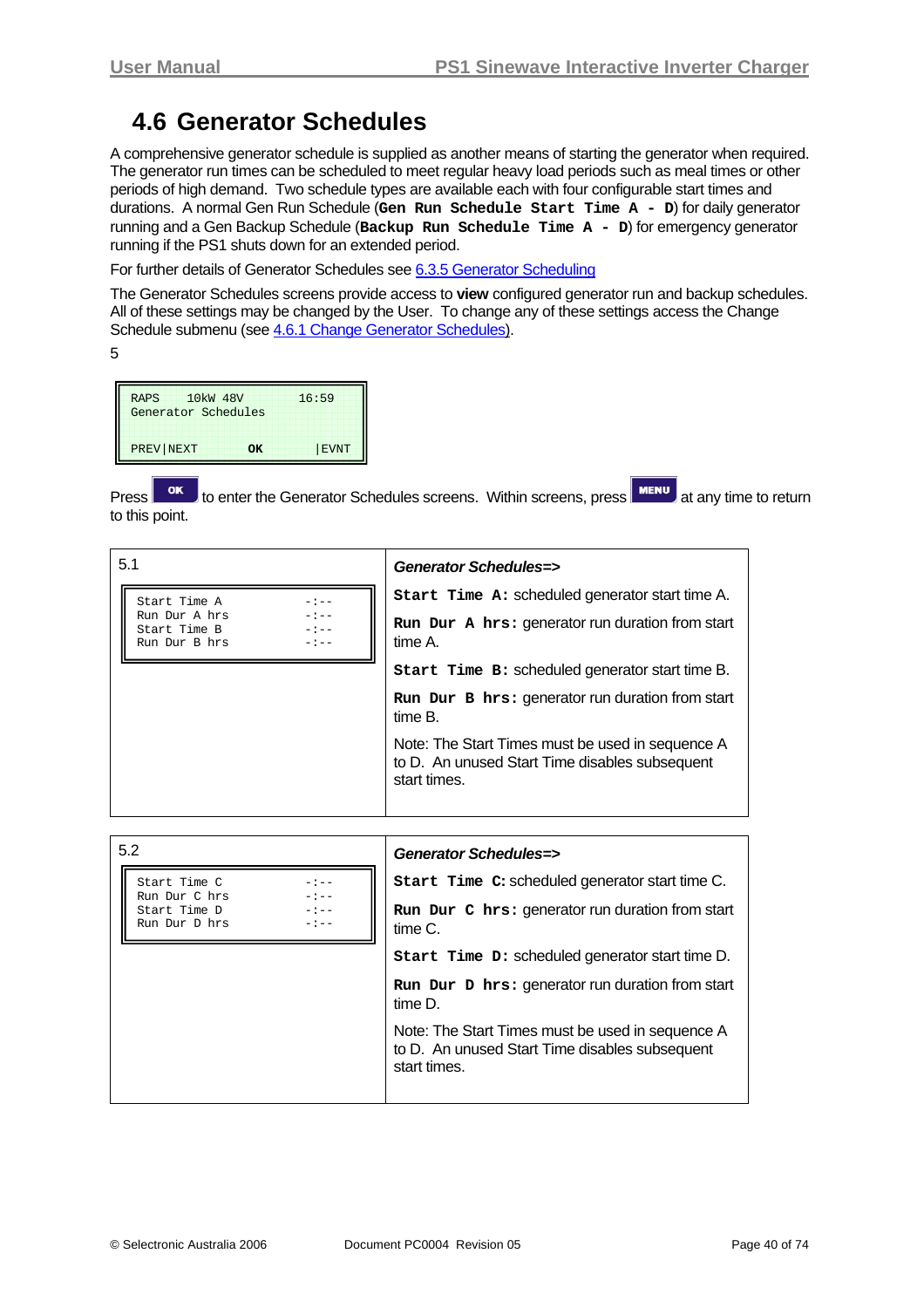| 5.3                                                                         | Generator Schedules=>                                                                                                 |
|-----------------------------------------------------------------------------|-----------------------------------------------------------------------------------------------------------------------|
| Backup Time A<br>$-:--$<br>Run Dur A hrs<br>$-:-$<br>Backup Time B<br>$-:-$ | Backup $Time A: generator start time A in case of$<br>PS1 shutdown.                                                   |
| Run Dur B hrs                                                               | Run Dur A hrs: generator run duration from<br>backup start time A.                                                    |
|                                                                             | Backup Time B: generator start time B in case of<br>PS1 shutdown.                                                     |
|                                                                             | Run Dur B hrs: generator run duration from<br>backup start time B.                                                    |
|                                                                             | Note: The Backup Times must be used in sequence<br>A to D. An unused Backup Time disables<br>subsequent Backup Times. |
|                                                                             |                                                                                                                       |
| 5.4                                                                         | Generator Schedules=>                                                                                                 |
| Backup Time C<br>$-1 - -$<br>Run Dur C Hrs<br>Backup Time D                 | Backup Time C: generator start time A in case of<br>PS1 shutdown.                                                     |
| Run Dur D hrs                                                               | Run Dur C hrs: generator run duration from                                                                            |

backup start time C

backup start time D.

PS1 shutdown.

Backup Times.

**Backup Time D:** generator start time D in case of

Note: The Backup Times must be used in sequence A- D. An unused Backup Time disables subsequent

**Run Dur D hrs:** generator run duration from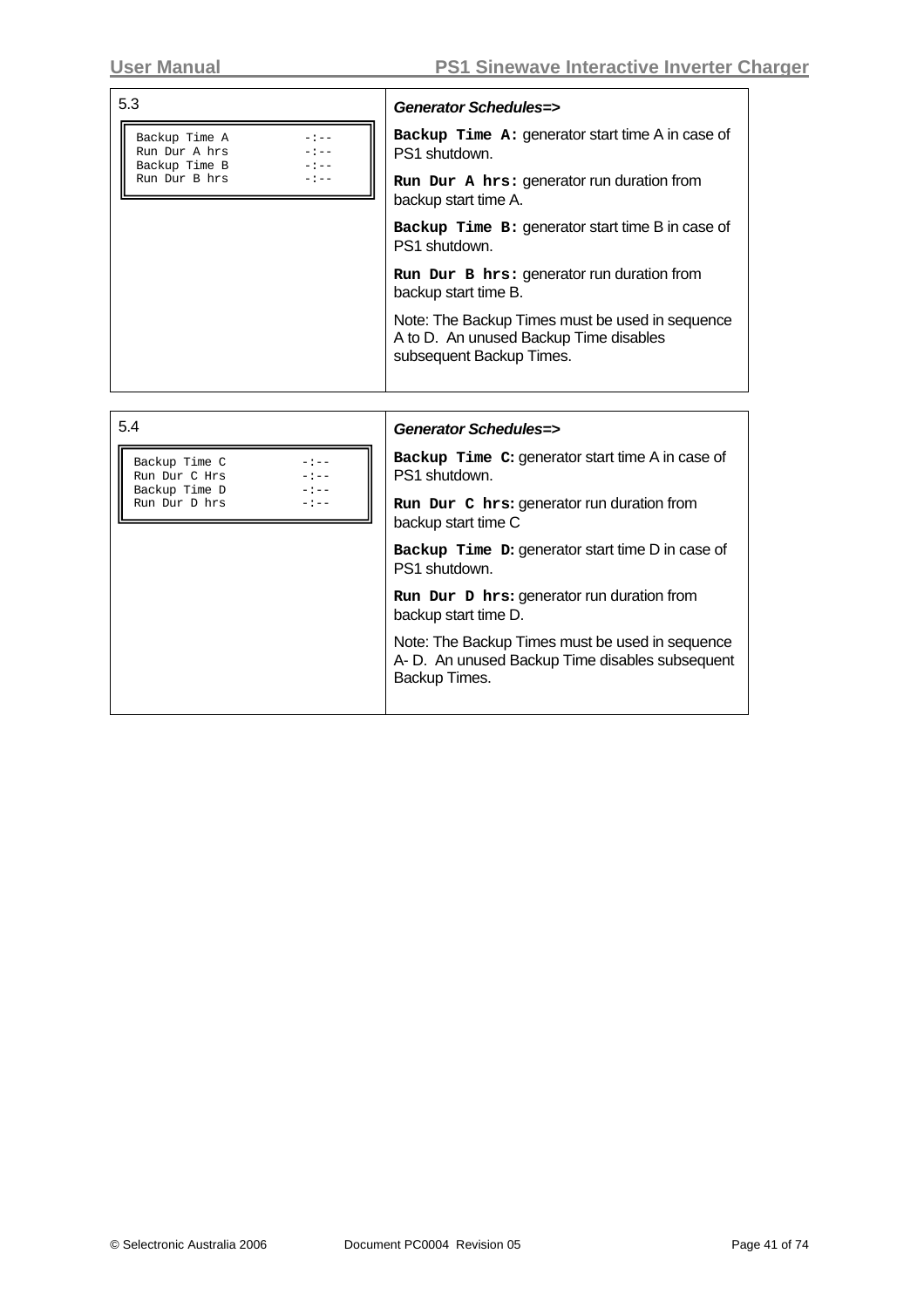#### <span id="page-41-0"></span>**4.6.1 Change Generator Schedules**

The Change Schedule screens provide access to modify configured generator run and backup schedules. 5.5



Press **or** to enter the Change Schedules screens. Within screens, press **KING MENU** at any time to return to this point.



Default: -:-- (OFF)

Range: 0:15 -> 24:00 in 15 minute steps

The generator will start at the set time and run for **Run Dur A** duration (see next menu).

There are three other identical menus **Start Time B, Start Time C** and **Start Time D** allowing four run periods per day.

5.5.2

| Gen Run Schedule |           | Gen Run Schedule |      |
|------------------|-----------|------------------|------|
| Run Dur A        | $-:-$     | Run Dur A        |      |
| 0.00.            | 4.00      | $0.00$ ,         | 4.00 |
| PREV NEXT        | EDIT MENU | INC DEC          | CNCL |

*Generator Schedules=> Change Schedule* 

#### **Gen Run Schedule – Run Dur A:**

Unit: hours:minutes

Default: -:-- (OFF or Auto Stop)

Range: 0:15 -> 4:00 in 15 minute steps

The generator will run for at least the configured duration and may keep running past the scheduled stop depending on the **Scheduled Gen Run – Auto Stop** setting (see next setting).

There are three other identical menus **Run Dur B, Run Dur C** and **Run Dur D** allowing four run periods per day.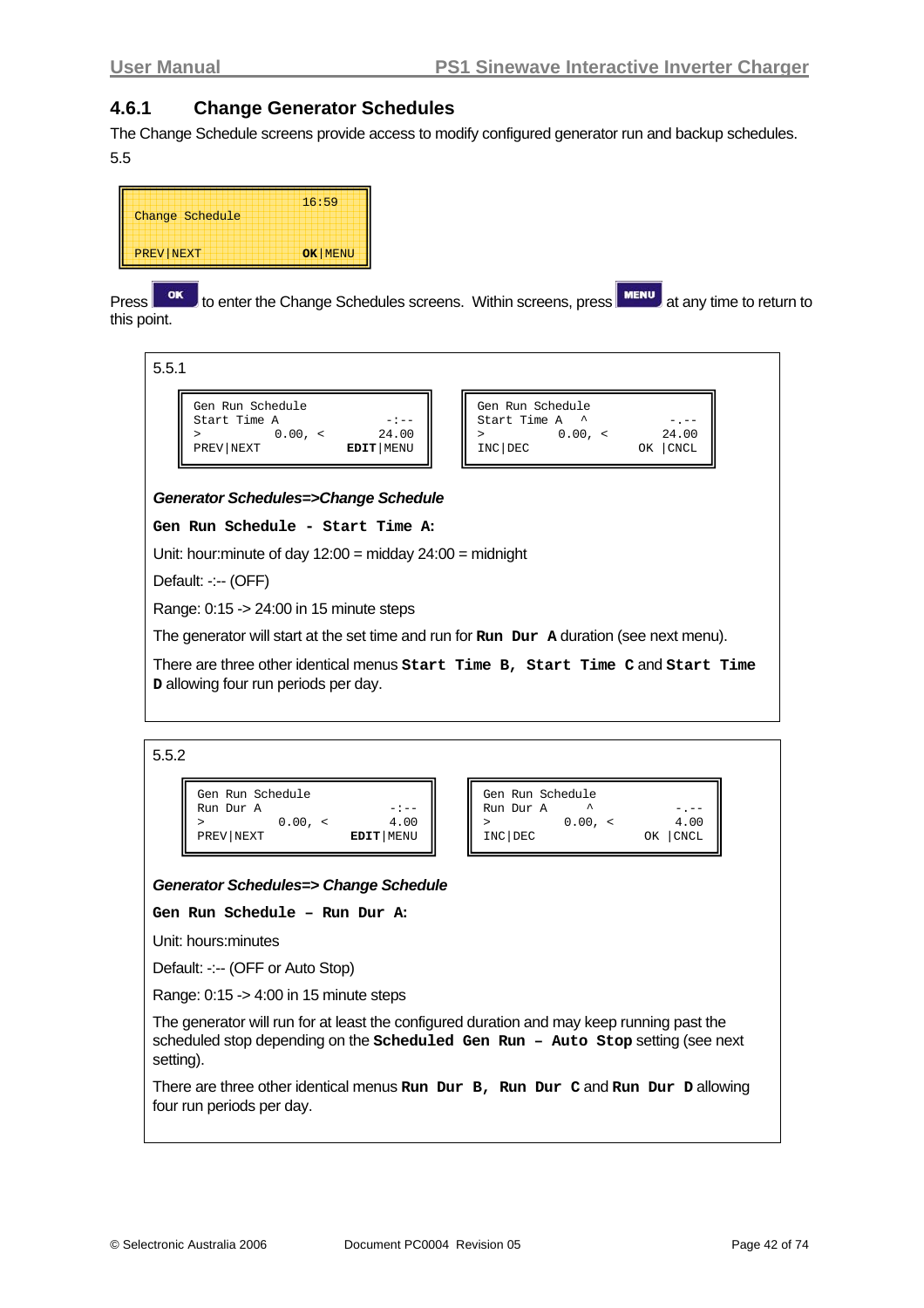INC|DEC OK |CNCL

| 5.5.9 |                                |          |                                |            |
|-------|--------------------------------|----------|--------------------------------|------------|
|       | Scheduled Gen Run<br>Auto Stop | Disabled | Scheduled Gen Run<br>Auto Stop | ^ Disabled |

*Generator Schedules=> Change Schedule* 

PREV|NEXT **EDIT**|MENU

**Scheduled Gen Run – Auto Stop:** 

Default: Disabled

Options: Enabled, Disabled

If Auto Stop is disabled then the generator will run for the scheduled duration regardless of other factors.

If Auto Stop is enabled the generator may continue to run for longer than the configured duration (including zero duration) until the battery charge cycle is complete cycle and system load conditions not longer require the generator to run.

| 5.5.10 |  |
|--------|--|
|--------|--|

| Backup Run Schedule |         |             |
|---------------------|---------|-------------|
| Start Time A        |         | $-1 - -$    |
|                     | 0.00. < | 24.00       |
| PREV NEXT           |         | EDIT   MENU |
|                     |         |             |

| Backup Run Schedule |         | $\begin{bmatrix} - & - \\ 24 & 00 \\ 0K &  CNCL \end{bmatrix}$ |
|---------------------|---------|----------------------------------------------------------------|
| Start Time A        |         |                                                                |
|                     | 0.00. < |                                                                |
| INC DEC             |         |                                                                |

#### *Generator Schedules=> Change Schedule*

**Backup Run Schedule - Start Time A:** 

Unit: hour:minute of day 12:00 = midday 24:00 = midnight

Default: -:-- (OFF)

Range: 0:15 -> 24:00 in 15 minute steps

The generator will start at the set time when the inverter is shutdown and run for **Run Dur A** duration (see next menu).

There are three other identical menus **Start Time B, Start Time C** and **Start Time D** allowing four run periods per day.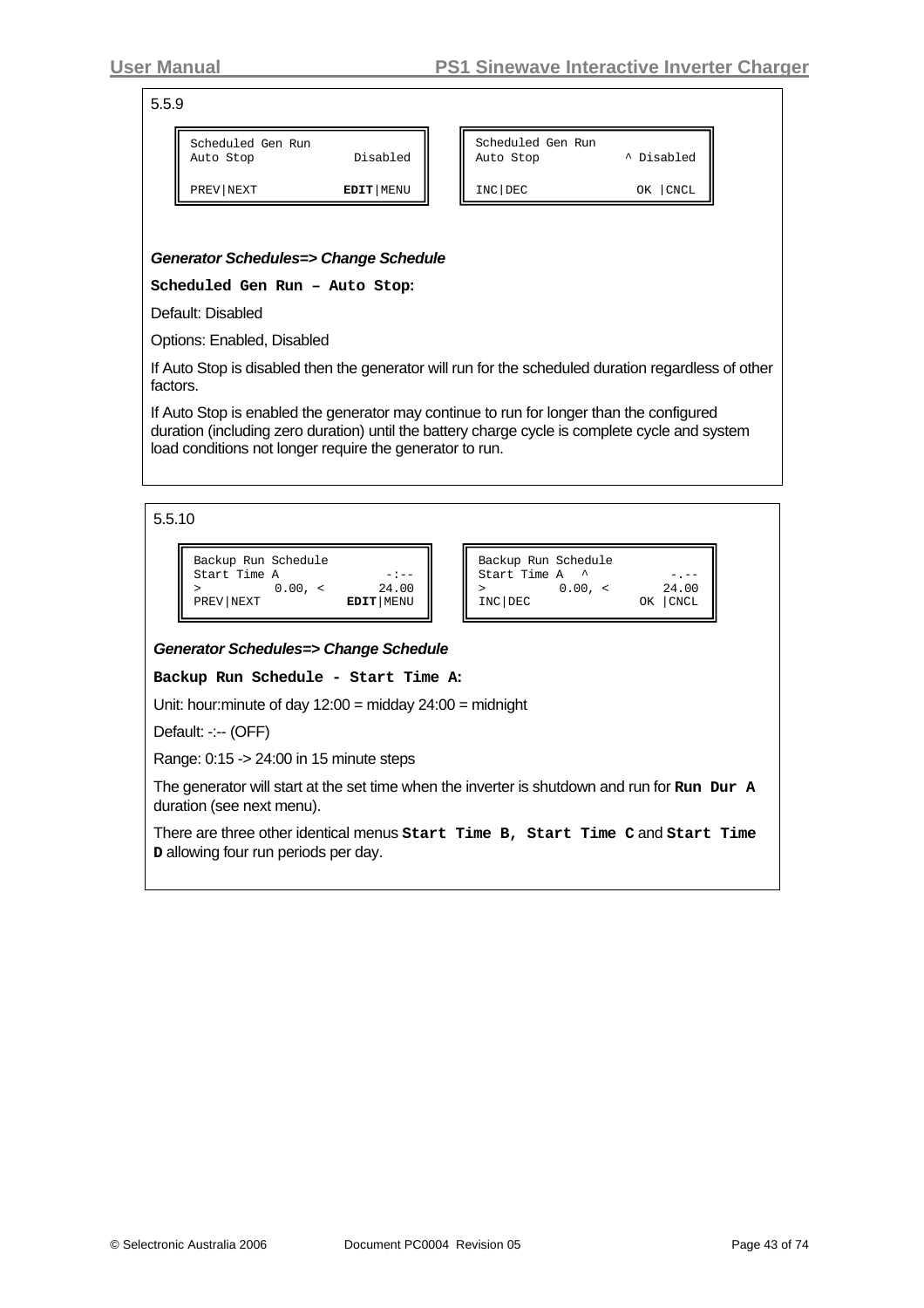5.5.11

| Backup Run Schedule |             |           |
|---------------------|-------------|-----------|
| Run Dur A           |             |           |
|                     | $0.00, \le$ | 4.00      |
| PREV NEXT           |             | EDIT MENU |
|                     |             |           |

| Backup Run Schedule<br>Run Dur A |             |           |
|----------------------------------|-------------|-----------|
|                                  | $0.00, \le$ | 4.00      |
| INC DEC                          |             | OK   CNCL |

# *Generator Schedules=> Change Schedule*

**Backup Run Schedule – Run Dur A:**

Unit: hours:minutes

Default: -:-- (OFF)

Range: 0:15 -> 4:00 in 15 minute steps

Run Duration A sets the backup run duration for **Start Time A**.

There are three other identical menus **Run Dur B, Run Dur C** and **Run Dur D** allowing four backup run periods per day.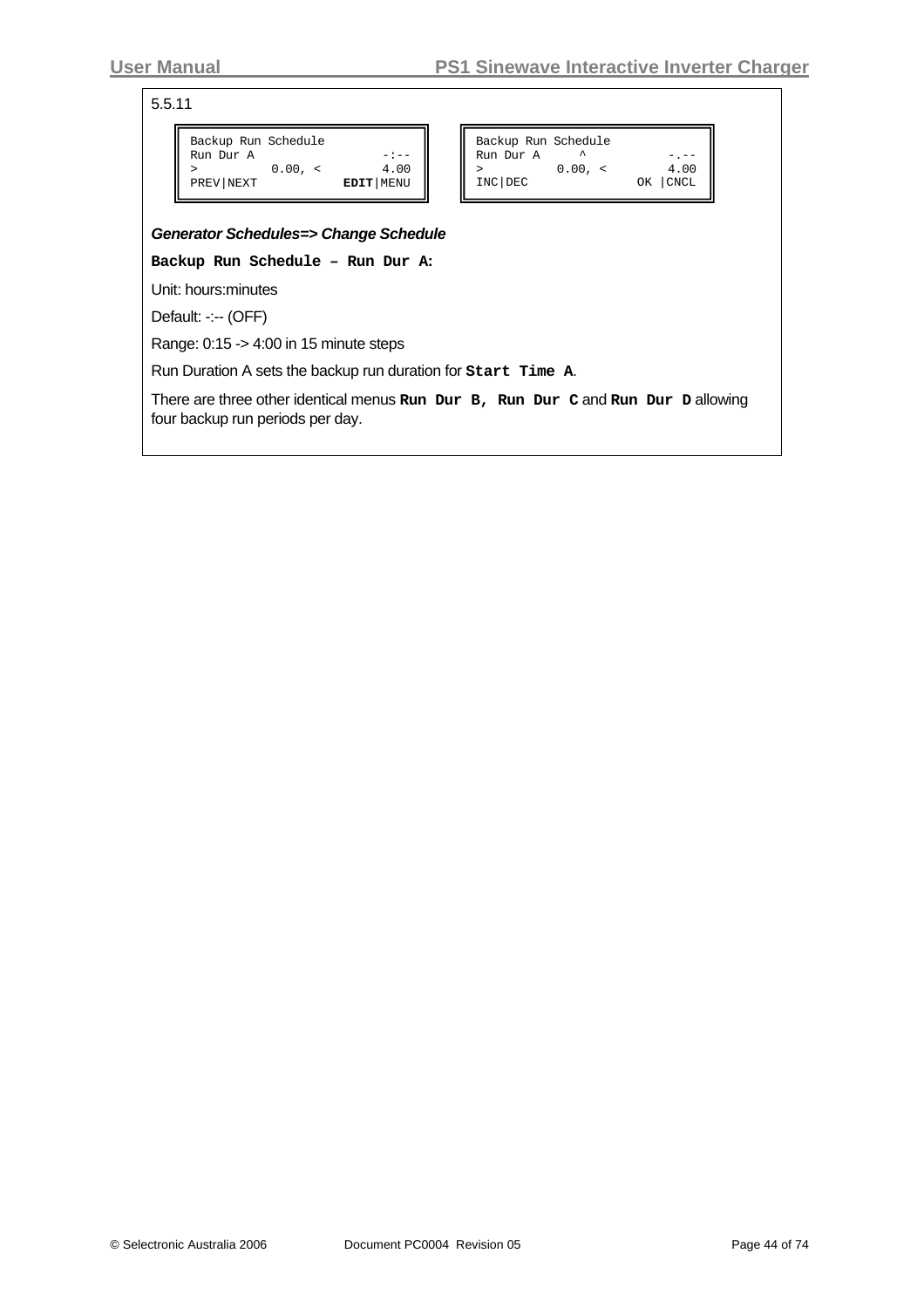## <span id="page-44-0"></span>**4.7 LCD Event Log**

The Event log may be accessed from any top level menu using the EVNT function key. The log contains the last 32 events beginning with the most recent event. The UP  $\blacksquare$  key may be used to scroll backwards

(in time) through the log, the DOWN  $\mathbf{R}$  key to scroll forward through the log. The forward scroll, (DOWN) halts at the most recent event.

| <b>RAPS</b> | 10 <sub>kW</sub> 48V    |             | 16:59       |
|-------------|-------------------------|-------------|-------------|
|             | From Any Top Level Menu |             |             |
|             |                         |             |             |
| PREV NEXT   |                         | $\bigcap K$ | <b>EVNT</b> |

Press MENU to enter the Event Log screens. Within screens, press MENU at any time to return to this point.

Example display

|                                                                                                               | Hi Load: Gen Strt: Event text.                                                                            |  |  |  |
|---------------------------------------------------------------------------------------------------------------|-----------------------------------------------------------------------------------------------------------|--|--|--|
| Hi Load:Gen Start                                                                                             | <b>#20:</b> Event sequence number in the 32 entry event<br>log.                                           |  |  |  |
| #20<br>Day#225 14:22:22<br>Day#225: Day of the year the event occurred.<br>S02<br>E048<br>T 1 2<br>C01<br>G00 |                                                                                                           |  |  |  |
|                                                                                                               | 14:22:22: Time the event occurred.                                                                        |  |  |  |
|                                                                                                               | <b>E048:</b> Event identification number. Refer to<br>Appendix B2 Event Definitions for more information. |  |  |  |
|                                                                                                               | 112, S02, G00, C01: Internal State Identifiers at time<br>of event.                                       |  |  |  |
|                                                                                                               |                                                                                                           |  |  |  |

## **4.7.1 Using the LCD Event Log**

The event log in conjunction with the menu system is an invaluable tool in understanding the systems operation, monitoring system performance and the diagnosis of system issues. The log is a circular list of the last 32 events. Generally, by the time the log is full the oldest event is no longer of interest and the next event replaces it in the log.

The most recent event is first to be displayed when the event log is accessed.

Use the event name and time stamp of the most recent sequence of events to gain an understanding of system behaviour. Each event may have a number of different causes, for example Hi Load Gen Strt may be due to one of four load levels. The event cause identification number (E048 in the example) provides more information on the cause of the event (see Appendix [B2](#page-68-0) [Event Definitions](#page-68-0)).

Regularly reviewing the event log to understand normal sequences of events for your system will enhance your understanding of system operation and interaction with other system components and capability to respond to system problems.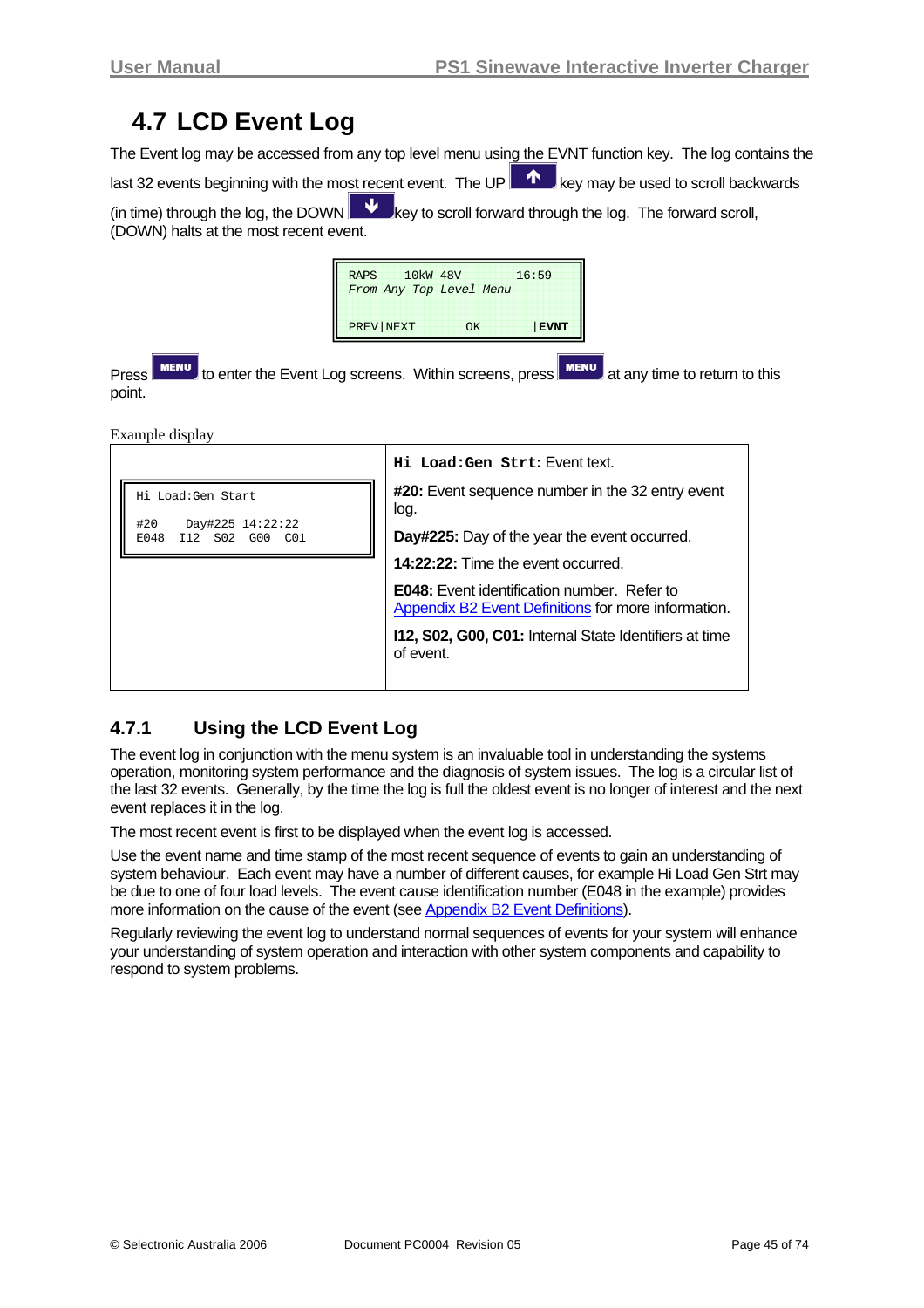# 5 User Operating Procedures

## **5.1 Routine Monitoring of Operation**

The following items should be monitored on a regular basis:

- Battery Voltage, this should NEVER be below the nominal system voltage, e.g. 24v, 48v or 120v
- Battery SoC%, a high average figure will maintain battery life
- The average daily energy supplied to the load (**Load kWh/Day**), the lower this figure is, the less re charging will have to take place, this will maximize battery life
- Event Log expected events
- Event Log unexpected events
- System temperatures, the lower the better
- Short Term and Long Term event counts

## **5.2 Routine Maintenance**

- Cleaning vents
- Five yearly refurbishment

## **5.3 Changing Configuration Settings**

The following is recommended when adjusting system settings:

- Record existing settings for the parameters about to be changed
- Change the minimum set of parameters at any one time then check for expected results.

## **5.4 System Shutdown**

If the system is to be left unattended with the power off:

- Turn off the inverter
- Isolate battery from the inverter.
- Isolate the solar array or other renewable from the inverter.

Your installer will provide details of how to do this.

## **5.5 Operating Without the Generator**

If the generator is not available the following recommendations should be followed to conserve the battery:

- Turn on Load Search (see [4.5.1Advanced Settings\)](#page-36-0). The PS1 will pulse the output voltage and only supply continuous voltage when the load exceeds a defined limit. If present, renewable energy will recharge the battery.
- Switch off the PS1 when ever possible to reduce the load on the battery, allowing the battery to be recharged even by small renewable power.
- If the battery becomes heavily discharged, the PS1 will automatically stop supplying AC power to the load, to prevent battery degradation or damage. Switching the PS1 briefly off then back on via the **ON/OFF** pushbutton**,** will restart the inverter for a short time at the expense of discharging the battery even more deeply.

Note: The PS1 internal electronics are powered from the DC (battery) side, not from the AC (generator) side. Therefore if the battery is excessively discharged, the electronics may not be able to start up until the battery is partially recharged, from renewable power for example.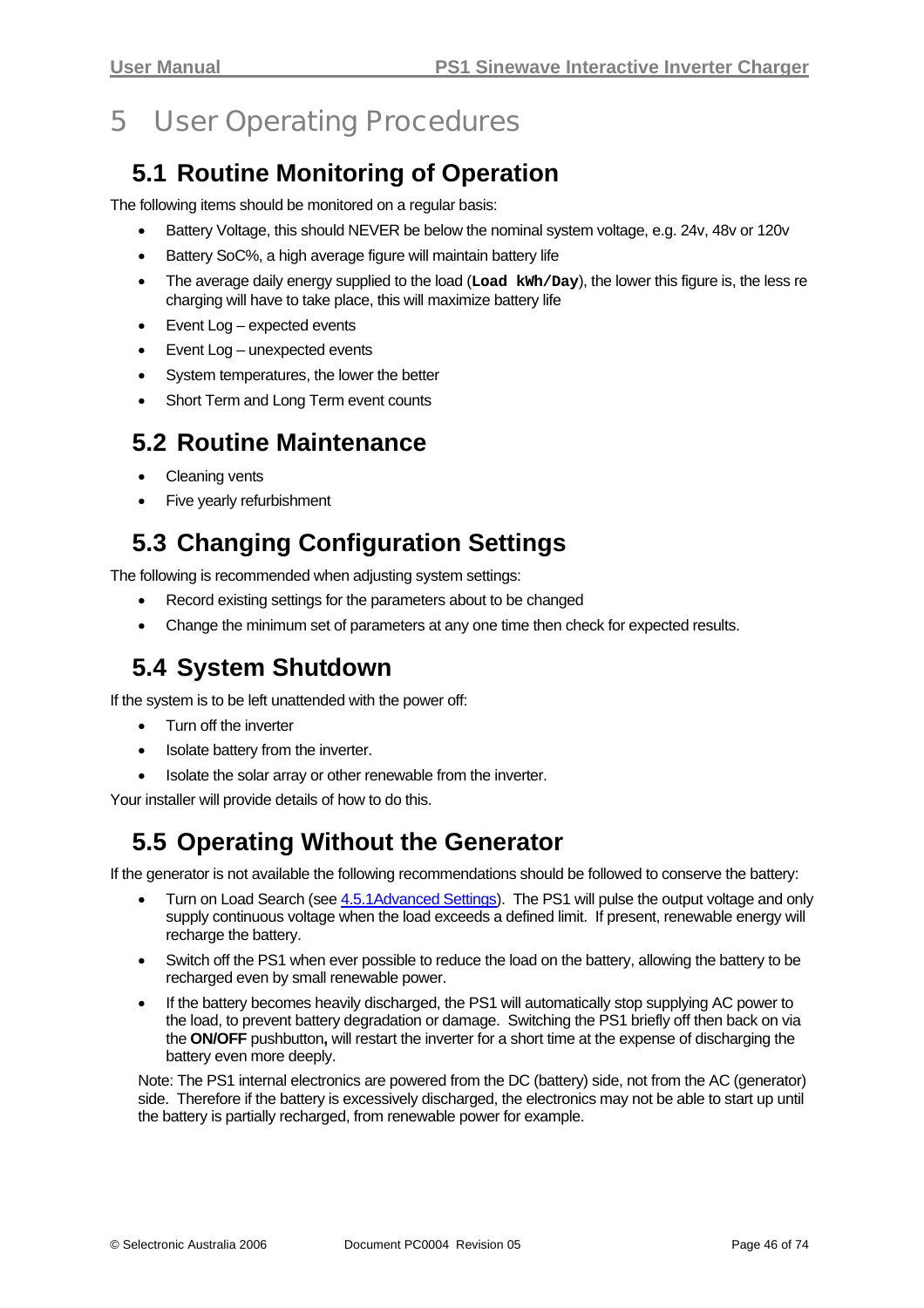# <span id="page-46-0"></span>6 PS1 Operation

The following section describes in detail the operation of the PS1. A good understanding of the operation of the unit is not necessary but by knowing how the system works will enable you to understand the programmed settings and change the user settings to suit your own needs as required.

The PS1 Battery management continuously monitors the system operation. This monitoring allows the PS1 to automatically start the generator to keep the battery system charged or if the load is sufficient, start to supply the load directly. The monitoring includes any input from renewable sources and any loads directly connected to the battery bank.

The PS1 uses a five stage temperature compensated battery charging system. This system gives a high degree of flexibility so it can charge the multitude of battery types available.

The PS1 incorporates a programmable generator scheduler. These schedules can be set to meet regular system loads. At a particular time the generator can be running ready to meet those loads which are better powered directly from the generator.

## **6.1 Battery Management**

Please refer to the battery manufacturer's documentation for recommendations regarding settings for your particular battery. Inappropriate settings may have a detrimental affect on your battery life and performance.

The PS1 provides comprehensive battery management settings and control to allow a charge regime to achieve optimal battery life.

PS1 battery management features include:

- State of Charge monitoring and control.
- Battery voltage monitoring and control.
- Charging initiated by battery state of charge and/or battery voltage.
- Five stage charge cycle: Initial, Bulk (0-90%), Absorption (90%~100%), Float and Equalise.
- Shutdown on very low battery voltage, battery state of charge, or both.
- Battery Temperature compensation of charging voltage based on battery temperature.

The PS1 may be configured to automatically start the generator when a battery charge cycle is required.

It is important that the battery manufacturer's recommendation be adhered to for ongoing monitoring and maintenance of batteries.

### **6.1.1 Battery State of Charge (SoC) monitoring and control**

The PS1 has no direct means of measuring the battery state of charge; it uses measurements of the currents flowing in and out of the battery to estimate the charge remaining in the battery. The resultant net current is expressed as a percentage of the battery size set in the PS1 (**Batt Size Ah**). There is no compensation for the rate at which the current is drawn from or fed into the battery.

Current into the battery during a charge cycle and current measured on either of the shunts, when configured as Renewable, add to the battery state of charge estimate.

Current out of the battery to supply the load and current measured on either of the shunts, when configured as Load, deduct from the battery state of charge estimate.

If the shunt is configured as Renewable (+) and Load (--) the net result is added to the battery state of charge estimate.

The state of charge is used to automatically start the generator and begin charging the batteries. Different levels apply at different time of the days to ensure the generator is only used when required. Refer to [6.3.1](#page-50-0) [Generator Control based on SoC](#page-50-0)

At completion of charge cycle the battery SoC based on the estimation will be close to 100% but may vary depending of the charge and discharge rates.

#### **6.1.2 Battery Voltage monitoring and control**

The PS1 directly measures the battery voltage.

The battery voltage is used to automatically start the generator and begin charging the batteries. Normally the battery voltage would not reach the levels set as the state of charge control levels would be reached first. Different levels are used depending on the load on the system.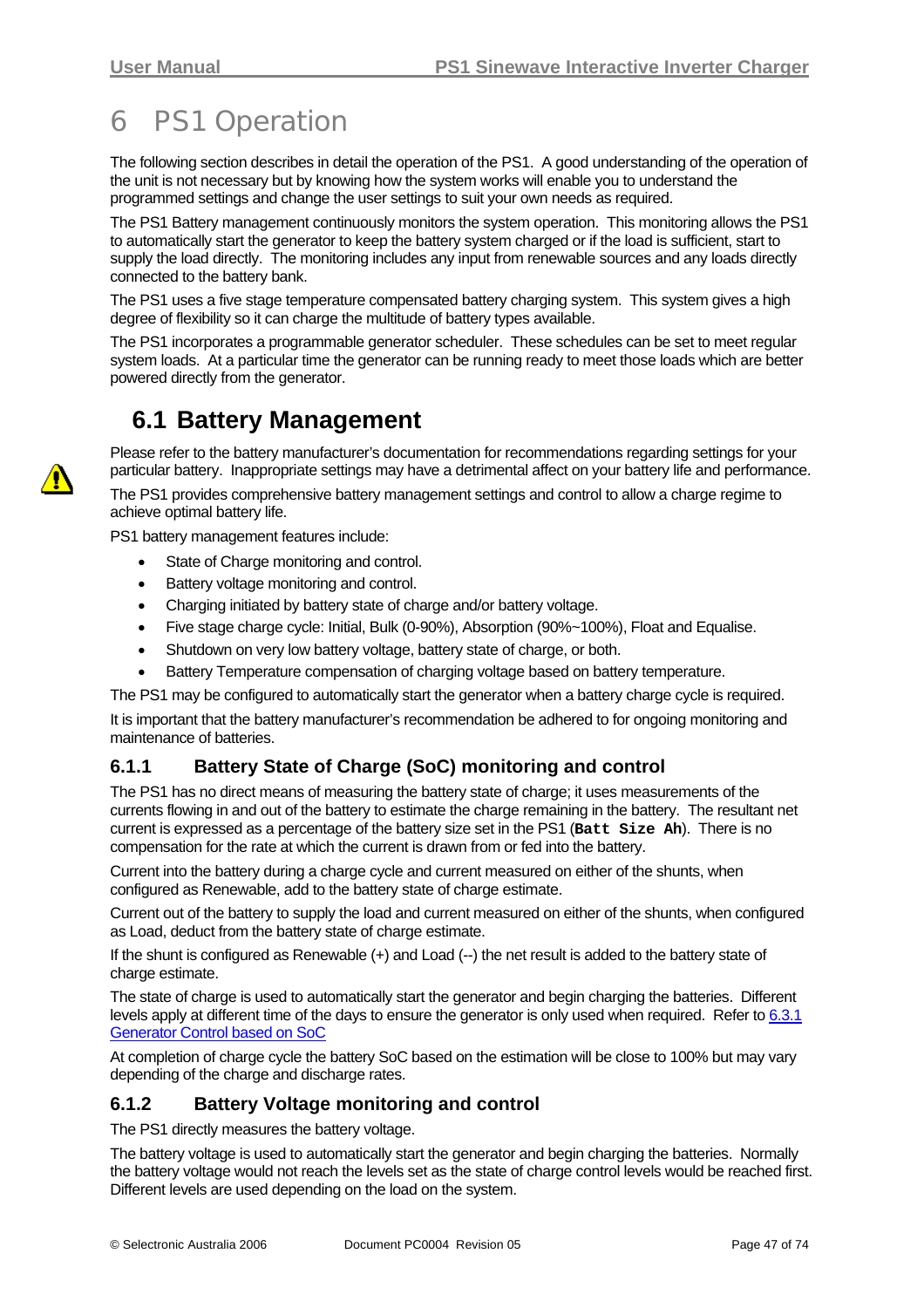The battery voltage is used to protect the system by shutting the unit down should the battery voltage go above or below set limits. The shutdown limits must be set to higher than the maximum charge voltage and less than the generator start limits. For the low voltage shutdown limits the unit again employs different levels depending on system load. The system will always attempt to start the generator before shutting the unit down due to low voltage.

### **6.1.3 Battery Charger Operation**

The PS1 charges the battery in a five-stage cycle with each stage controlled by voltage, current and time settings. These settings are fully configurable in your unit however they should not require changing after initial installation unless some aspect of the battery installation changes. The configured value of each setting can be viewed on the LCD display (see 4.4 View Settings).

Each voltage setting is battery temperature compensated. The values displayed do not change. See Battery Temperature.

Refer to the Battery Charging Cycle graph of the following page.

#### **6.1.3.1 Initial**

The PS1 charges at the initial charging current (**Init:Chrg A**) until the battery voltage rises to the initial charge voltage (**Init:Chrg V**), holds this voltage for **Init:Time mins**, then starts the Bulk stage.

#### **6.1.3.2 Bulk**

The PS1 charges at the bulk charge current (**Bulk:Chrg A**) until the bulk charge voltage (**Bulk:Chrg V**) is reached, then holds this voltage for at least **Bulk:Time mins** and until the battery is approaching a high state of charge as indicated by the rate of change of charging current falling to **Chrg:End A/15m**. The Absorption stage is then started.

#### **6.1.3.3 Absorb**

The PS1 charges at the absorb charge current (**Absorb:Chrg A**) until the absorb charge voltage (**Absorb:Chrg V** ) is reached, then holds this voltage for at least **Absorb:Time mins** and until the battery is approaching a high state of charge as indicated by the rate of change of charging current falling to **Chrg:End A/15m**. At completion of this stage the charger will enter the Float stage unless a battery Equalise cycle is due, in which case an Equalise cycle will complete before entering Float.

#### **6.1.3.4 Float**

The PS1 holds the battery voltage at the **Float Hold V** and will provide up to the absorb charge current to maintain the **Float Hold V**. The charge current is limited to **Absorb:Chrg A** in this stage. The PS1 will remain in this charge state until the generator has been shutdown.

#### **6.1.3.5 Equalise**

Periodically, as set by **Eqlise:Freq Day,** the PS1 performs an equalise charge in which the battery is held at a higher voltage between **Eqlise:Chrg V** and **Eqlise:Limit V** for several hours (**Eqlise:Time hrs**).

This restores to full charge any partially discharged cells in the series battery bank. To disable the Equalise function **Eqlise:Time hrs** may be set to zero.

The Equalise cycle will be automatically delayed by one day for each day the battery has been in above the **Float:Hold V** for the Float time set during installation.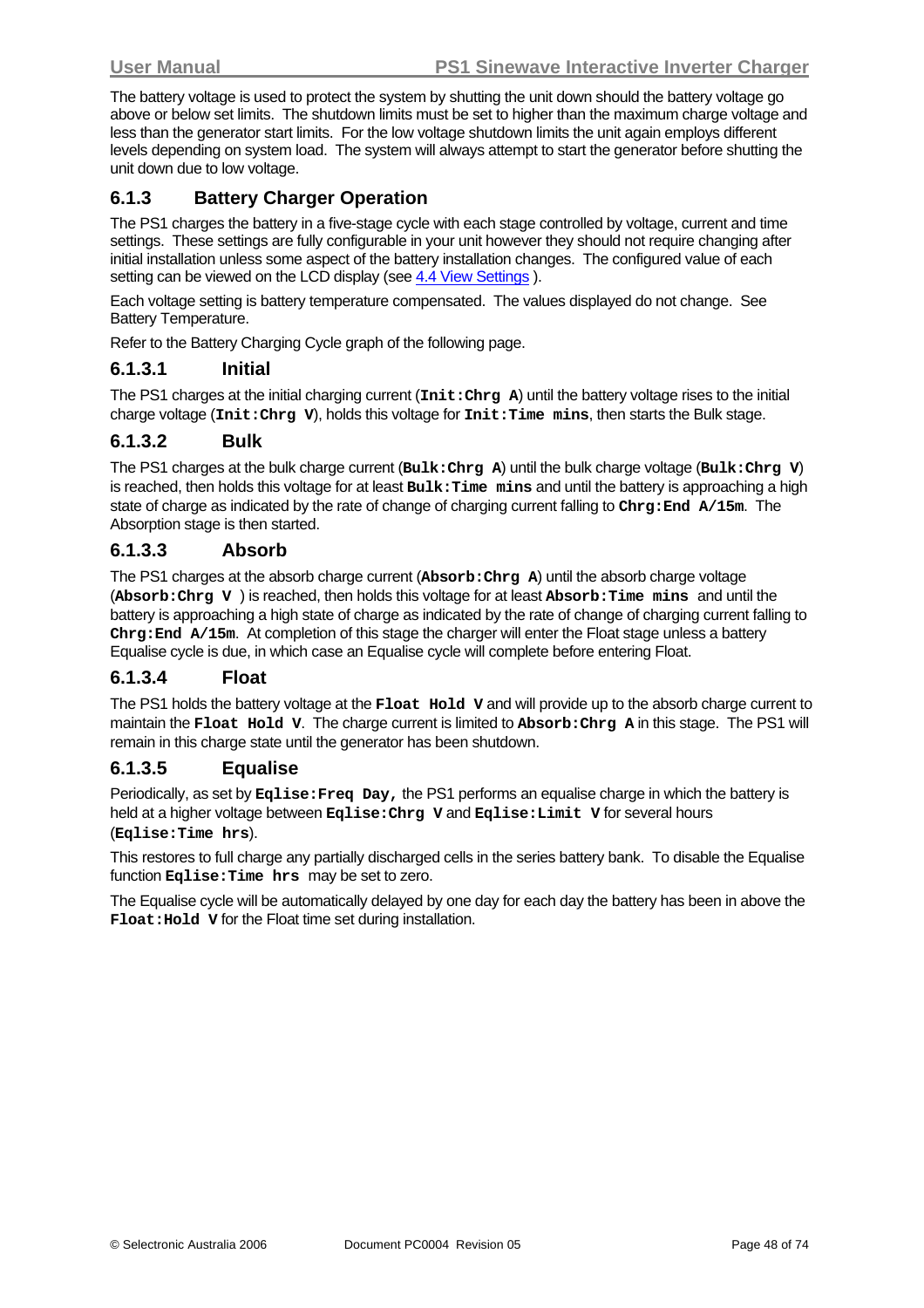

**Figure 7 Battery Charging Cycle**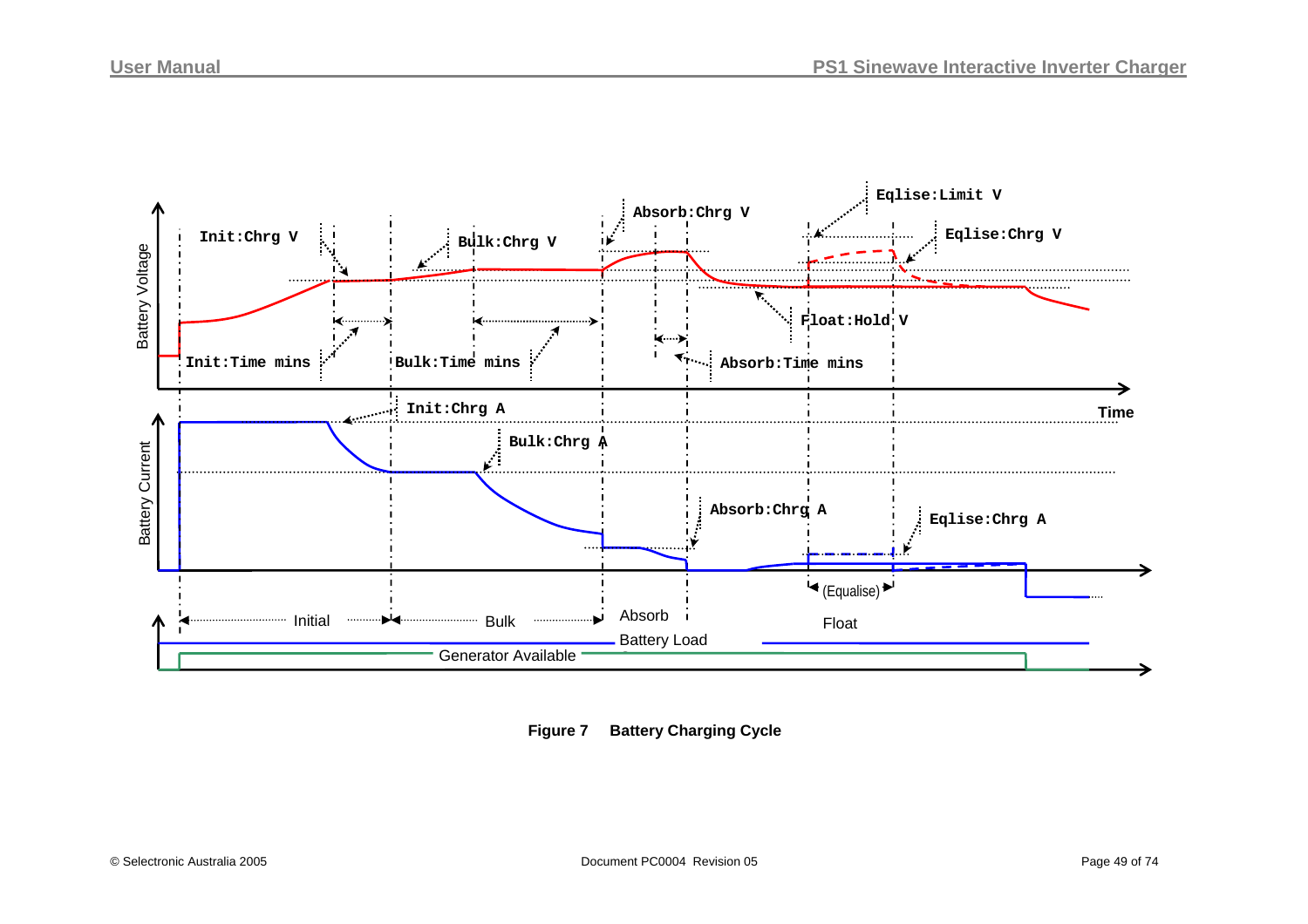### **6.1.4 Battery Temperature**

The PS1 monitors the battery temperature via the sensor provided. The supplied battery temperature sensor is mounted in thermal contact with the centre of the side of a battery. If the sensor is not in thermal contact with the battery bank the batteries will not be correctly charged. Check battery temperature is reading correctly - see [4.2.1 View Diagnostics](#page-23-0).

The charge voltage set points are compensated by battery temperature. The compensation applied is -- 5mV/°C/cell with zero compensation at 20°C.

e.g. Init:Chrg  $V = 55.2$ , Battery Temperature =  $26^{\circ}$ C, No. Battery Cells = 24.

Compensated Charge voltage = 55.2 + ((20 - 26) x 0.005 x 24)

$$
=54.48
$$

Absorb:Chrg  $V = 57.6$ , Battery Temperature =  $6^{\circ}$ C, No. Battery Cells = 24.

Compensated Charge voltage =  $57.6 + ((20 - 6) \times 0.005 \times 24)$ 

 $= 59.28$ 

During all charge stages, the compensated charge voltage will not exceed Eqlise:Limit V.

Compensation improves battery performance and prevents battery overheating.

The charge current is also limited by battery temperature. Battery temperatures above 40°C cause the battery charger to reduce the charge current limit point. This will help prevent battery overheating.

## **6.2 Renewable Management**

The PS1 feeds renewable power to the AC load, and any excess is stored in the battery for later usage. If the battery is fully charged and the DC load is not on, the excess is wasted (the renewable power is reduced or disconnected by the regulator). Such waste can be reduced by reducing the level to which the generator charges the battery, or particularly for solar renewable, by not running the generator in the morning.

If battery charging is in progress and renewable output increases sufficiently to cause the generator charge power to become negative when averaged over 2 minutes, the PS1 terminates the charge cycle after the generator minimum run time has expired. If equalize charging was in progress, it is terminated and rescheduled for the next day Such conditions occur when renewable output exceeds the sum of the load demand plus the required charge power.

## **6.3 Automatic Generator Control**

The PS1 may be configured to automatically control the generator as required to supply the load and charge the attached battery or to allow manual control of the generator by the user. Generally automatic control of the generator is recommended for daily operation.

The generator will only run in automatic mode if the Gen NOT Available LED (LED7) is off. If this LED is ON, the PS1 will not automatically start the generator. This is controlled via a digital input to the PS1 - Generator Available or can be permanently enabled via an installer setting.

As part of the installation, the PS1 settings are configured to automatically run the generator to:

- Limit the depth of battery discharge, for maximum battery life.
- Deliver energy efficiently by supplying sustained large loads direct from the generator.
- Load the generator to the highest possible level while running, to efficiently convert fuel to electricity.
- Not frequently start and stop the generator, which would reduce its life and increase maintenance.
- Avoid noise by starting the generator late at night only for heavy loads or a deeply discharged battery.

In the PS1 RAPS system, the PS1 automatically runs the generator for the following reasons:

- Battery conditions, in particular state of charge (SoC), require the generator to charge the battery (see [6.3.1Generator Control based on SoC](#page-50-0) and [6.3.2 Generator Control based on Battery Voltage\)](#page-53-0).
- Load conditions are such that the PS1 ratings are exceeded or a sustained load is large enough to efficiently load up the generator hence running the generator will be the most efficient method to supply the load. For loads exceeding the generator rating the PS1 draws power from the battery, adding its power output to that of the generator (see [6.3.3 Generator Control based on AC Load](#page-53-0)).
- Time Schedules are set to regularly run the generator at times of expected peak loads or at convenient times (see [6.3.5 Generator Scheduling](#page-54-0)).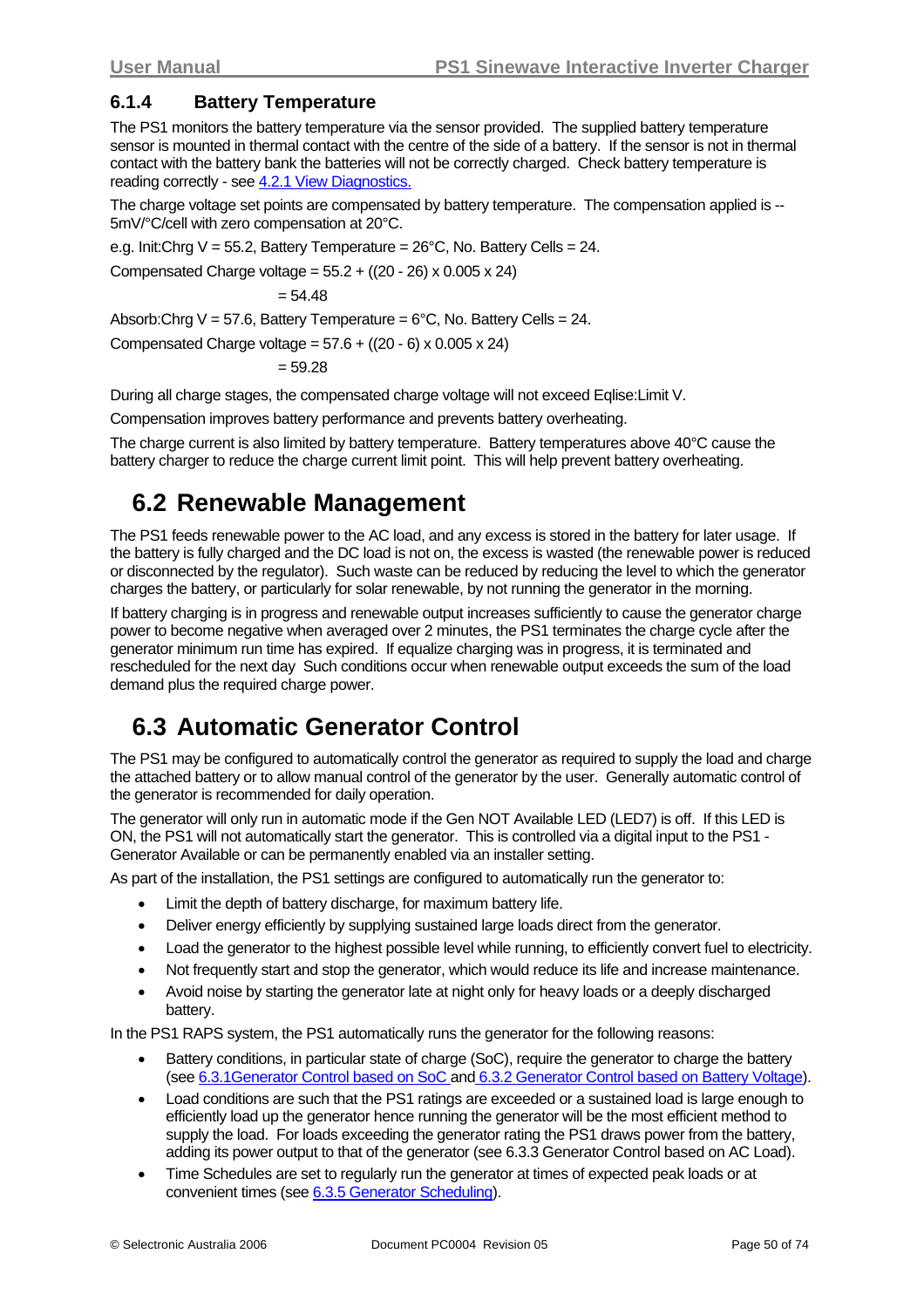- <span id="page-50-0"></span>• The generator has not been run for Gen Exercise days. The PS1 will start the generator at the **Begin Lvl 1 Hr** or 12 noon if **Begin Lvl 1 Hr** is disabled. Normal automatic stop conditions apply.
- Backup Schedules are set to run the generator in case of PS1 shutdown to power vital equipment (see [6.3.5 Generator Scheduling\)](#page-54-0).

### **6.3.1 Generator Control based on SoC**

The PS1 may be configured to start the generator to charge the battery based on the battery **S**tate **o**f **C**harge (SoC). This method of generator control is recommended to efficiently and reliably maintain the battery charge.

The battery SoC is estimated by the PS1 and displayed as a percentage of the battery capacity and represented throughout this manual and in the menu system by the symbol SoC%. See [6.1.1 Battery State](#page-46-0) [of Charge \(SoC\)](#page-46-0) for a details of state of charge estimation.

A daily profile of preferred generator start times and battery charge levels may be configured to allow the PS1 to automatically start and stop the generator. The profile provides the flexibility to accommodate for individual site characteristics such as renewable availability, usage patterns and generator noise considerations.

Several PS1 settings are configured to divide the day into three periods (refer Figure 8):

- **Preferred Hour:** The one hour when it is most preferable to run the generator. This is a period starting at **Begin Lvl 1 Hr**, typically about 5 or 6pm. During this period the generator is started if the battery is discharged below **Level 1 SoC%** to perform a full battery charge.
- **Preferred Period:** The period from **Begin Lvl 2 Hr** to **Begin Lvl 3 Hr**, when you prefer the generator to run if the battery state of charge warrants it. The preferred period includes the preferred hour. During this period the generator is started if the battery is discharged below **Level 2 SoC%** to perform a full battery charge.
- **Non-Preferred Period:** The period from **Begin Lvl 3 Hr** to **Begin Lvl 2 Hr**, when you prefer the generator **not** to run. This period is usually overnight to avoid noise. During this period the generator will be started only if the battery is seriously discharged (below **Level 3 SoC%**) and will only perform a partial recharge.

If the PS1 starts the generator within the non-preferred period it will run the generator for time determined by the **Gen:Min Run min** setting. At other times, once the generator is started, it is run until the battery is fully charged.

Once the charging is completed the generator will stop unless the load or schedules keep it running. See [6.3.4 Generator Automatic Stopping](#page-54-0)

The starting time for each of the periods (**Begin Lvl 1 Hr** , **Begin Lvl 2 Hr** and **Begin Lvl 3 Hr)** can be set via the User menus. The battery state of charge levels (**Level 1 SoC% Level 2 SoC%** and **Level 3 SoC%)** are set by the installer at the time of installation.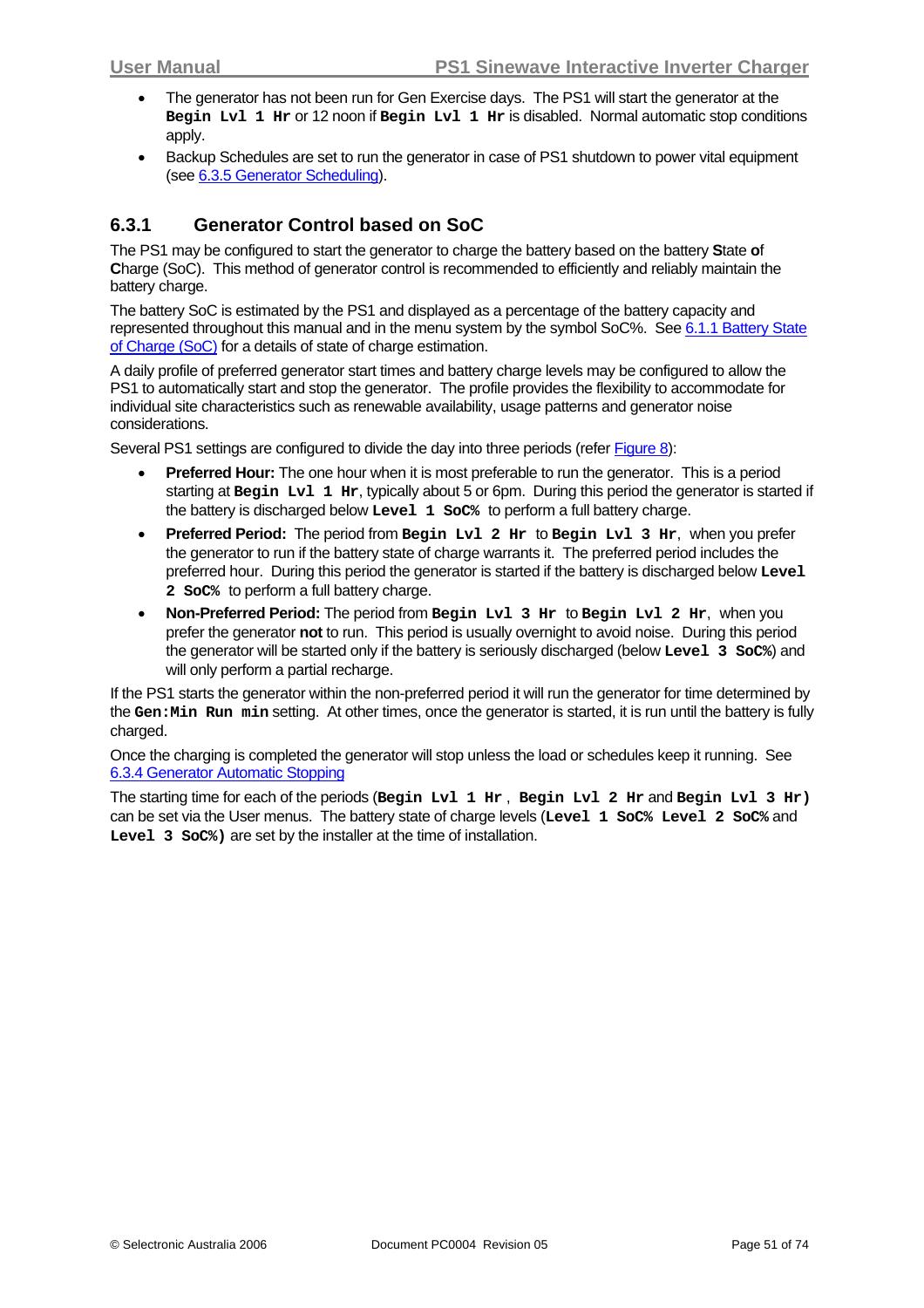### **6.3.1.1 Example Configuration 1 – Solar + Generator**

The generator starting strategy depends on individual site requirements. In systems with high solar contribution the **Begin Lvl 2 hr** could be delayed until later to provide an opportunity for solar to charge the battery (see Figure 8 below).

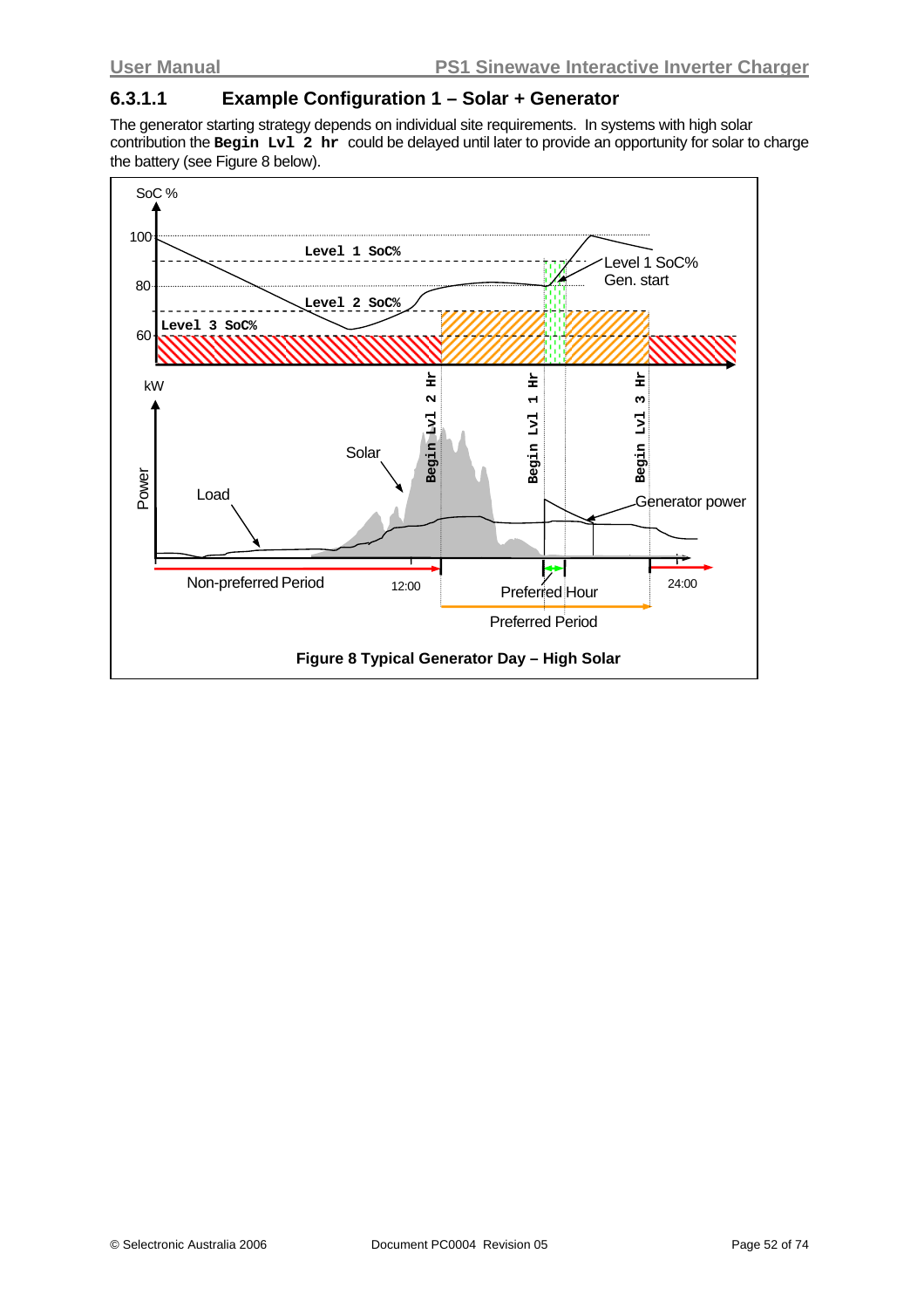### **6.3.1.2 Example Configuration 2 – Generator Charger**

In a generator/charger system, or systems with low solar contribution, this period would begin early in the morning to start the generator and replace the charge used overnight (see Figure 9 below).

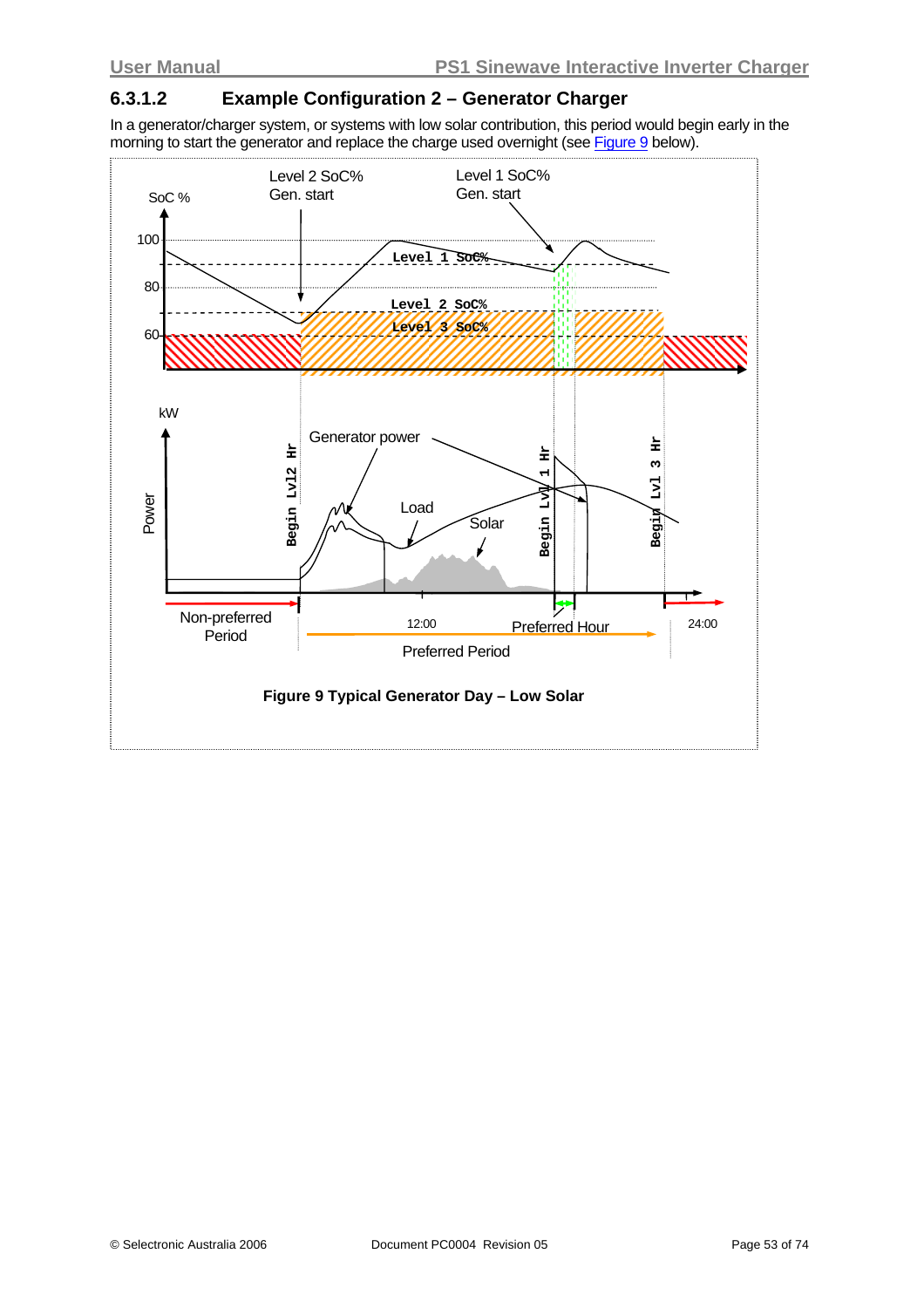### <span id="page-53-0"></span>**6.3.1.3 Example Configuration 3 – Poor Setup**

Figure 10 illustrates a system with levels and times unsuited to the load requirements resulting in failure to charge the battery adequately to accommodate the overnight load. The battery SoC falls below the Level 3 threshold and the generator is started during the night to stop the battery becoming excessively discharged. A better generator run strategy would be set the Level 1 or Level 2 settings to cause a charge late in the day to fully charge the battery before the Level 3 period starts thus averting the generator start overnight.



### **6.3.2 Generator Control based on Battery Voltage**

The PS1 will start the generator based on battery voltage. Normally these limits are not met as the SoC control will have already started the generator.

The generator will start at any time should any of the pre-configured limits be met.

If the generator starts in the Preferred Period, the PS1 will perform a full battery charge. If the generator starts in the non-preferred period, the PS1 will perform a partial battery charge.

When complete, the generator will be stopped (see [6.3.4](#page-55-0) [Generator Automatic Stopping\)](#page-54-0).

#### **6.3.3 Generator Control based on AC Load**

The PS1 will automatically start and stop the generator based on the average power delivered to the load over the time period of the limit. Two factory-configured and two installer configurable settings determine the power levels at which the generator will be started.

- The 30 second limit is factory set at 120% of the PS1 rating.
- The 2 minute limit is factory set at 100% of the PS1 rating.
- The 10 minute and 30 minute limits are installer configurable.

The generator will continue to run until the average load power falls below all start limits and all other stop criteria are met (see [6.3.4](#page-55-0) [Generator Automatic Stopping](#page-54-0)).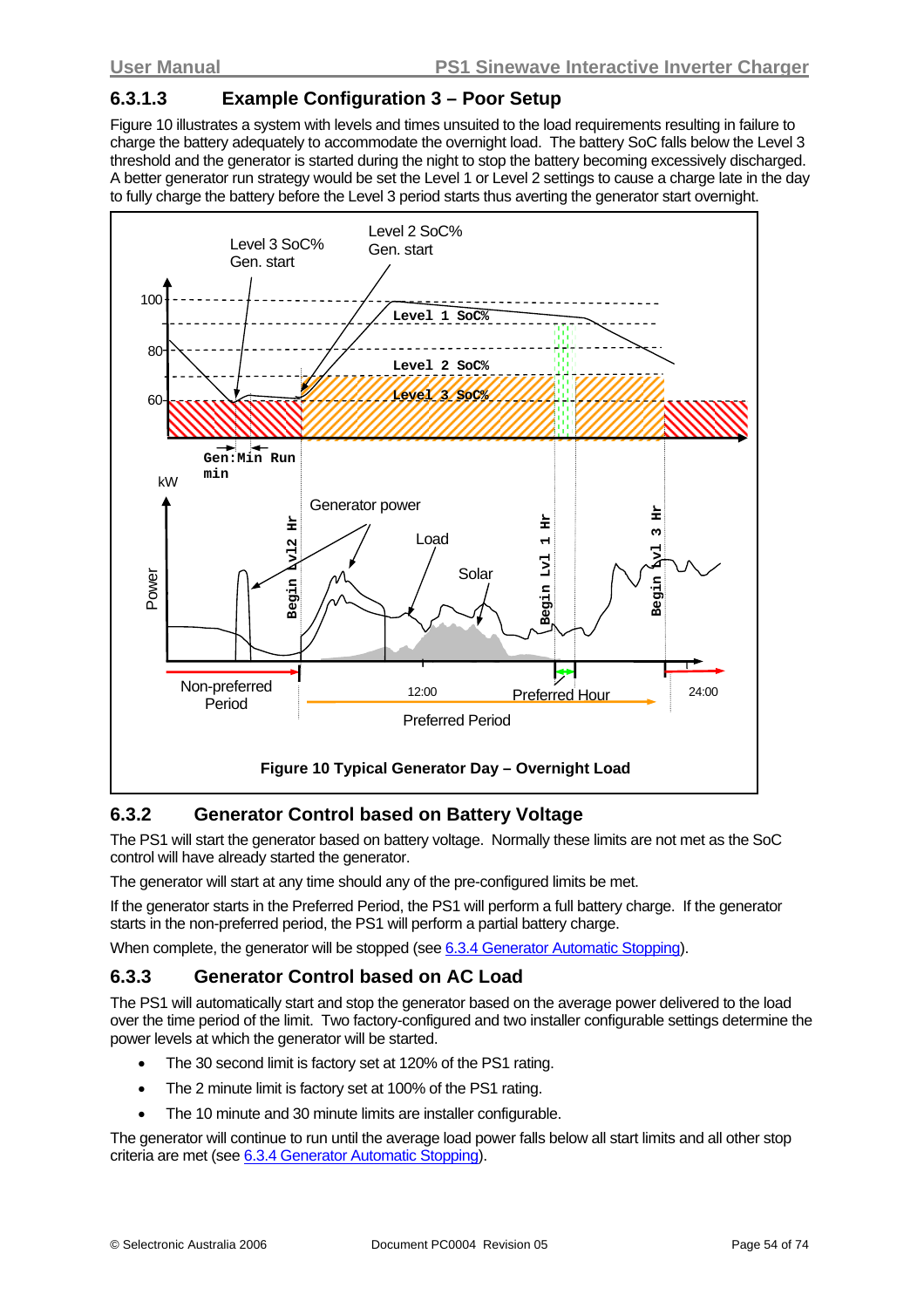### <span id="page-54-0"></span>**6.3.4 Generator Automatic Stopping**

The PS1 will automatically stop the generator when it is not required for charging the battery or supplying the load.

If the generator is automatically started in the preferred period, the PS1 will stop it after completion of a battery charge cycle unless:

- A generator scheduled run is in progress (see [6.3.5 Generator Scheduling](#page-54-0)).
- The average load kW exceeds one of the four configured start limits (see [6.3.3 Generator Control based on AC Load\)](#page-53-0).
- The minimum generator run time (**Gen:Min Run min**) has not expired (see [4.5](#page-33-0) [Change Settings\)](#page-33-0).
- The generator load is greater than **Gen:Min Load kW**.
- The remote run signal is active.

If the generator is automatically started in the non-preferred period, the generator will be stopped after the minimum generator run time set by **Gen:Min Run min** unless:

- A generator scheduled run is in progress (see [6.3.5 Generator Scheduling](#page-54-0)).
- The average load kW exceeds one of the four configured start limits (see [6.3.3 Generator Control based on AC Load\)](#page-53-0).
- The generator load is greater than **Gen:Min Load kW**.
- The remote run signal is active.

The generator will be stopped at midnight if the generator and system load is low except if an equalize charge is in progress.

### **6.3.5 Generator Scheduling**

Two schedule types are available each with four configurable start times and durations.

- Gen Run Schedule (**Gen Run Schedule**) for daily generator running intended to accommodate day to day peak load periods. While the SoC method of generator control (see [6.3.1](#page-50-0) [Generator Control based on SoC\)](#page-50-0) is recommended to efficiently and reliably maintain the battery charge, generator schedules may be used as an alternative generator control method or as an adjunct to SoC control to cater for expected loads.
- Backup Run Schedules (**Backup Run Schedule**) for emergency generator running intended for use when the PS1 is in a shutdown state for an extended period due to some abnormal condition as may be the case if the PS1 is unattended for long periods. The backup schedule will periodically run the generator to power vital appliances such as refrigerator or freezer etc.

#### **Setting Run Schedules**

Both Gen Run Schedules and Backup Run Schedules are configured by setting up to four start times and associated run durations.

The start times may be set to any time but must be used in sequence; an unused start time disables subsequent start times. For example, if two generator run periods per day are required **Start Time A** and **Start Time B** must be used.

For each start time a generator run duration (**Run Dur A - D**) may be set in 15 minute increments. The generator will run for at least the set duration regardless of other settings (except for duration of zero, see below). If **Scheduled Gen Run – Auto Stop** is disabled the generator will run for the set duration only. If **Scheduled Gen Run – Auto Stop** is enabled the generator will run for the set duration and then stop in accordance with Generator Automatic Stopping.

If start time/duration combinations cause an overlap in generator run periods the generator will continue to run through both periods.

The run duration may be set to zero. The resultant operation differs for each schedule type as follows: Setting a Gen Run Schedule duration to zero either;

disables the associated start time if **Scheduled Gen Run – Auto Stop** is disabled,

or,

allows the generator to start at the scheduled time and automatically stop on completion of a battery charge cycle and/or load power requirements if **Scheduled Gen Run – Auto Stop** is enabled.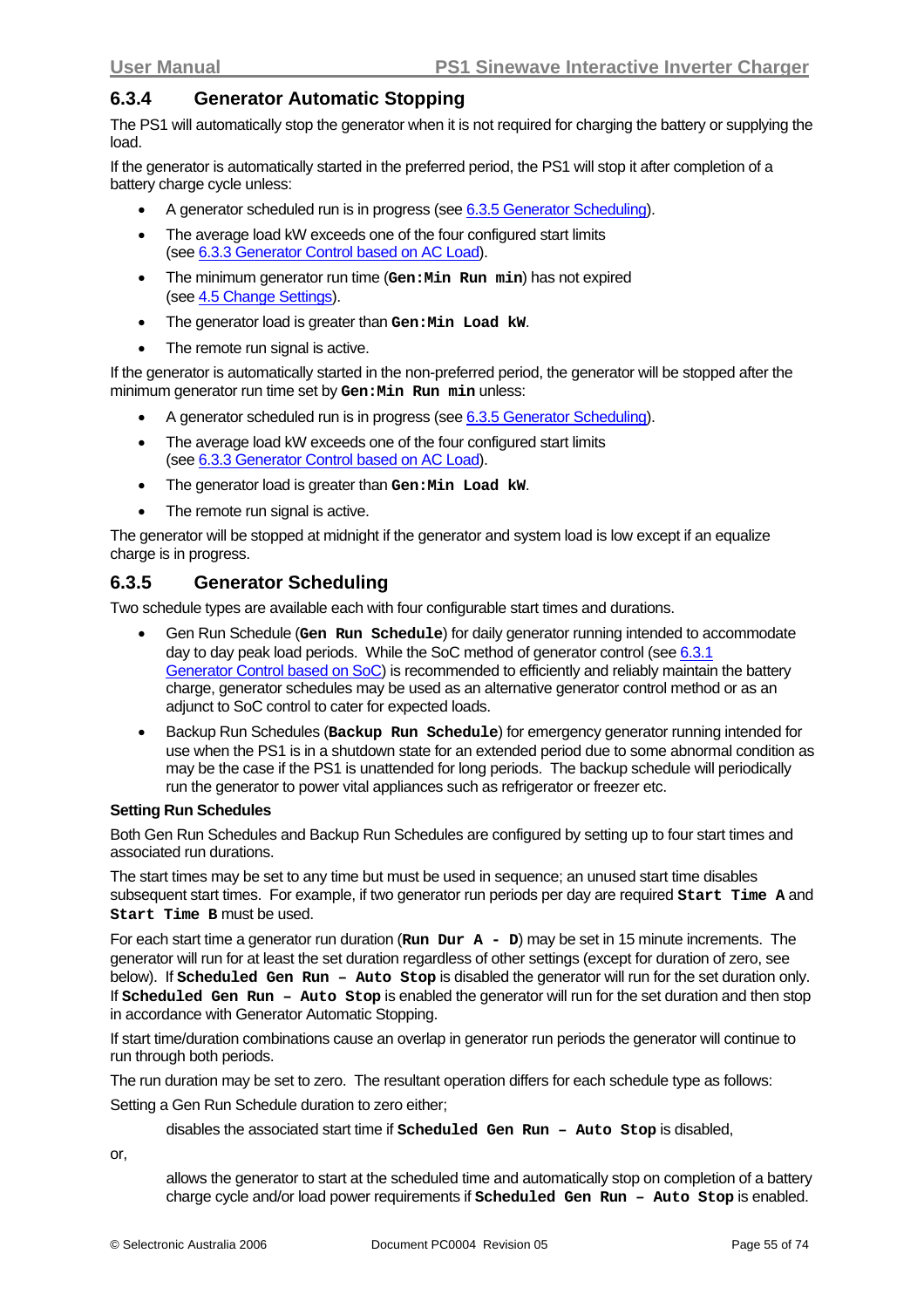<span id="page-55-0"></span>Setting a Backup Run Schedule duration to zero disables the associated start time (PS1 is in shut down so cannot run a charge cycle).

Note: The Generator Schedule will override the generator minimum run time setting (Gen:Min Run min). Consider the generator manufacturer's recommendation regarding minimum run time when setting schedules.

## **6.4 Manual Generator Control**

The generator can be manually controlled via:

- The generator local controls. The PS1 generator available signal from the generator switch must be inactive indicated by the Gen NOT Available LED (LED7) being ON. (see [3.1.2](#page-12-0) [Front Panel LEDs](#page-12-0)). **Note:** To prevent reverse power flow into the generator, before manually stopping the generator it is advisable to open the Generator AC Circuit Breaker and wait until the PS1 LEDs no longer indicate **Inv Sync** (see [3.1.2 Front Panel LEDs](#page-12-0)). After the generator is stopped, close the Generator Circuit Breaker ready for the next generator start. .
- The **OK** pushbutton on the front panel. See [3.3.3 Starting the Generator from PS1](#page-17-0).
- A **Remote Run** input that can be wired from the PS1 to a switch in a convenient location such as in a residence. Several such switches can be wired in parallel. The Gen NOT Available LED (LED7) must be OFF (see [3.1.2](#page-12-0) [Front Panel LEDs](#page-12-0)).

#### **6.4.1 Remote Run Input**

The **Remote Run** switch operates as follows:

- A switch closure longer than 0.5 seconds and shorter than 2 seconds causes the PS1 to start the generator. Another such closure stops it, else it is stopped automatically when the battery reaches full charge and any sustained large load ceases. The switch is typically a non-latching pushbutton.
- A switch closure longer than 2 seconds causes the PS1 to start the generator, and stop it when the switch is opened. The switch is typically a latching toggle.

Regardless of how the generator is started (manually or automatically), while the generator is running the PS1 automatically charges the battery whenever sufficient generator power is available, and when fully charged will hold the battery in float charge.

## **6.5 Generator Fault Recovery**

If the PS1 fails three consecutive times to detect significant generator voltage for one minute after a generator start or, if voltage is detected but fails to synchronise for five minutes, a Generator Fault alarm will be asserted. The PS1 will then use the following sequence of generator start attempts:

- After 15 minutes
- After 1 hour
- Daily at the **Begin Lvl 1 Hr** (or 12 noon if **Begin Lvl 1 Hr** is disabled)

A Gen Fail event will be generated and logged each time a start attempt fails.

Note: To force the PS1 to immediately restart the generator toggle the Generator Available input so that the generator changes to NOT Available then back to Available. Use the **OK** pushbutton to start the generator.

## **6.6 Inverter External Alarm**

The PS1 provides a single alarm output which can be wired to an external alarm buzzer or light etc. An urgent alarm is indicated by a continuous ON condition and a non-urgent alarm is indicated by a slow intermittent ON/OFF condition. If the PS1 is shutdown or OFF the urgent alarm output is ON.

NON-URGENT conditions can be prevented from raising the alarm, via the LCD displays (see [4.5.1](#page-36-0) [Advanced Settings](#page-36-0) **Alarm Out** setting).

The URGENT and NON-URGENT alarms are also separately indicated on the front panel LEDs (see [3.1.2](#page-12-0) [Front Panel LEDs\)](#page-12-0). Short term and long term event counters are provided and the users may set limits for each to generate alarms. Refer to settings **S/Term Count** and **L/Term Count (**[4.2.1 View Diagnostics\)](#page-23-0) and **S/Term Limit** and **L/Term Limit** [4.5.1](#page-36-0) [Advanced Settings.](#page-36-0)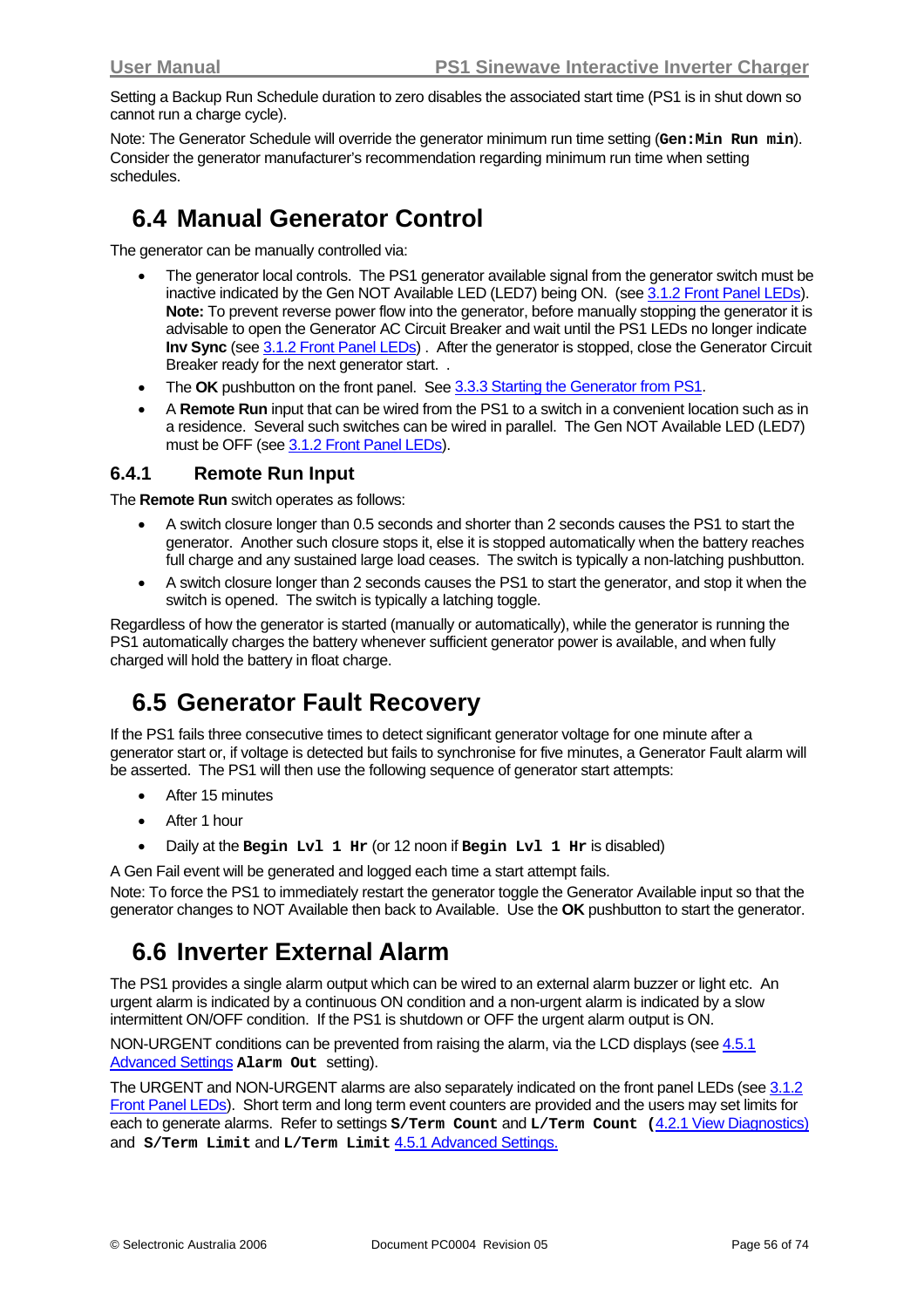# 7 PS1 Communications

The PS1 provides an isolated serial communications port for monitoring and controlling the PS1. The connection is internal to the unit. The port can be used to connect to a local PC or to connect to a modem. Each unit is supplied with suitable cables for connecting to the serial port, one, to connect from the PS1 to a modem and two, a "cross-over cable" to connect from the modem cable into a PC. The modem cable will be installed and accessible from the bottom of the unit. If not, check with your installer.

Using a PC to communicate with the unit requires the use of a "terminal" emulation program such as HyperTerminal or TeraTerm. This manual does not specifically describe the configuration or operation of the "terminal" emulation program but provides information specific to communicating with the PS1.

Where <ENTER> is written, this means press the enter key.

Any text in [ ] is the name of the parameter being display or set not the actual value.

All entered commands are not case sensitive - typing h is the same as typing H.

Text in the following format is to indicate what you will see on the terminal –

 $ATE0$ PS1 RAP 2-8-06 V8.AG 10.0kW 48V (C) Selectronic Data Monitor V7.2 Selectronic 2005

```
\overline{\phantom{a}}
```
## **7.1 Serial Port Setup**

The PS1 serial port has a fixed configuration. The port is set to 2400baud, 8 data bits, 1 stop bit and no parity. XON/XOFF flow control is supported. The terminal emulation program must be set to match these parameters.

## **7.2 Command Line Interface(CLI)**

Connect a PC serial port to unit via cross-over cable and supplied serial cable. When connected press <ENTER> and unit should respond with prompt -

```
> 
> 
At the prompt enter – H <ENTER> 
>h
```
H Help menu - Monitor TU yy mm dd hh mm / TD: Time Update, Display GA/GD Get All, Day logged data >

The unit will now display the list of available commands

### **7.2.1 Modem Initialisation**

Periodically, the PS1 will send a modem initialise string.

```
© Selectronic Australia 2006 Document PC0004 Revision 05 Page 57 of 74 
>APATE0Q0V1 
AT
ATE0Q0V1 
AT 
ATE0Q0V1
```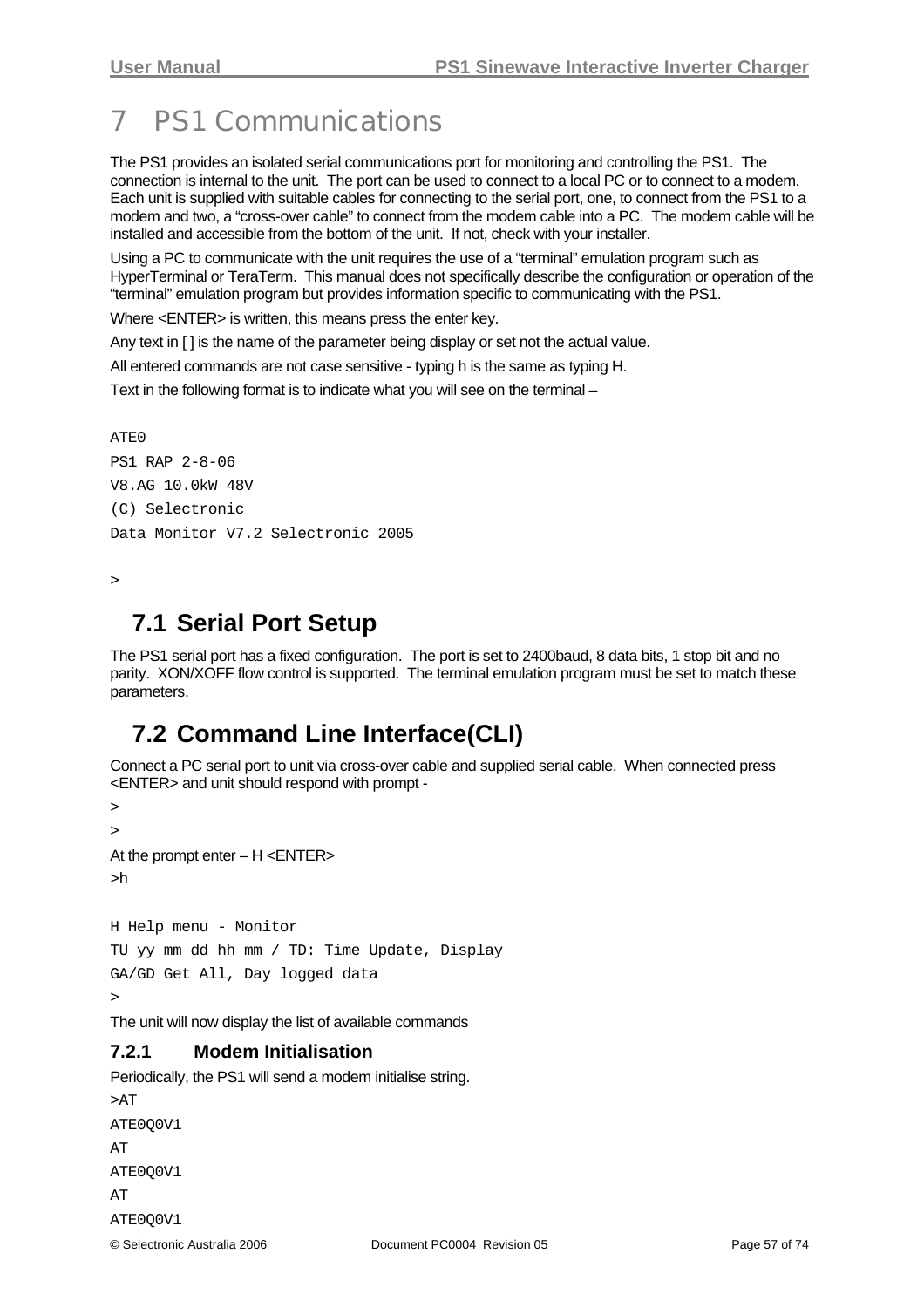If this starts whilst typing a command, wait until complete and backspace to clear out any entered commands and press <ENTER> to obtain prompt again. You may now continue with normal operation.

## **7.3 Standard Commands**

### **7.3.1 Time Display and Update**

```
At the prompt enter – TD <ENTER >
```

```
>td
```

```
 6 39 9 46 20
```
 $>$ 

The PS1 will respond with the internal date and time in the format of –

[Year] [Day No.] [Hour] [Minute] [Second]

[Year] - two digit year display e.g.  $6 = 2006$ 

[Day No.] - number of days from 1<sup>st</sup> January e.g.  $39 = 8<sup>th</sup>$  February

 $39 - 31$  (days in January) = 8

[Hour] - Hour of Day

[Minute] - Minute of Day

[Second] - Second of Day

The date and time can be updated using the TU command. The date and time is set entering the date and time in the following format –

TU [Year] [Month] [Day] [Hour] [Minute]

At the prompt enter – TU 6 2 8 9 46<ENTER>

```
>tu 6 2 8 9 46 
RTC & Time set 
\rightarrow
```
## **7.3.2 Logged Data Retrieval**

The periodically logged data and long term summary information can be retrieved from the PS1. Two commands allow you to either retrieve all the data stored in the unit or retrieve a single day's data.

GA – Get All data. Previous eight days of information plus summary information.

GD [Day No] - Get one Day's data. Collect data of the day specified plus summary information.

The commands list all the data directly to the terminal. It is necessary to log or capture this data to a file to allow further processing. Before entering these commands ensure the terminal program is set to log or capture the data to a file.

Note: The following displays are a partial example of the downloaded data.

To retrieve all the data, at the prompt enter –

GA<ENTER>

>ga

&400E00030000FFFD001A000A2D6C03F52D6519170000FFF8FFF83A982D6EDFFB &3F0E00030000FFFE0010000A2D6E03F42D6919170000FFFAFFF83A982D72E0F9 &3E0E00030000FFFE000F000B2D6D03F32D6819170000FFF8FFF83A982D71E1FF

….  $\ddot{\phantom{1}}$ 

The data will take a few minutes to be completely downloaded. This process cannot be stopped once started.

To retrieve one day's data, at the prompt enter –

GD [Day No]<ENTER>

>gd 36

```
&030E0A9006341C2F0011100C2F06111C0C0806341C301B11340C3007111CC114
```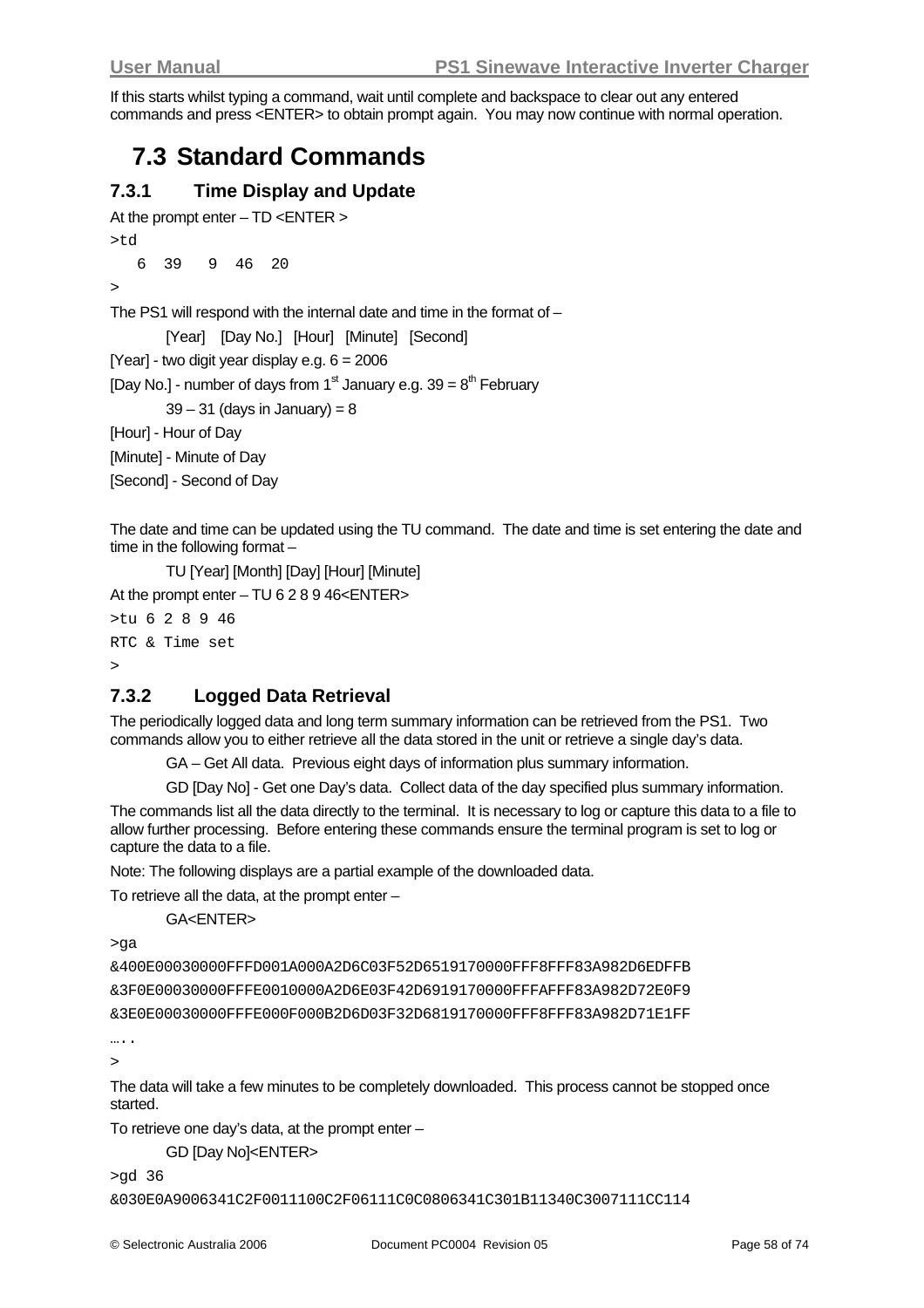&020E0C0007161E004611190C3107111E0C8B07121E4E571100004E001133436B

&010E00560000334E6F1101006C00113310090001336D0011160C6D071133063C

….

 $\ddot{\phantom{1}}$ 

The data will take a minute to be completely downloaded. This process cannot be stopped once started. If the day number cannot be found in the log then only the summary information is retrieved.

To process and display the retrieved data is not covered by this manual. Contact your installer for details or download the software and instructions from the Selectronic web site.

## **7.4 Protected Commands**

A passcode must be entered to access protected commands. The passcode is fixed and is shown below. At the prompt enter -

```
 P B2FF< ENTER>
```

```
>p b2ff
```
>

Access to the protected command is now available.

```
At the prompt enter - H < ENTER>>h
```
H Help menu - Monitor

```
TU yy mm dd hh mm / TD: Time Update, Display 
GA/GD Get All, Day logged data 
SS,SL,SV - Show, Status, Lcd, Version 
STG,SPG,STB,SPB - STart, StoP, Gen, Equlise 
\ddot{\phantom{0}}
```
The unit will now display the extended list of available commands.

After a period of time of no activity, the passcode will expire. Protected commands will no longer be available unless the passcode is re-entered.

#### **7.4.1 Inverter Status & Version**

The operating status of the inverter can be displayed.

At the prompt enter -

```
SS<ENTER>
```

```
>ss 
Inv Waiting load 
Gen manual & off 
OK 
\rightarrow
```
The inverter will respond with display indicating the status of the inverter and generator.

At the prompt enter -

```
SV<ENTER> 
>sv 
ATE0 
PS1 RAP 2-8-06 
V8.AG 10.0kW 48V 
(C) SELECTRONIC 
S/N 12345 J/N 54321 
\bigcapK
>
```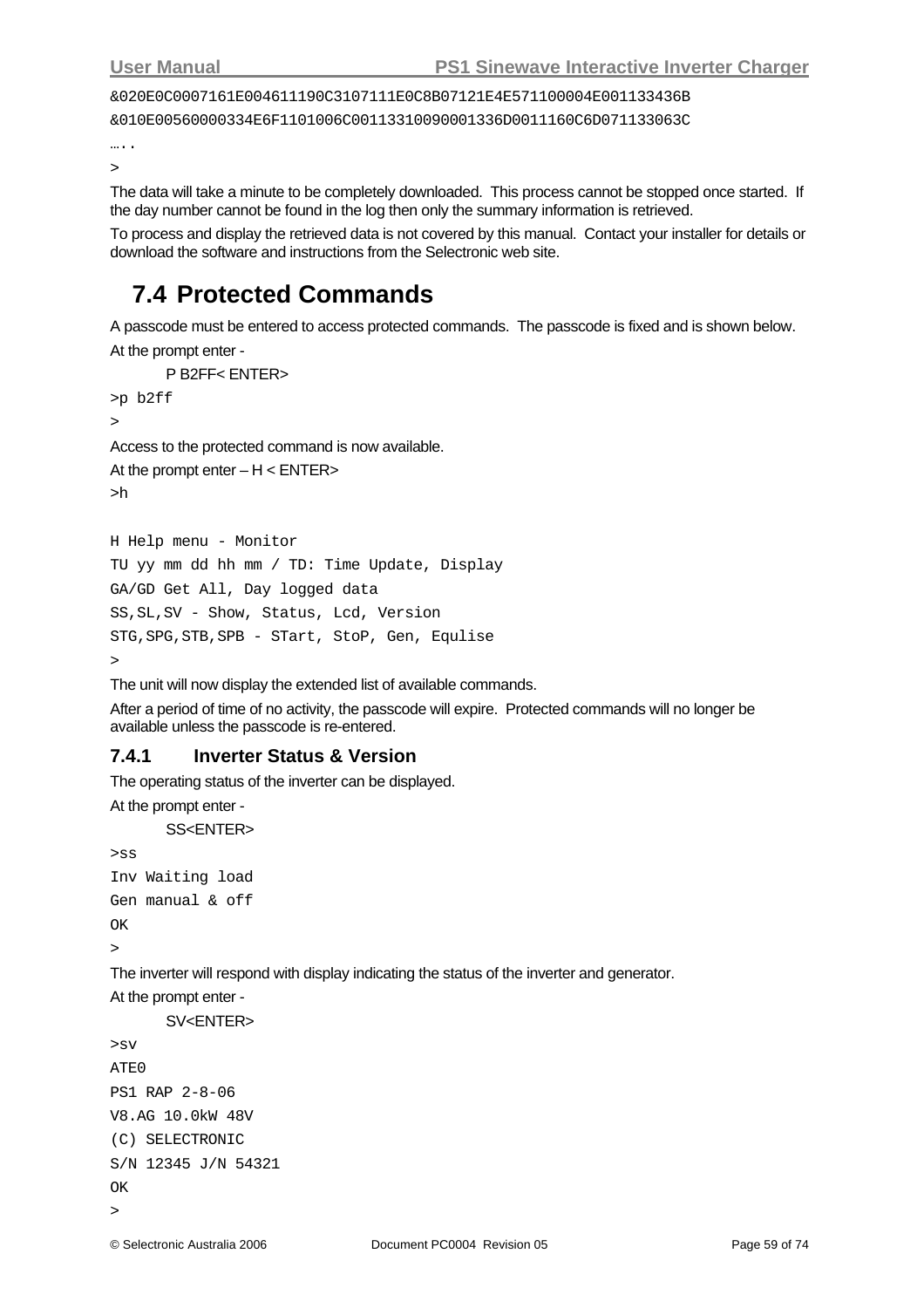<span id="page-59-0"></span>The inverter will respond with display indicating the revision of the inverter software and serial number.

### **7.4.2 Generator Control**

The generator can be started and stopped. Check the status of the inverter before attempting to start or stop the generator. The status must indicate that the generator is in automatic mode for these commands to work.

To start the generator, at the prompt enter -

STG<ENTER>

>stg

OK

>

The generator will now start and begin charging the batteries. Normal automatic stop conditions apply. Check the status to ensure generator is running and inverter is synchronised.

To stop the generator, at the prompt enter –

SPG<FNTFR>

>spg

 $\bigcap K$ 

>

The generator will now stop.

Check the status to ensure generator has stopped and inverter is running normally.

### **7.4.3 Equalise Control**

An equalise charge can be requested or cancelled at the end of the next charge cycle.

To request an equalise charge, at the prompt enter -

STB<FNTFR>

>stb

 $\alpha$ >

To cancel an equalise request, at the prompt enter –

SPB<ENTER>

>spb

OK

 $\rightarrow$ 

### **7.4.4 Remote LCD Control**

The remote LCD control allows for virtual control of the PS1 from the connected terminal. In this mode, the information on the LCD will be displayed on the terminal and pressing specific keys on the terminal is equivalent to pressing the four front panel pushbuttons. In this mode, the LCD and front panel pushbuttons continue to work in the same way with exactly the same information being displayed on the LCD as on the remote terminal display.

At the prompt enter –

SL<ENTER>

The terminal screen will go blank as the normal CLI is disabled then the virtual LCD will be displayed. The display is continuously updated with any changes.

PS1 10kW 48V 11:19 View Readings

PREV|NEXT OK |EVNT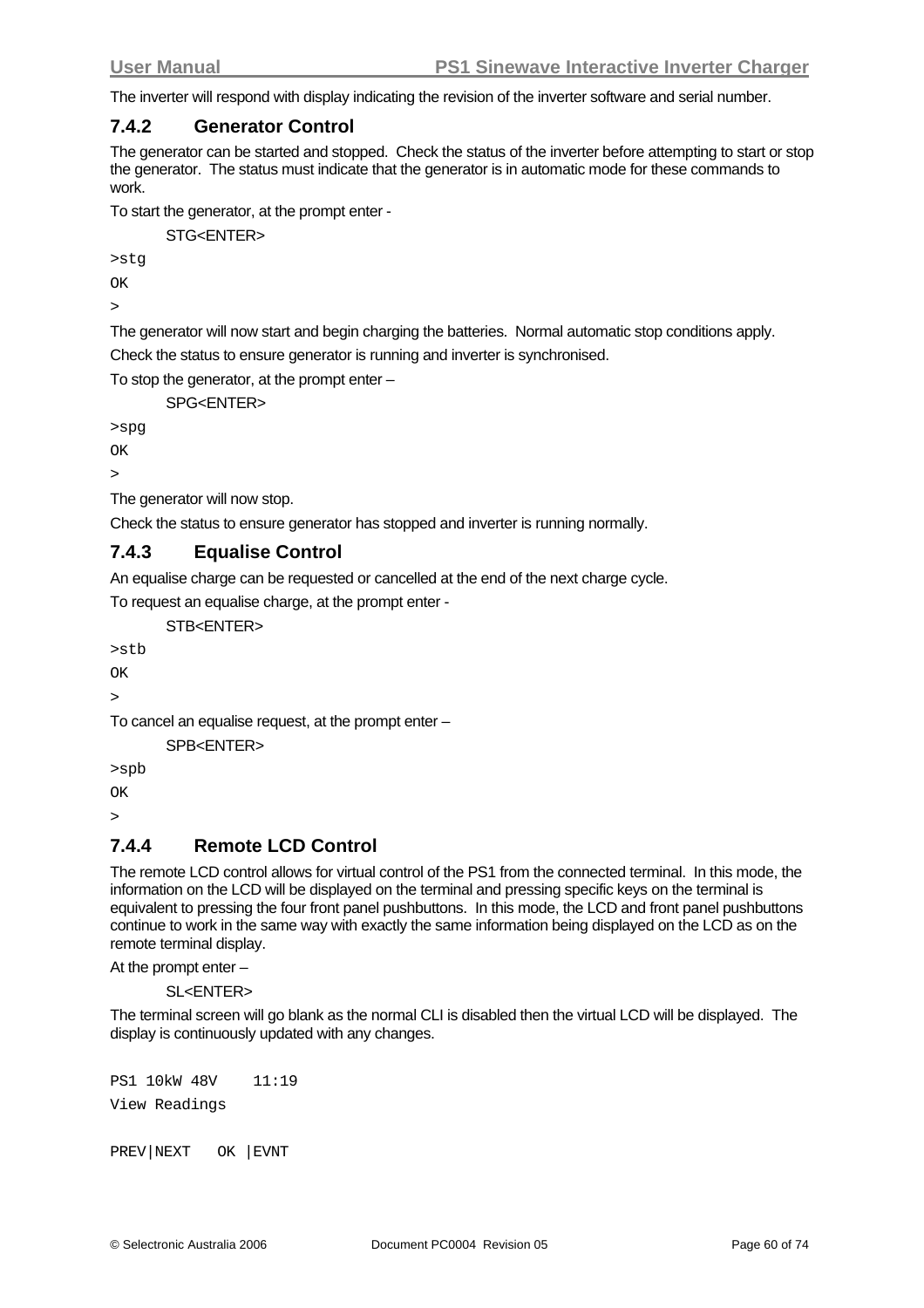The terminal keys which are equivalent to the four front panel pushbuttons are –



Press these keys as you would for the front panel pushbuttons to change menus and access and modify all readings and settings.

To exit the remote LCD mode, press X <ENTER> at any time.

```
[?25hNEXT OK |EVNT 
Error, command not recognised 
\,>
```
Unexpected characters may appear and an error message may be reported. These can simply be disregarded and the normal CLI interface has been restored.

Remote LCD control will automatically timeout and exit to the command line mode after five minutes if no key is pressed. Pressing the space key will reset the timeout back to five minutes but not change the displayed screen.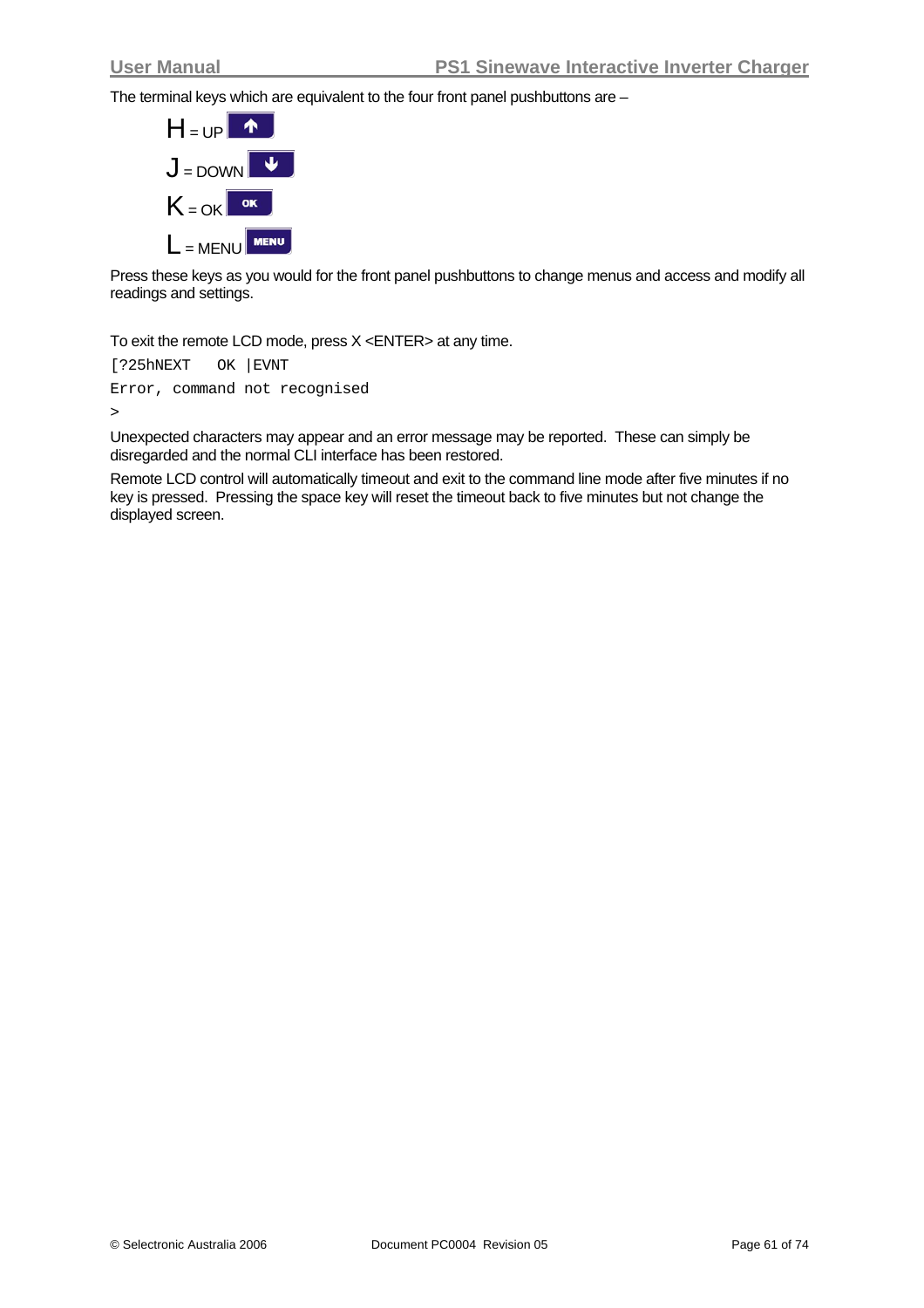# <span id="page-61-0"></span>8 Troubleshooting

## **8.1 General**

If the system is not operating correctly, perform a general check as follows:

Check if the front panel LEDs indicate a problem, and take the recommended action as described in [3.1.2](#page-12-0) <sup>3</sup>[Front Panel LEDs. Switch t](#page-59-0)he PS1 off via the **ON/OFF** pushbutton for a few seconds then back on. If this does not restore normal operation, check if the front panel LEDs now indicate a problem, and take the recommended action as described in [3.1.2](#page-12-0) [Front Panel LED](#page-61-0)s.

## **8.2 Generator Starting/Stopping Problems**

The generator starts because the load is high or the battery is discharged. It stops when the load falls to lower levels, the battery is recharged or, if level 3 charge mode is set up, when the generator has run for the minimum run time and the load is sufficiently low. Daily patterns of generator operation will change as the load supplied each day changes and as any renewable input such as solar increases or decreases from day to day or season to season.

Use the View Readings menu to check measured values and inspect the event log to determine the reasons for generator starts and stops. Refer to [4.7 LCD Event Log](#page-44-0) on using event data to monitor and diagnose performance.

#### **If the generator runs more often than normal or expected:**

There are several possible causes:

1. The system average load has increased:

Check the **Load kWh/Day** in the View Readings menu and compare it with the value displayed when the system was operating satisfactorily.

Compare the **Load kWh/Day** against the system design value which should have been supplied by the installer.

If loads have significantly increased identify any new electrical equipment that has been added

2. The system peak loads are very high:

Check the **30sec, 2min, 10min** and **30min Avg kW** in the View Readings menu while operating any new appliance that has been added to the system. The associated **Start kW** setting (see [4.4 View Settings](#page-28-0)) may need adjustment by your supplier.

3. The load during the Level 3 time, typically late night and early morning, is higher than expected but not high enough to keep the generator running permanently there may be multiple starts and stops as the battery becomes discharged and is partly recharged:

Increase the generator minimum run time to increase the amount of battery recharge before stopping hence reducing the number of starts and stops.

Check the load levels to see if they have increased during the level 3 part of the day.

4. The battery is not operating correctly (see [8.5 Battery Problems\)](#page-62-0).

#### **If the generator runs longer than normal or expected:**

This is generally because system load has increased or the renewable input from solar has decreased. It could also be because the battery efficiency has fallen off with age or cell failure in the battery.

Use the event log to establish load levels and reasons for generator starts and stops (see [4.7 LCD](#page-44-0) [Event Log\)](#page-44-0).

Use the View Readings menu to check measured values, particularly the accumulated battery energy in and energy out totals. These will have to be recorded over a week to see the change in the accumulated values.

It may be doing an Equalise charge which can take some hours to complete; check if the **Equalise** LED is flashing.

There may be a sustained load on the system. Check to see that appliances have not been left on. The [4.2](#page-20-0) [View Readings](#page-20-0) and [4.2.1 View Diagnostics](#page-23-0) provide information regarding the load power.

Check the generator schedule settings (see [4.6 Generator Schedules](#page-39-0))

If the generator restarts a minute or so later then the battery is discharged, the battery volts are low or a load is present. You can shut the generator down permanently by setting the generator to NOT available.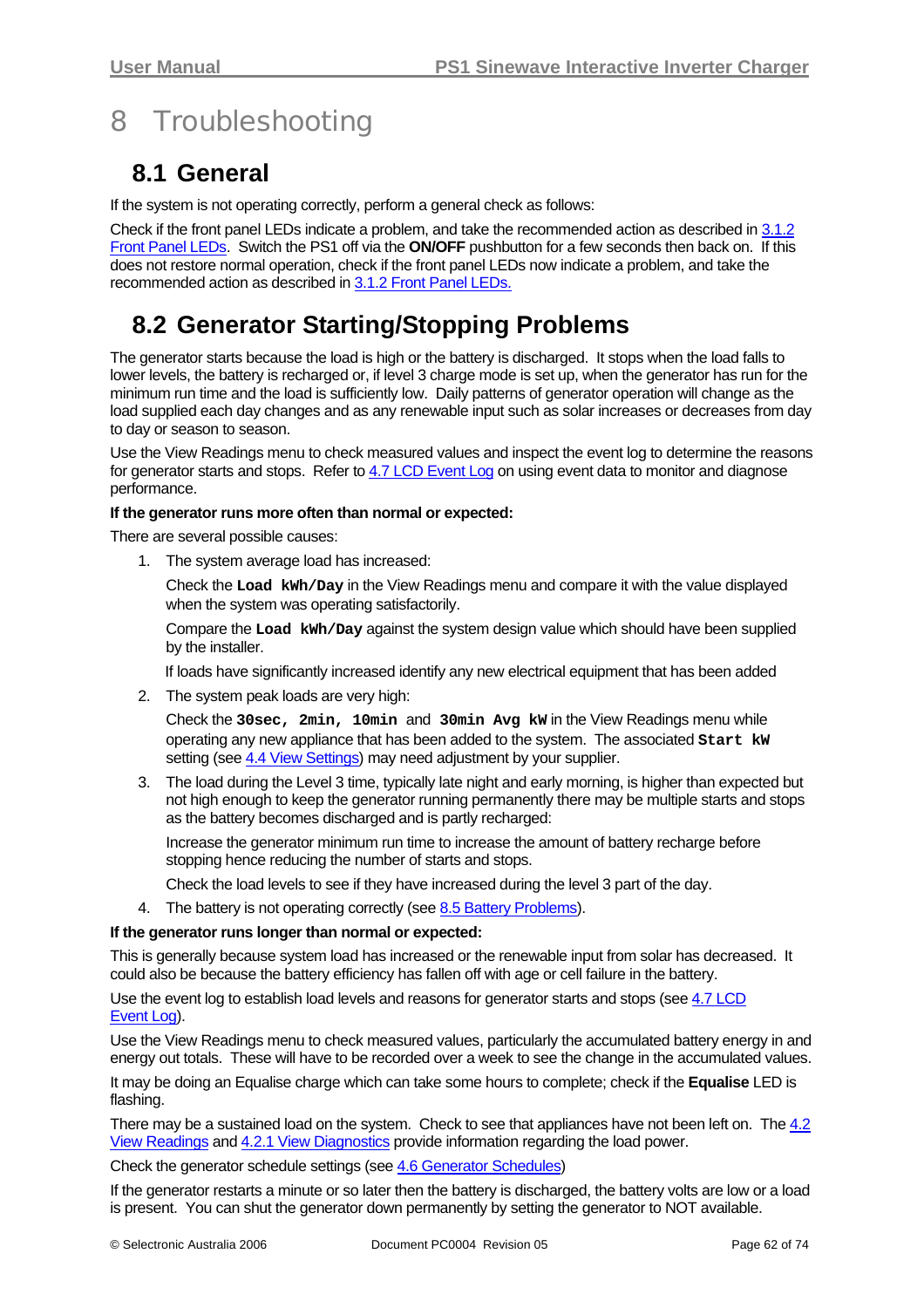## <span id="page-62-0"></span>**8.3 Inverter Start/Stop/Shutdown Problems**

#### **PS1 will not Start**

If the LEDs remain dark when the PS1 is switched on as per [3.3.1 To switch Inverter ON](#page-17-0) the PS1 did not start up. Retry the procedure, if it continues to fail contact your supplier for further instructions.

If the PS1 starts with the **Inv Fault** indication (see [3.1.2 Front Panel LEDs](#page-12-0)) record the fault code indicated on the LCD and contact your supplier for further instructions.

#### **PS1 Shuts Down**

Whenever the PS1 shuts down, it attempts to restart once per 15 minutes.

The PS1 shuts down automatically for the following conditions, which should be investigated:

- **Overload**
- DC over-voltage and under-voltage
- Excessive battery discharge
- Over-temperature

Check if the PS1 front panel LEDs indicate a problem, and take the recommended action as described in [3.1.2 Front Panel LEDs](#page-12-0). The [4.2](#page-20-0) [View Readings](#page-20-0) and [4.2.1](#page-23-0) [View Diagnostics](#page-23-0) may provide information regarding the shutdown cause. If the problem continues record the front panel LED status and contact your supplier for further instructions.

#### **DC Circuit Breaker Trips**

DC Circuit Breaker trip may be due to battery under-voltage. It may also be caused by a combination of low battery voltage and a sustained AC overload. Check if the front panel LEDs indicate a problem, and take the recommended action as described in [3.1.2 Front Panel LEDs.](#page-12-0)

The DC Circuit Breaker trip may be due to a very high DC current which cannot be controlled electronically. The PS1 will stop operating, and may be faulty. Record the front panel LED status and contact your supplier for further instructions.

## **8.4 AC Power Problems**

**If the power fluctuates, lights go bright or dim but don't go out.** 

- Check the PS1 front panel LEDs and Event log for information on the cause.
- The generator output may be varying due to poor generator condition or switching on and off heavy loads. Check the generator voltage reading (Gen VAC) via the PS1 LCD.
- The PS1 output may be varying due to switching on and off heavy loads. Check the output voltage reading (**Inv VAC**) via the LCD.

#### **If the power goes off for short periods (1 second to a few minutes)**

- Check the PS1 front panel LEDs and Event log for information on the cause.
- The PS1 may be in Power Save mode and the load is too small to detect. In this mode the PS1 pulses the output until a load is detected. Check the PS1 front panel LEDs and settings **Load Search and Load Search W.**
- The PS1 may be shutting down due to overload or low DC voltage and periodically attempting restarts. If the PS1 is shutting down switch off any heavy loads that may be causing the shut down. If the PS1 is shutting down due to low DC voltage, check generator availability and reasons for the generator not starting such as flat start battery or no fuel

#### **If the power goes off for longer periods (10 minutes to many hours)**

- Check the PS1 front panel LEDs and Event log for information on the cause.
- PS1 shutdown due to low DC voltage and no generator available to charge
- **S/Term Ev Count** may be exceeding limit due to some system problem. Check **S/Term Ev count** and Event log for information. Reset **S/Term Ev Count** if necessary.

## **8.5 Battery Problems**

**Batteries are very dangerous. Please read the safety information provided by the battery supplier and the information in [1 Precautions and Safety.](#page-7-0)**

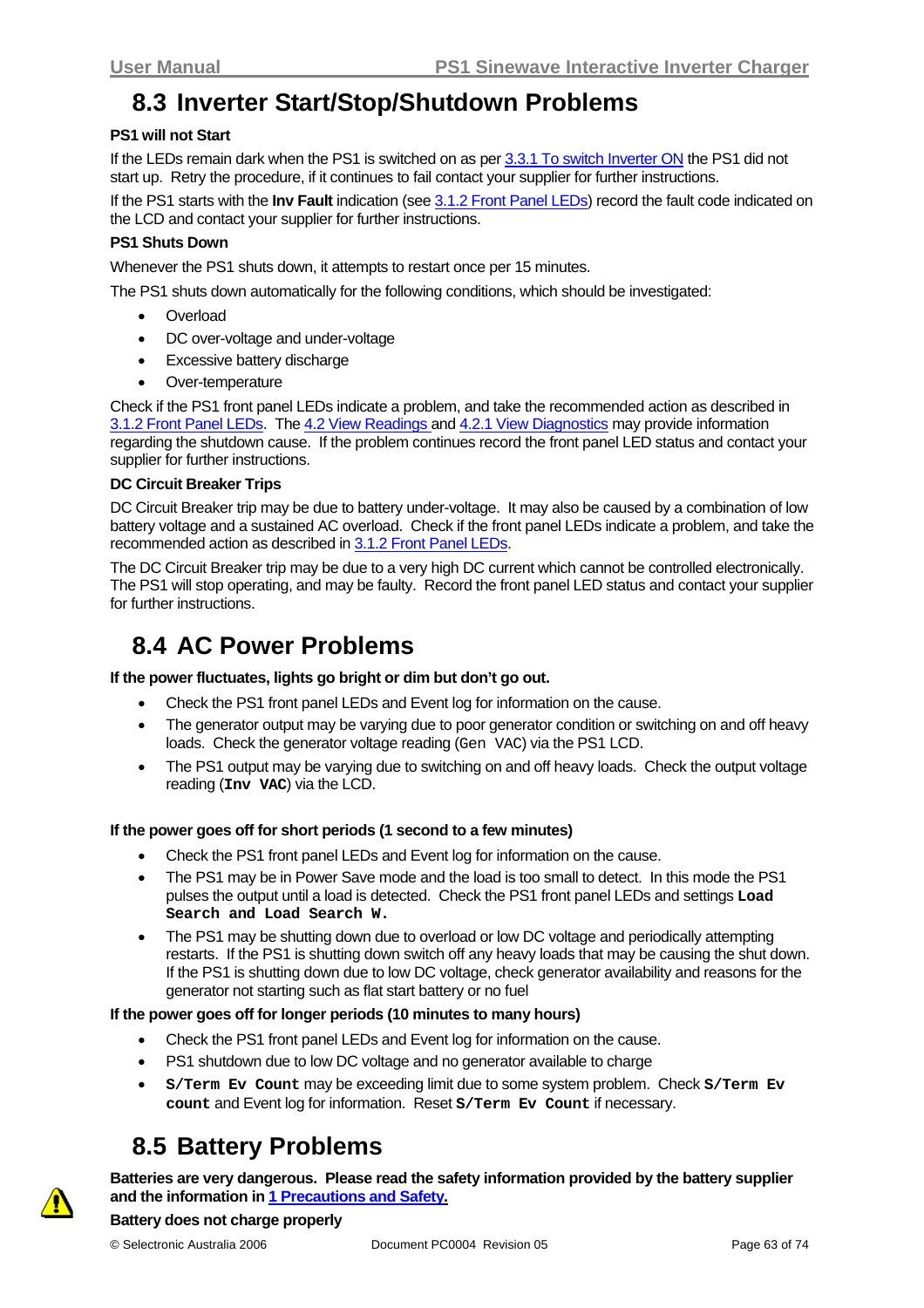- Check that the battery charging requirements are correctly set up in the PS1 (see [6.1](#page-46-0) [Battery Management\)](#page-46-0).
- Check that the solar regulator is correctly set up.
- Check all cables and connections to the batteries.

#### **If the solar does not appear to be doing much**

The solar regulator may be set too low. Check LEDs and readings

#### **The battery is not operating correctly:**

Physically inspect the battery and check for loose connections. Monitor the battery voltage as heavy loads supplied by the PS1 are turned on and off.

Check the voltage on each battery making up the battery bank to see if there are cells not fully charged or not accepting charge. Measure voltages on each cell/battery at different times in the charge discharge cycle. Just after charge has started say after 10 minutes, in mid charge, just before end of charge, ten minutes after discharge starts, mid discharge and just before recharge starts.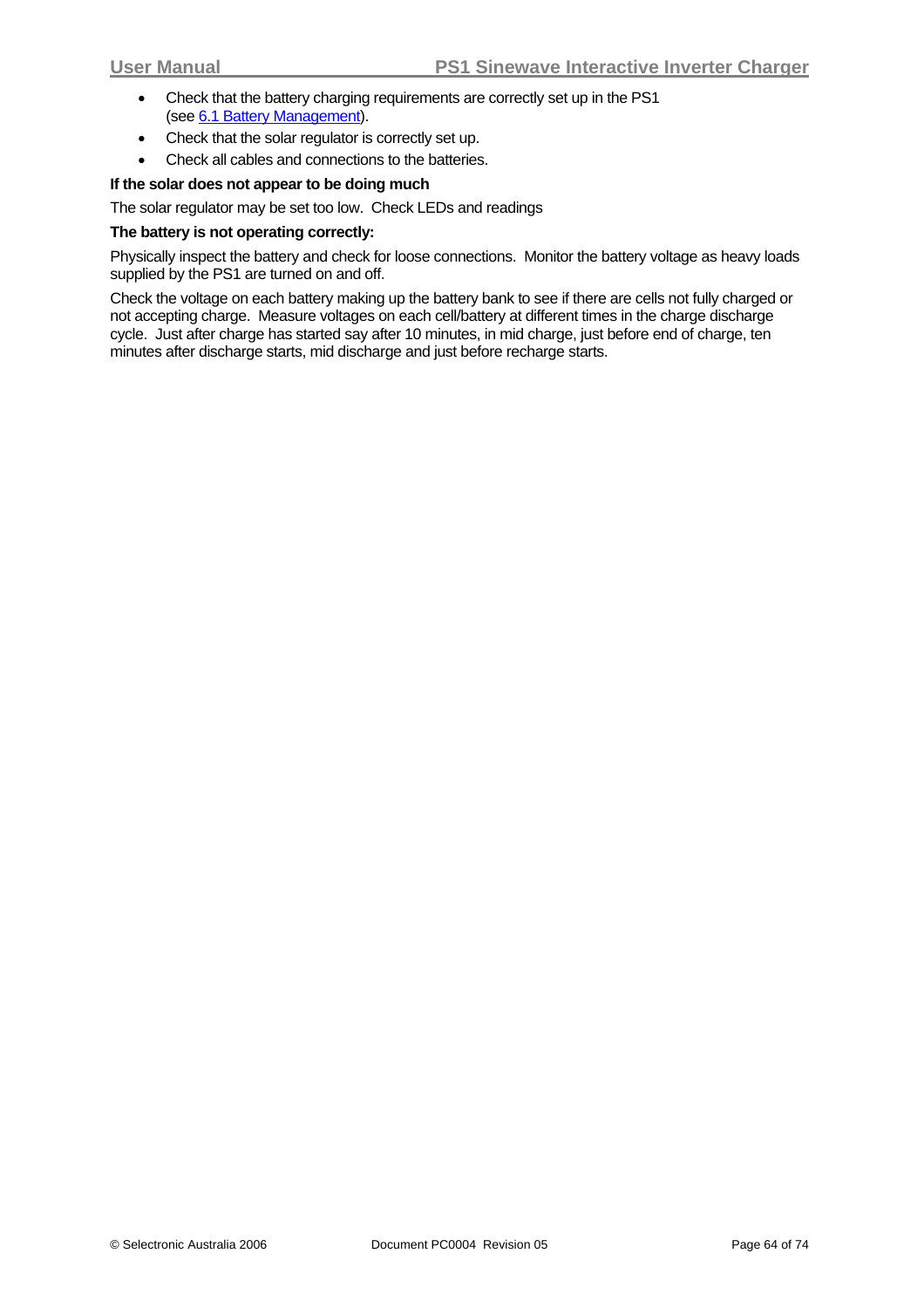# Appendix A Specifications

# **A1 Product Specifications**

| <b>Parameter</b>                                                | <b>Product</b>                                                     |                                              |                                              |                                                  |                                                  |                                                  |
|-----------------------------------------------------------------|--------------------------------------------------------------------|----------------------------------------------|----------------------------------------------|--------------------------------------------------|--------------------------------------------------|--------------------------------------------------|
|                                                                 | PS1 3/24                                                           | PS1 5/24                                     | PS1 6/48                                     | PS1 10/48                                        | PS <sub>1</sub><br>11/108                        | PS1<br>12/120                                    |
| <b>Inverter Mode</b>                                            |                                                                    |                                              |                                              |                                                  |                                                  |                                                  |
| Battery voltage nominal                                         | <b>24V DC</b>                                                      | 24V DC                                       | 48V DC                                       | 48V DC                                           | 108V DC                                          | 120V DC                                          |
| Battery voltage default<br>range                                | 22-34V<br>DC                                                       | 22-34V<br>DC                                 | 44-68V<br>DC                                 | 44-68V<br>DC                                     |                                                  | 98-170V DC                                       |
| Continuous output power<br>@ 25°C                               | 3kW                                                                | 5kW                                          | 6kW                                          | 10 <sub>k</sub> W                                | 11 <sub>k</sub> W                                | 12kW                                             |
| Continuous output power<br>@ 30°C                               | 2.7kW                                                              | 4.5kW                                        | 5.5kW                                        | 9kW                                              | 10kW                                             | 11kW                                             |
| Continuous output power<br>@ 40°C                               | 2.5kW                                                              | 4kW                                          | 5kW                                          | 8kW                                              | 9kW                                              | 10 <sub>k</sub> W                                |
| Continuous output power<br>@ 50°C                               | 2.0kW                                                              | 3.2kW                                        | 4kW                                          | 6.4kW                                            | 7.2kW                                            | 8kW                                              |
| Continuous output power<br>@ 60°C                               | 1.5kW                                                              | 2kW                                          | 2.5kW                                        | 4kW                                              | 5kW                                              | 5.5kW                                            |
| Max output power five<br>minutes @ 25°C (initial<br>power <1kW) | 4kW                                                                | 6.5kW                                        | 8kW                                          | 13kW                                             | 14kW                                             | 16kW                                             |
| Maximum overload 0~5<br>seconds                                 | 5kW                                                                | 8kW                                          | 10kW                                         | 16kW                                             | 20 <sub>k</sub> W                                | 22kW                                             |
| Maximum continuous<br>output - interactive mode<br>@ 25°C       | $3kW +$<br>generator<br>output                                     | $5kW +$<br>generator<br>output               | $6kW +$<br>generator<br>output               | $10$ k $W +$<br>generator<br>output              | 11kW +<br>generator<br>output                    | $12kW +$<br>generator<br>output                  |
| Maximum continuous AC<br>output current                         | $12A +$<br>generator<br>current<br>(max<br>63A)                    | $21A +$<br>generator<br>current<br>(max 63A) | $25A +$<br>generator<br>current<br>(max 63A) | $42A +$<br>generator<br>current<br>(max<br>125A) | $46A +$<br>generator<br>current<br>(max<br>125A) | $50A +$<br>generator<br>current<br>(max<br>125A) |
| Maximum continuous DC<br>input/output current                   | <b>150A DC</b>                                                     | 250A DC                                      | <b>150A DC</b>                               | 250A DC                                          | 120A DC                                          |                                                  |
| DC input inverter in<br>power save, no AC load                  | 0.6A/15W                                                           | 0.6A/15W                                     | 0.3A/15W                                     | 0.3A/15W                                         |                                                  | 0.12A/15W                                        |
| DC Input inverter ON, no<br>AC load                             | < 1.3A/<br>30W                                                     | < 2.5A/<br>60W                               | < 1.35A/<br>65W                              | < 1.9A/<br>90W                                   |                                                  | < 105W                                           |
| Power save sensitivity<br>range                                 | 10-40W                                                             | 10-40W                                       | 10-40W                                       | 10-40W                                           |                                                  | 10-40W                                           |
| Output voltage/frequency<br>- invert mode, zero to<br>max load  | $240 + 1$ -<br>4%,<br>$50Hz +/-$<br>.01%                           | $240 + 1$<br>4%,<br>$50Hz +/-$<br>.01%       | $240 + 1$<br>4%,<br>$50Hz +/-$<br>.01%       | $240 + 1$<br>4%,<br>$50Hz +/-$<br>.01%           |                                                  | 240 +1-4%, 50Hz +/-<br>.01%                      |
| Total harmonic distortion,<br>zero to max load                  |                                                                    |                                              |                                              | <4%                                              |                                                  |                                                  |
| <b>Interactive Mode</b>                                         |                                                                    |                                              |                                              |                                                  |                                                  |                                                  |
| Changeover time, invert<br>to generator                         |                                                                    |                                              |                                              | zero                                             |                                                  |                                                  |
| Maximum supported<br>generator capacity                         | 15kVA                                                              | 15kVA                                        | 15kVA                                        | 30kVA                                            |                                                  | 30kVA                                            |
| Load switched to<br>generator in fault mode                     | Yes                                                                | Yes                                          | Yes                                          | Yes                                              |                                                  | Yes                                              |
| Max inverter charge rate,<br>adjustable                         | 0-120A                                                             | 0-200A                                       | $0-120A$                                     | 0-200A                                           |                                                  | 0-100A                                           |
| Max inverter charge<br>power                                    |                                                                    |                                              |                                              | Continuous output power of inverter (ref above)  |                                                  |                                                  |
| No of charge stages                                             |                                                                    |                                              |                                              | Four stages plus equalise                        |                                                  |                                                  |
| Charge type                                                     | Unity PF: 4-state constant voltage with current and power limiting |                                              |                                              |                                                  |                                                  |                                                  |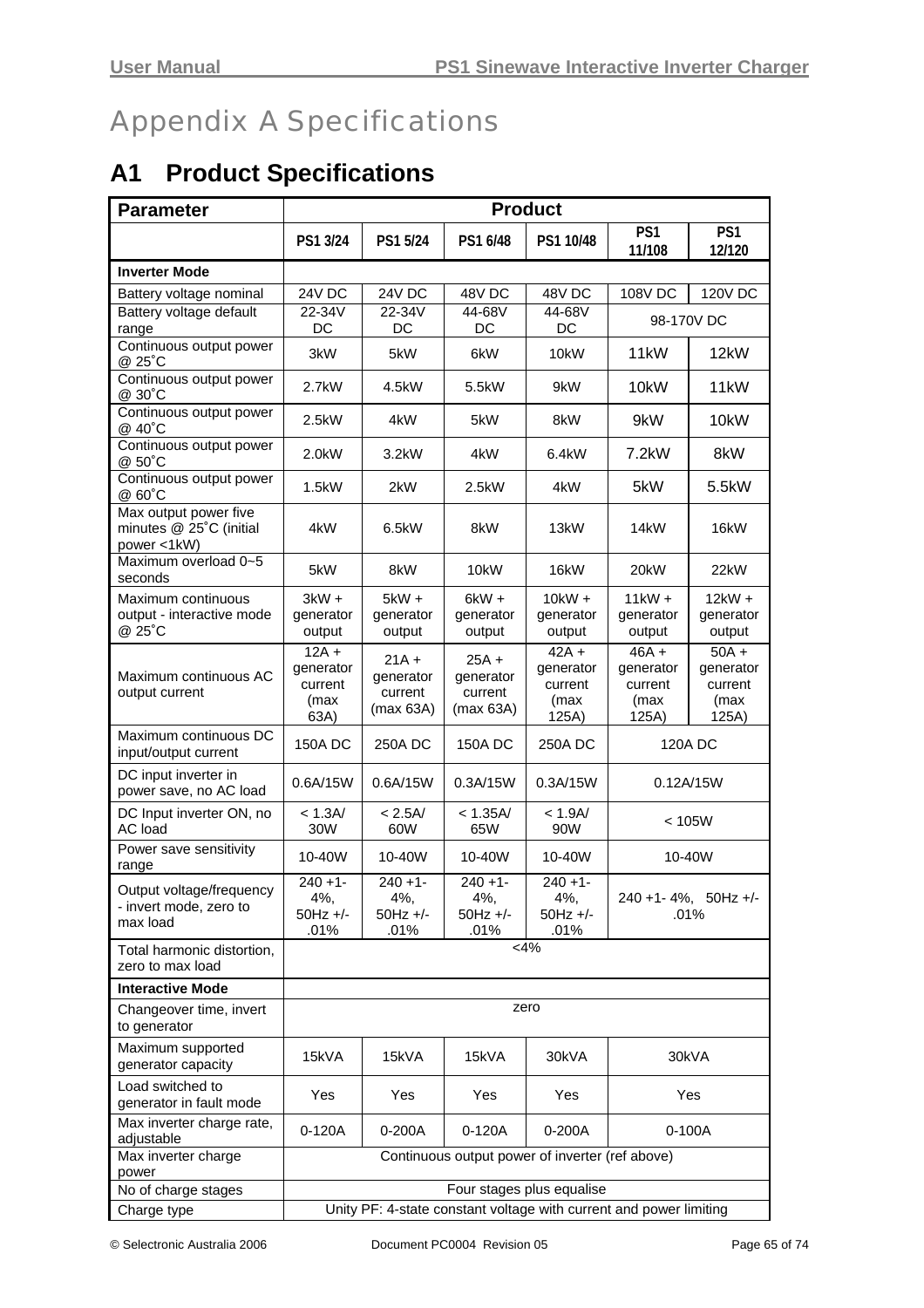| Charge settings                                                 | Adjustable to suit all battery types |                                                |                                 |                                                                                                                                                                   |                              |       |  |
|-----------------------------------------------------------------|--------------------------------------|------------------------------------------------|---------------------------------|-------------------------------------------------------------------------------------------------------------------------------------------------------------------|------------------------------|-------|--|
| <b>Generator Start</b><br><b>Parameters</b>                     |                                      |                                                |                                 |                                                                                                                                                                   |                              |       |  |
|                                                                 |                                      | 4 x time of day, 3 x state of charge           |                                 |                                                                                                                                                                   |                              |       |  |
|                                                                 |                                      | 2 x adjustable power limits, 4 x back up times |                                 |                                                                                                                                                                   |                              |       |  |
|                                                                 |                                      | Battery voltage, inverter shutdown             |                                 |                                                                                                                                                                   |                              |       |  |
|                                                                 |                                      |                                                |                                 | Inverter temperature                                                                                                                                              |                              |       |  |
| Generator start method                                          |                                      |                                                |                                 | 2 or 3 wire, pulsed and/or run signal (adjustable)                                                                                                                |                              |       |  |
| General                                                         |                                      |                                                |                                 |                                                                                                                                                                   |                              |       |  |
| Weight                                                          | 72kg                                 | 72kg                                           | 73kg                            | 87kg                                                                                                                                                              |                              | 93kg  |  |
| Weight packed                                                   | 79kg                                 | 79kg                                           | 80kg                            | 94ka                                                                                                                                                              |                              | 100kg |  |
| Dimensions                                                      |                                      |                                                |                                 | 585H, 400W (430 incl. mtg flanges), 420D (mm)                                                                                                                     |                              |       |  |
| Communications serial<br>interface                              |                                      |                                                |                                 | RS232 x 2400 bps                                                                                                                                                  |                              |       |  |
| Memory retention of<br>settings and logged data                 |                                      |                                                |                                 | Permanent via on board battery backed RAM, and EEPROM                                                                                                             |                              |       |  |
| Number of shunts                                                |                                      |                                                |                                 | One x 100A internal / one optional external                                                                                                                       |                              |       |  |
| Circuit breaker for<br>generator input                          | 63A                                  | 63A                                            | 63A                             | 125A                                                                                                                                                              |                              | 125A  |  |
| Circuit breaker for AC<br>output                                | 63A                                  | 63A                                            | 63A                             | 125A                                                                                                                                                              |                              | 125A  |  |
| Circuit breaker for DC<br>battery input                         | 250A                                 | 250A                                           | 250A with<br>electronic<br>trip | 125A with<br>electronic<br>trip                                                                                                                                   | 125A with electronic<br>trip |       |  |
| Standby battery current,<br>inverter shutdown (DC<br>CB closed) | 400mA                                | 400mA                                          | 245mA                           | 245mA                                                                                                                                                             | 120 <sub>m</sub> A           |       |  |
| Battery current, DC CB<br>tripped                               | 20 <sub>m</sub> A                    | 20 <sub>m</sub> A                              | 20 <sub>m</sub> A               | 20 <sub>m</sub> A                                                                                                                                                 | 20 <sub>m</sub> A            |       |  |
| Standards                                                       |                                      |                                                |                                 | Ctick, AS3100                                                                                                                                                     |                              |       |  |
| Efficiency @10%<br>nominal Load                                 | 92.0%                                | 87.0%                                          | 85.0%                           | 91.0%                                                                                                                                                             | 90.0%                        | 90.0% |  |
| @30%<br>nominal Load                                            | 95.0%                                | 91.0%                                          | 93.0%                           | 96.0%                                                                                                                                                             | 95.0%                        | 95.0% |  |
| @50%<br>nominal Load                                            | 94.0%                                | 91.0%                                          | 93.0%                           | 96.0%                                                                                                                                                             | 96.0%                        | 96.0% |  |
| @100%<br>nominal Load                                           | 89.0%                                | 90.0%                                          | 92.0%                           | 93.0%                                                                                                                                                             | 94.0%                        | 94.5% |  |
| Safety isolation                                                |                                      |                                                |                                 | AC output to chassis & battery 5kV, battery to chassis 1kV                                                                                                        |                              |       |  |
| Power factor charging                                           |                                      |                                                |                                 | Unity                                                                                                                                                             |                              |       |  |
| Power factor inverting                                          |                                      |                                                |                                 | $0$ to 1                                                                                                                                                          |                              |       |  |
| Enclosure rating                                                |                                      |                                                |                                 | <b>IP40</b>                                                                                                                                                       |                              |       |  |
| Cooling method                                                  |                                      |                                                |                                 | Thermostatically controlled fans                                                                                                                                  |                              |       |  |
| Protection                                                      |                                      |                                                |                                 | Circuit breakers on all external power connections, plus electronic trip of<br>DC breaker* providing reverse battery protection                                   |                              |       |  |
| On board log                                                    |                                      |                                                |                                 | Records over 200 events, alarms and data which can be accessed<br>remotely via serial port/modem. Current day on LCD                                              |                              |       |  |
| Four line alphanumeric<br>backlit LCD displays:                 |                                      |                                                |                                 | Configuration parameters, Batt Volts, Net Batt Amps, AC Load kW, Gen<br>kW/Volts/Freq, Av daily kWh, Shunt 1 & 2 Amps, Event log,<br>Charge Amps, State of Charge |                              |       |  |
| * no electronic breaker trip on 24V model                       |                                      |                                                |                                 |                                                                                                                                                                   |                              |       |  |

Note: Performance to specifications cannot be guaranteed if the PS1 is operated with generators that are not capable of being synchronised. Check with supplier or Selectronic if unsure.

Selectronic reserve the right to change specifications without notice.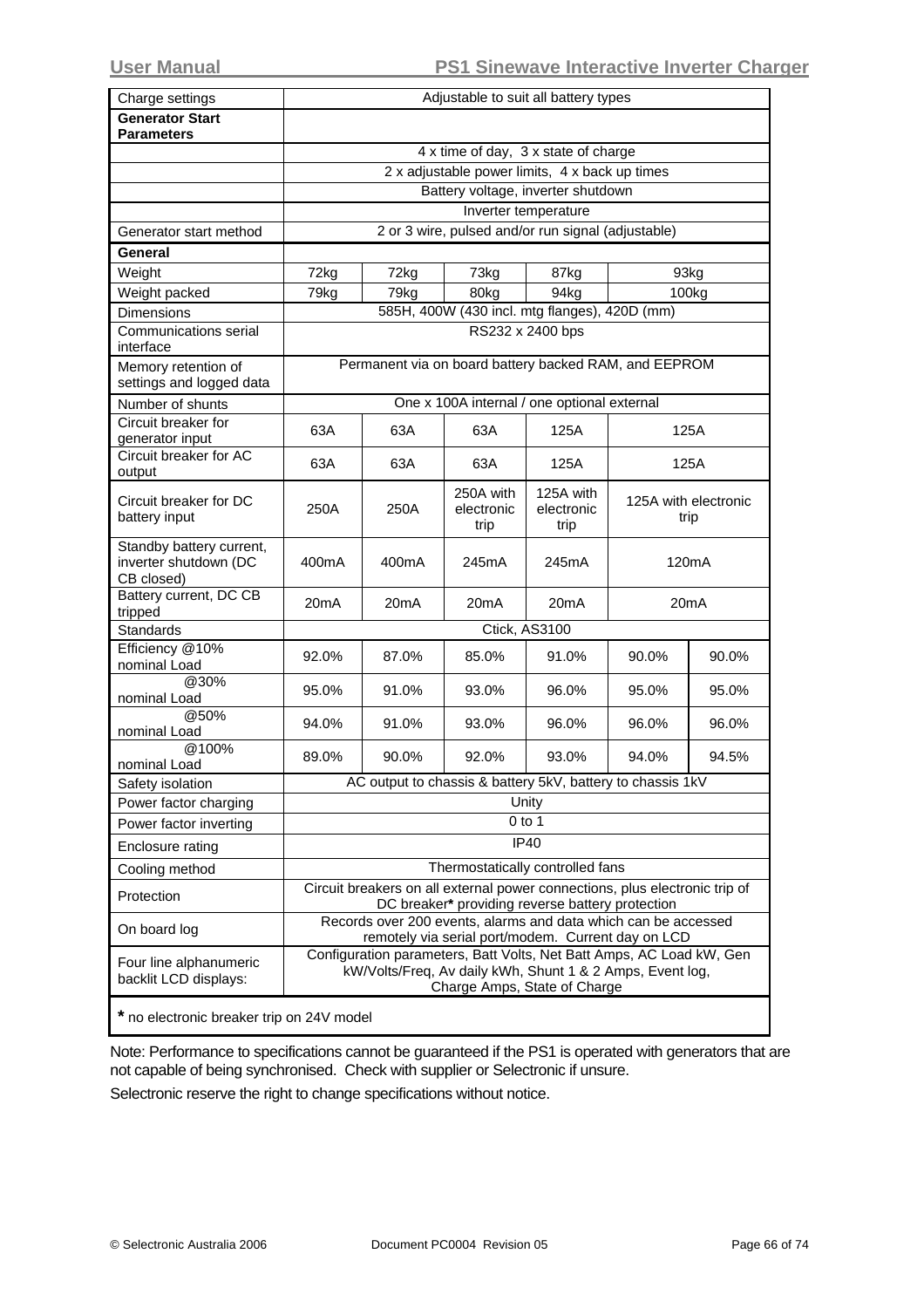## **A2 Standards Compliance**

AS/NZS 3100:2000 Approval and Test Specification – General Requirements for Electrical **Equipment** 

AS/NZS 1044:1995 Amendment 1:1997 Amendment 2:2000 Limits and methods of measurements of radio disturbance characteristics of electrical motor-operated and thermal appliances for household and similar purposes, electric tools and similar electric apparatus.

Ctick Australia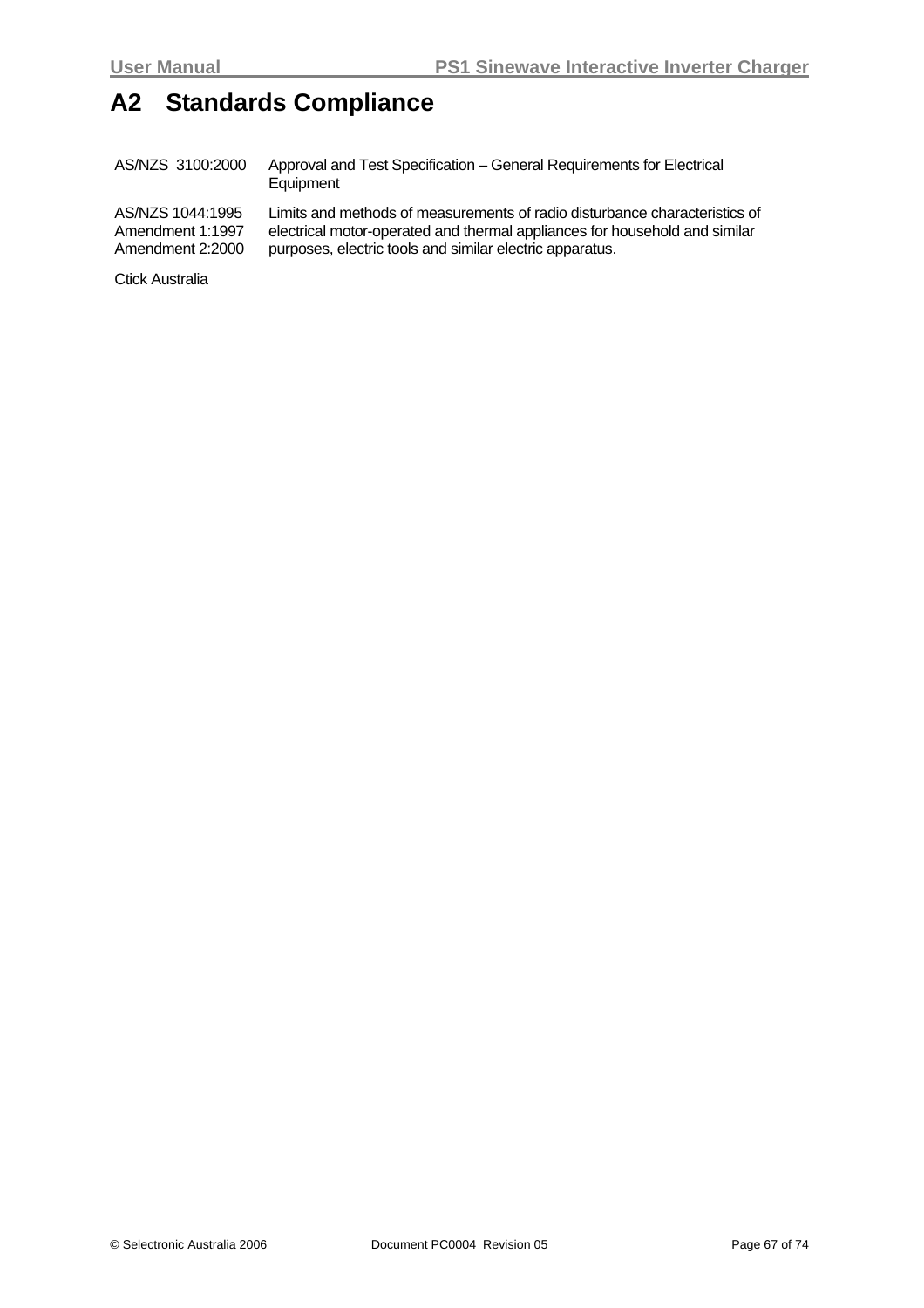# Appendix B Definitions

## **B1 Settings Index**

10min Avg kW, 26 10min Start kW, 34 2min Avg kW, 26 2min Start kW, 34 30min Avg kW, 26 30min Start kW, 34 30s Avg kW, 26 30s Start kW, 34 Absorb:Chrg A, 33, 50 Absorb:Chrg V, 32, 33 Absorb:End A/15m, 50 Absorb:Time mins, 33 Alarm Out, 40, 59 Backup Run Schedule, 57 Backup Run Schedule – Run Dur A, 46 Backup Run Schedule - Start Time A, 45 Backup Run Schedule Time, 42 Backup Time A, 43 Backup Time C, 43 Backup Time D, 43 Batt Amps, 22 Batt In kWh, 29 Batt Out kWh, 29 Batt Size Ah, 22, 23, 30 Batt SoC%, 22, 23 **Batt Volts**, 22 Battery C, 25 Begin Lvl 1 Hr, 31, 32, 37, 52, 53, 58 Begin Lvl 2 Hr, 31, 32, 37, 53 Begin Lvl 3 Hr, 31, 32, 37, 53 Bulk:Chrg A, 33, 50 Bulk:Chrg V, 32, 33, 50 Bulk:Time mins, 33, 50 Chrg:End A/15m, 34 Chrg:Max Hrs, 34 Days to Eqlise, 24

Delta Gen Hz, 26 Eqlise:Chrg A, 33 Eqlise:Chrg V, 32, 50 Eqlise:Freq Day, 50 Eqlise:Limit V, 34, 50 Eqlise:Time hrs, 33, 50 Float:Hold V, 30, 50 Gen Hz, 24, 26 Gen kVAr, 25 Gen kW, 23, 25, 26 Gen kWh, 29 Gen Run Hrs, 29 Gen Run Schedule, 57 Gen Run Schedule – Run Dur A, 44 Gen Run Schedule - Start Time A 44 Gen Run Schedule Start Time, 42 Gen VAC, 24, 66 Gen:Avail kW, 26 Gen:Max kW, 26, 30 Gen:Min Load kW, 35 Gen:Min Run min, 35, 38, 53, 57, 58 Gen:Start V1, 31 Gen:Start V2, 31 Heatsink C, 25 Init:Chrg A, 33, 50 Init:Chrg V, 32, 33, 50 Init:Time mins, 33, 50 Internal C, 25 Inv Amps, 23 Inv Hz, 24 Inv kVAr, 25 Inv kW, 23, 25 Inv VAC, 24, 66 **Inv:Hrs to OFF**, 41 Inv:ReStart V, 34 Inv:Shtdwn SoC%, 31

Inv:ShtdwnV1, 31 Inv:ShtdwnV2, 31 L/Term Count, 27 L/Term Ev Count, 40 L/Term Ev Limit, 27 L/Term Limit, 40 Level 1 SoC%, 31, 53 Level 2 SoC%, 31 Level 3 SoC%, 31, 53 **Load kW**, 22, 23 Load kWh, 29 Load kWh/Day, 23 Load Search, 66 Load Search W, 39, 66 Ovr/Load Count, 27 **Passcode**, 41 Power Save, 39 Power Save W, 35, 39 Run Dur A hrs, 42 Run Dur B hrs, 42 Run Dur C hrs, 43 Run Dur D hrs, 43 S/Term Count, 27 S/Term Ev Count, 40 S/Term Ev Limit, 27, 40 Scheduled Gen Run – Auto Stop, 45, 57, 58 Shunt 1 Amp, 23 Shunt 1 kWh, 29 Shunt 2 Amp, 23 Shunt 2 kWh, 29 Start Time A, 42 Start Time B, 42 Start Time C, 43 Start Time D, 43 Sync Tol VAC, 30 Sys Shtdwn, 27 Time:Set Hour, 36 Time:Set Min, 36 Transformer C, 25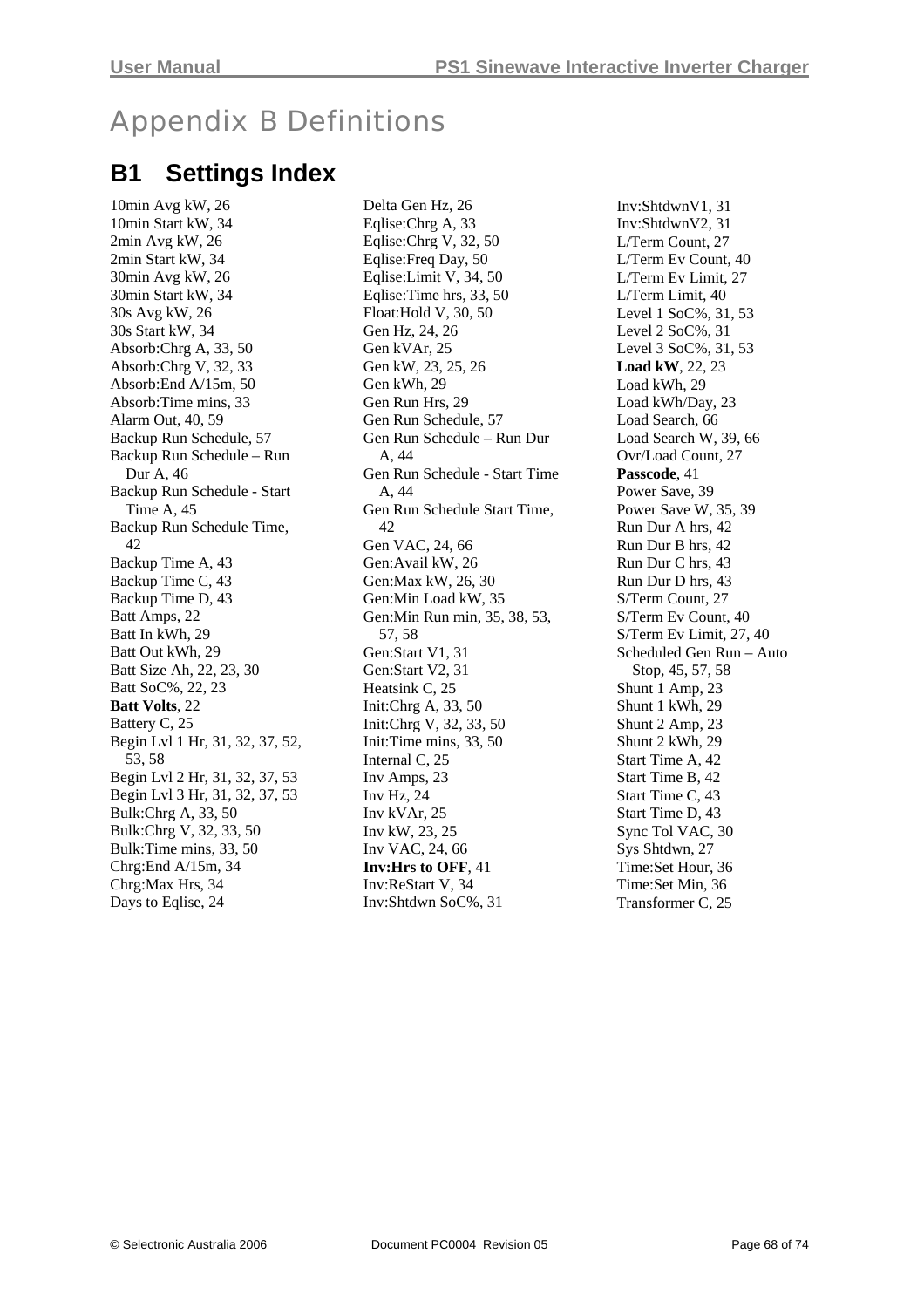## <span id="page-68-0"></span>**B2 Event Definitions**

Events displayed and logged in the PS1 are assigned an event code. The text displayed for each event on the LCD is abbreviated. The following describes in more detail each event. The table also details whether the event increments the event counters or triggers an immediate shutdown of the inverter.

|                |                                                           |         | <b>Triggers</b> |
|----------------|-----------------------------------------------------------|---------|-----------------|
| Event          |                                                           | Event   | Shutdown        |
| Code           | Event description                                         | Counter |                 |
| 0              | Internal state change                                     |         |                 |
| $\mathbf 1$    | Generator did not start when required                     |         |                 |
| 2              | Generator started but inverter could not synchronise      |         |                 |
| 3              | Illegal Scheduler state - Reset Scheduler                 |         |                 |
| 4              | Illegal Generator Control state - Reset Generator Control |         |                 |
| 5              | Illegal Inverter state - Reset inverter                   |         |                 |
| 6              | Generator did not shutdown when required                  |         |                 |
| $\overline{7}$ | Generator manually started via front panel control        |         |                 |
| 8              | Generator manually stopped via front panel control        |         |                 |
| 9              | Generator not under inverter control                      |         |                 |
| 10             | Generator under inverter control                          |         |                 |
| 13             | Hardware DC over current                                  |         | Yes             |
| 14             | Hardware bridge over current shutdown                     |         | Yes             |
| 15             | Hardware DC over voltage shutdown                         | Yes     | Yes             |
| 17             | Control PCA initiated shutdown                            | Yes     | Yes             |
| 18             | Software initiated shutdown                               | Yes     | Yes             |
| 19             | Power PCA initiated shutdown                              | Yes     | Yes             |
| 20             | Sustained shutdown input                                  | Yes     | Yes             |
| 21             | Recurring shutdown input                                  | Yes     | Yes             |
| 22             | I2T 10 sec overload shutdown                              | Yes     |                 |
| 23             | Sustained current limit shutdown                          | Yes     | Yes             |
| 25             | Command port overflow                                     | Yes     |                 |
| 26             | I2T 32 sec overload shutdown                              | Yes     |                 |
| 27             | AC over voltage shutdown                                  |         | Yes             |
| 31             | Generator start on low DC volts, high load                |         |                 |
| 34             | Battery volts high shutdown                               | Yes     | Yes             |
| 35             | Battery volts were high now OK                            |         |                 |
| 38             | Generator controller, shutdown on fault input             | Yes     |                 |
| 39             | Generator controller, retry generator start               | Yes     |                 |
| 40             | Generator controller, no start after 3 retries            | Yes     |                 |
| 41             | Generator started using remote start                      |         |                 |
| 42             | Generator stopped using remote start                      |         |                 |
| 43             | Generator controller, no pulse signal, volts present      | Yes     |                 |
| 45             | Generator start on low DC volts, low load                 |         |                 |
| 46             | Scheduler generator start on 30 sec load                  |         |                 |
| 47             | Scheduler generator start on 2 min load                   |         |                 |
| 48             | Scheduler generator start on 10 min load                  |         |                 |
| 49             | Scheduler generator start on 30 min load                  |         |                 |
| 50             | Scheduler start on level 2 SoC                            |         |                 |
| 51             | Scheduler start on level 1 SoC                            |         |                 |
| 52             | Scheduler start on level 3 SoC                            |         |                 |
| 53             | Low battery restart with AC volts                         |         |                 |
| 54             | Generator disconnect due to reverse power                 | Yes     |                 |
| 55             | Generator disconnect due to bad ACV or Freq               | Yes     |                 |
| 56             | Generator disconnect due to current limit                 | Yes     |                 |
| 57             | Generator disconnect due to very low AC volt              | Yes     |                 |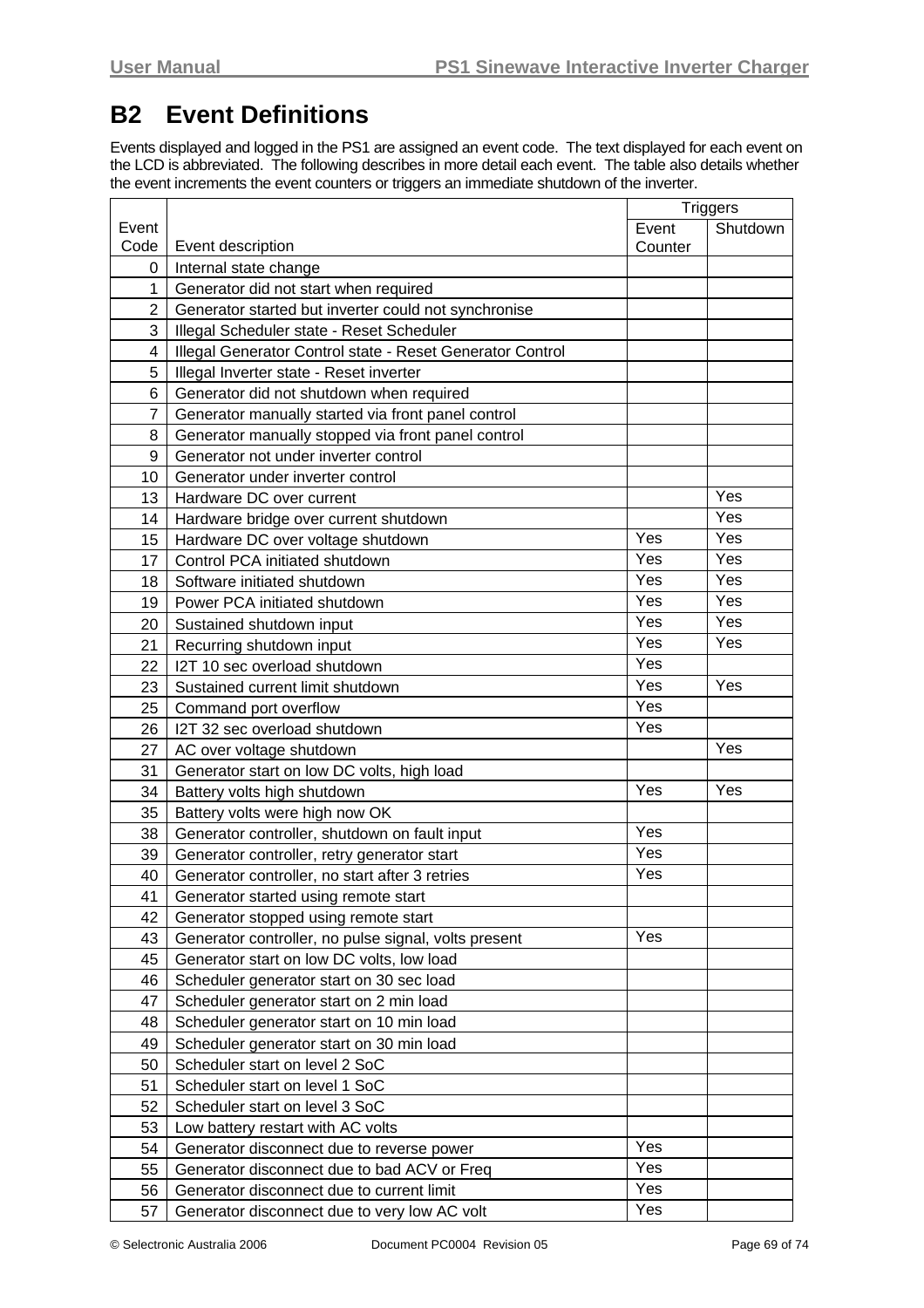|       |                                                                 | <b>Triggers</b> |          |
|-------|-----------------------------------------------------------------|-----------------|----------|
| Event |                                                                 | Event           | Shutdown |
| Code  | Event description                                               | Counter         |          |
| 61    | Low battery reset with renewable recovery                       |                 |          |
| 63    | <b>Fuel Low Alarm</b>                                           |                 |          |
| 64    | Fuel Low Alarm reset                                            |                 |          |
| 65    | Fuel Empty Generator shutdown                                   |                 |          |
| 66    | Fuel Empty reset                                                |                 |          |
| 67    | System restart by internal reset                                |                 |          |
| 69    | Generator started, 14 days since last run                       |                 |          |
| 70    | Generator stopped during charge cycle                           | Yes             |          |
| 73    | Generator shutdown - midnight low load                          |                 |          |
| 83    | Setting store corrupt, reloaded default values                  | Yes             |          |
| 84    | First block of setting store bad - restored from parameter ram  | Yes             |          |
| 85    | Second block of setting store bad - restored from parameter ram | Yes             |          |
| 86    | Setting store missing or bad settings, reloaded default values  |                 |          |
| 87    | Restart after power up or micro reset                           |                 |          |
| 88    | Equalise manually initiated                                     |                 |          |
| 89    | Equalise or Generator run manually stopped                      |                 |          |
| 90    | Generator disconnect due to sustained power error               | Yes             |          |
| 91    | Generator supplying load, inverter inhibited                    |                 |          |
| 92    | Settings loaded OK                                              |                 |          |
| 93    | Setting store failed                                            | Yes             |          |
| 94    | Setting edit timed out, setting unchanged                       |                 |          |
| 95    | Setting modified                                                |                 |          |
| 98    | Equalise terminated on max time                                 | Yes             |          |
| 99    | Equalise terminated normally                                    |                 |          |
| 100   | Equalise charge started                                         |                 |          |
| 101   | Equalise automatically initiated                                |                 |          |
| 103   | Initial charge started                                          |                 |          |
| 104   | Over temperature shutdown                                       |                 | Yes      |
| 106   | Permanent data erased                                           |                 |          |
| 109   | State of charge shutdown                                        | Yes             | Yes      |
| 110   | Low battery voltage shutdown                                    | Yes             | Yes      |
| 111   | Self test completed OK                                          |                 |          |
| 112   | Renewable battery float achieved, equalisation deferred one day |                 |          |
| 118   | Generator start from OK pushbutton                              |                 |          |
| 119   | Generator stop from OK pushbutton                               |                 |          |
| 120   | Time of day changed                                             |                 |          |
| 122   | Data logging restarted                                          |                 |          |
| 123   | Remote start Generator command                                  |                 |          |
| 124   | Remote stop Generator command                                   |                 |          |
| 125   | Remote initiate Equalise command                                |                 |          |
| 126   | Remote finish Equalise command                                  |                 |          |
| 134   | Generator start, high temp                                      |                 |          |
| 135   | Generator start, overload shutdown                              |                 |          |
| 138   | Shutdown repetitive minor events                                |                 | Yes      |
| 139   | Non urgent alarm asserted                                       |                 |          |
| 144   | Generator shutdown due to frequency shift                       |                 |          |
| 146   | Normal generator shutdown                                       |                 |          |
| 151   | Abnormal charge end, excess Ahr                                 |                 |          |
| 152   | Normal charge end                                               |                 |          |
| 154   | Abnormal Equalise end, excess Ahr                               |                 |          |
| 155   | Abnormal charge end, reverse Generator power                    |                 |          |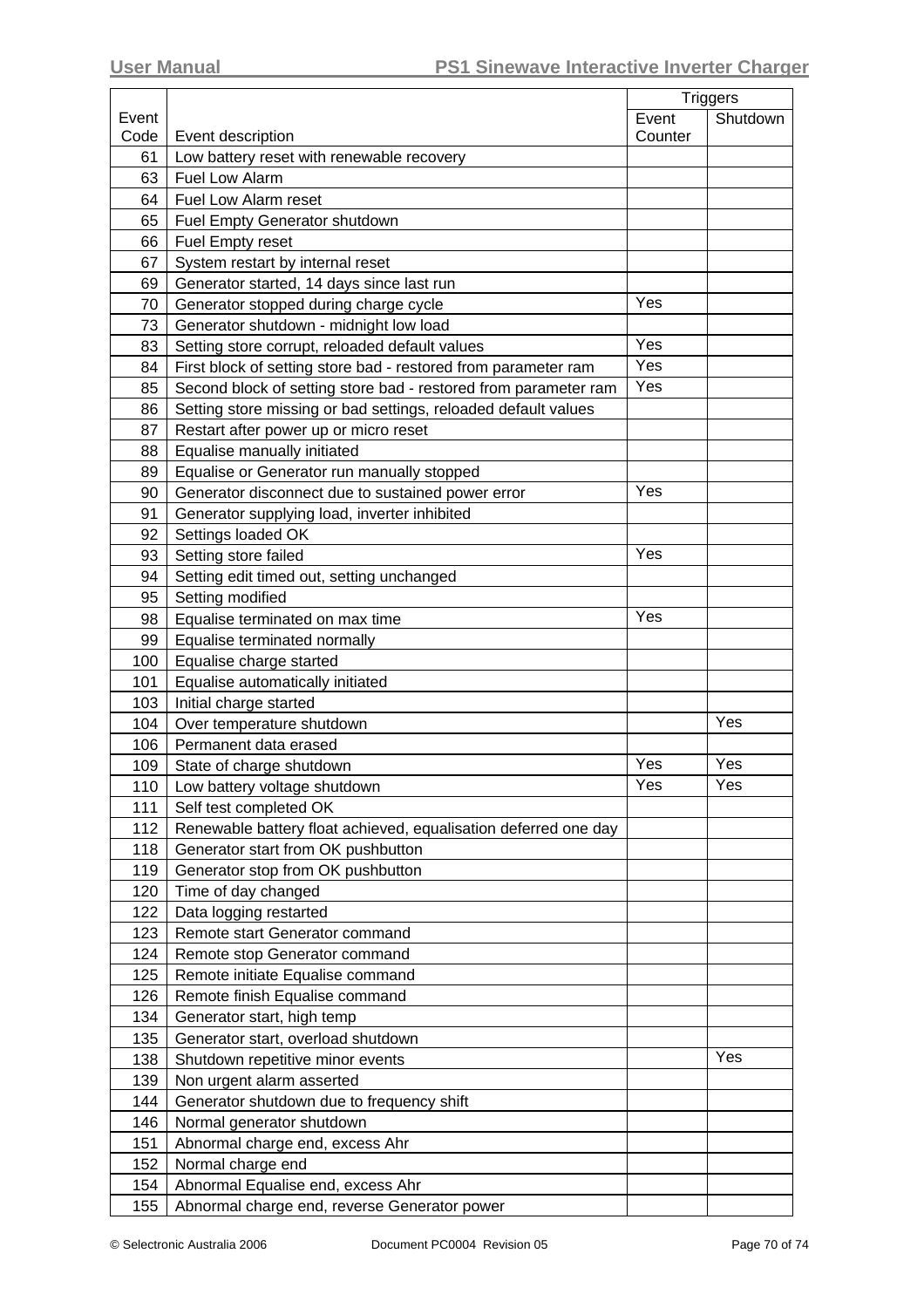|       |                                                     | <b>Triggers</b> |          |
|-------|-----------------------------------------------------|-----------------|----------|
| Event |                                                     | Event           | Shutdown |
| Code  | Event description                                   | Counter         |          |
| 174   | Run time completed in non-preferred period          |                 |          |
| 175   | Generator run request after overload shutdown       |                 |          |
| 176   | Emergency reset & Generator run, battery very low   |                 |          |
| 180   | Skipped midnight shutdown, load high                |                 |          |
| 181   | Skipped midnight shutdown, equalise in progress     |                 |          |
| 195   | DC Circuit Breaker open, inverter shutdown          | Yes             | Yes      |
| 197   | Scheduled generator start                           |                 |          |
| 200   | Inverter fault shutdown - 15V supply fail           | Yes             | Yes      |
| 201   | Power board MOSFET control shutdown                 | Yes             | Yes      |
| 202   | CB open shutdown - current sustained after disable  |                 | Yes      |
| 203   | Heatsink temperature high shutdown                  | Yes             | Yes      |
| 204   | TX temperature high shutdown                        | Yes             | Yes      |
| 206   | Generator contactor fault                           | Yes             |          |
| 207   | Processor turning power off                         |                 |          |
| 210   | Overcharge adjusted                                 |                 |          |
| 211   | Undercharge adjusted                                |                 |          |
| 215   | Battery temperature senor FAILED                    | Yes             |          |
| 216   | Battery temperature senor OK                        |                 |          |
| 220   | <b>Scheduled Generator stop</b>                     |                 |          |
| 221   | <b>Backup Generator start</b>                       |                 |          |
| 222   | <b>Backup Generator stop</b>                        |                 |          |
| 223   | Self test fail                                      |                 |          |
| 226   | Generator request ignored - Generator not in auto   |                 |          |
| 227   | Setting store - detected write failure              | Yes             |          |
| 228   | Setting store - cleared write failure               |                 |          |
| 229   | Inverter out of service                             |                 |          |
| 230   | Bulk charge started                                 |                 |          |
| 231   | Absorb charge started                               |                 |          |
| 232   | Absorb charge complete                              |                 |          |
| 233   | Charge stage timeout                                |                 |          |
| 234   | Equalise state aborted                              |                 |          |
| 240   | Manual mode Inverter auto disconnect from Generator |                 |          |
| 241   | Over temperature Generator Start                    |                 |          |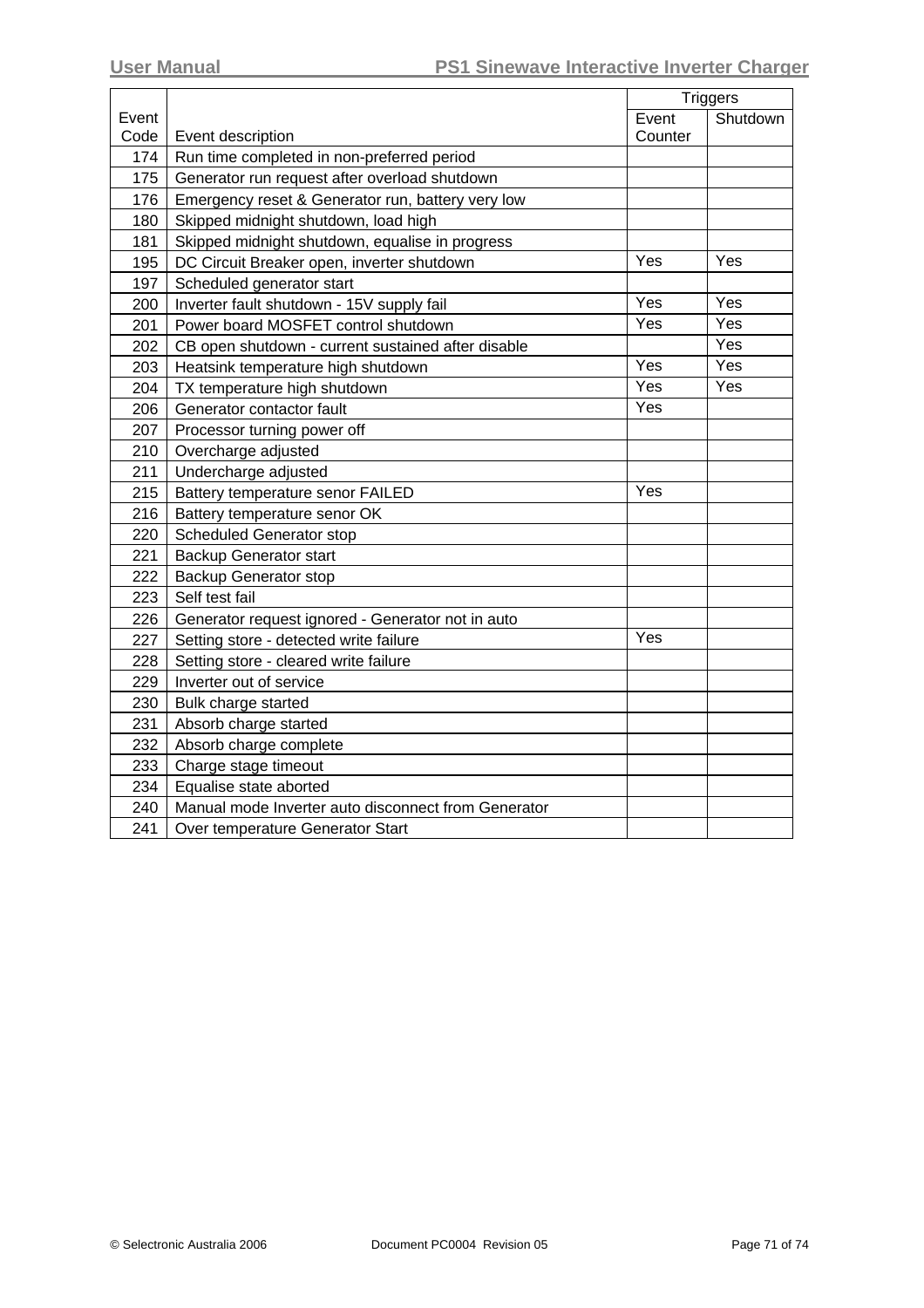## **B3 Self Test Fault Codes**

The PS1 will display a fault code on the LCD if the start-up self test fails. The following table describes each of the fault codes.

| Code | Description                                    |
|------|------------------------------------------------|
| 2    | FET switch short circuit detected              |
| 4    | FET switch monitor circuit failed              |
| 6    | FET switch controller failed                   |
| 8    | Current detected during switch test            |
| 10   | Current limit detected during switch test      |
| 12   | FET switch control shutdown during switch test |
| 14   | Incorrect FET switch control signal detected   |
| 16   | Over temperature detected.                     |
| 18   | Control shutdown                               |
| 20   | Reference voltage control failure              |
| 22   | FET switch monitor not zero in idle condition  |
| 24   | I/O system failure                             |
| 26   | FET switch not switching low                   |
| 28   | FET switch not switching high                  |
| 32   | Start disabled                                 |
| 34   | No FET volts detected – start fail             |
| 36   | No transformer detected – start fail           |
| 38   | FET control not detected – start fail          |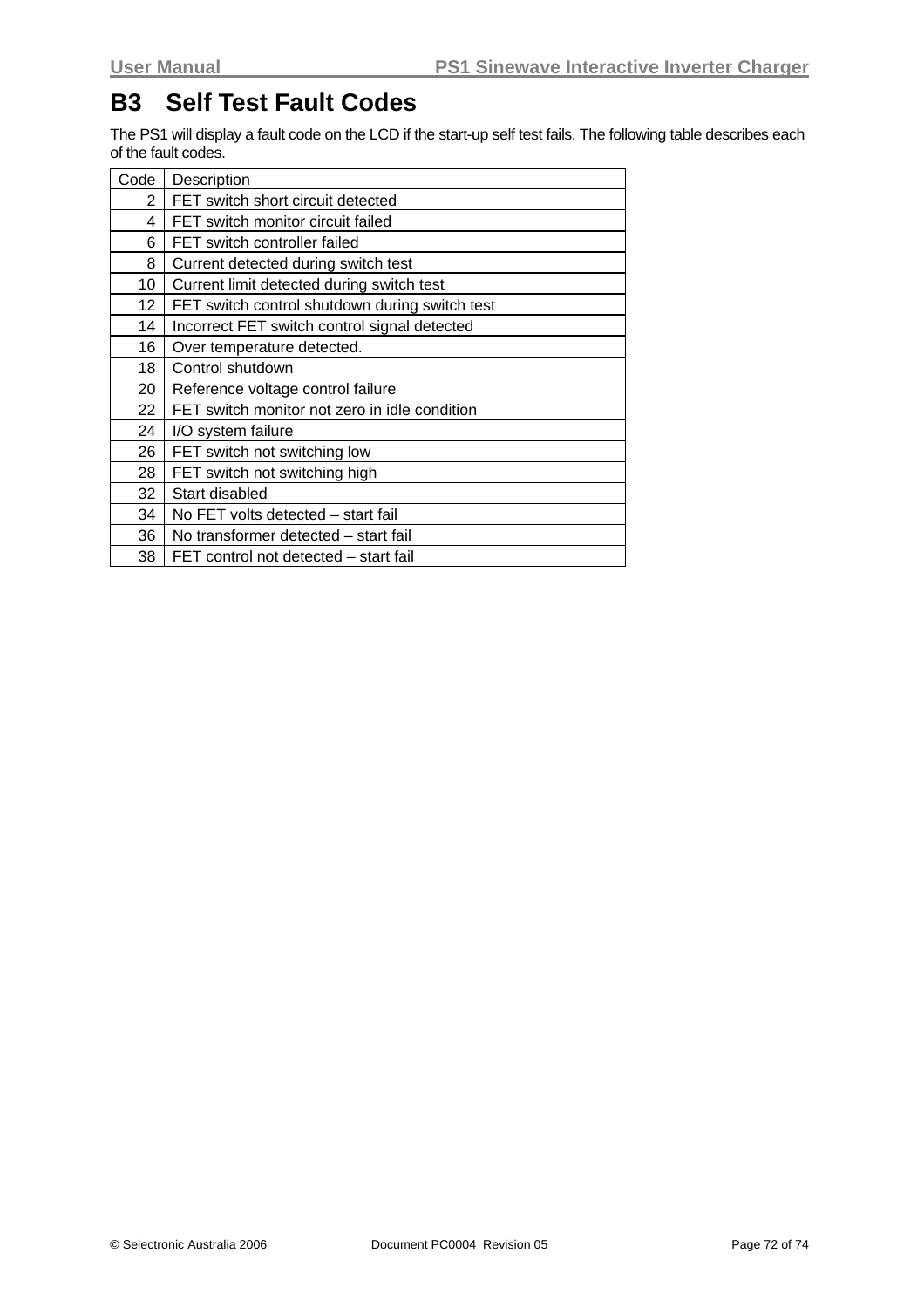## Appendix C Configuration Log

| <b>PS1 Settings</b>                                        |                               |                       |                           |                            |                                  |                       |       |  |  |
|------------------------------------------------------------|-------------------------------|-----------------------|---------------------------|----------------------------|----------------------------------|-----------------------|-------|--|--|
| Inverter model                                             |                               |                       |                           | Installer name             |                                  |                       |       |  |  |
| Serial No.                                                 |                               |                       |                           | Client name                |                                  |                       |       |  |  |
| Date installed:                                            |                               |                       |                           | Modem No                   |                                  |                       |       |  |  |
|                                                            |                               |                       |                           |                            |                                  |                       |       |  |  |
| <b>User Edit Menu</b>                                      |                               |                       |                           |                            |                                  |                       |       |  |  |
| Settings                                                   | Default                       | <b>Actual Setting</b> | Unit                      | Settings                   | Default                          |                       | Unit  |  |  |
|                                                            |                               |                       |                           |                            |                                  | <b>Actual Setting</b> |       |  |  |
| <b>Generator Schedule Settings</b>                         |                               |                       | <b>AC Output Settings</b> |                            |                                  |                       |       |  |  |
| Gen Run Schedule Start Time                                |                               | A/B/C/D               |                           | Inv: Nom VAC               | 240                              |                       | volts |  |  |
|                                                            |                               |                       | hrs                       | Sync Tol VAC               | 30<br>55                         |                       | volts |  |  |
| Gen Run Schedule duration<br>Scheduled Gen Run - Auto stop | disabled                      |                       | hrs                       | Sync Hi Hz                 | 48                               |                       | Ηz    |  |  |
|                                                            |                               |                       |                           | Sync Lo Hz                 |                                  |                       | Ηz    |  |  |
| Backup Run Schedule Start Time                             |                               |                       | hrs                       |                            | <b>Shunt Settings</b>            |                       |       |  |  |
| Backup Run Schedule duration<br>hrs                        |                               |                       |                           | Shunt 1 - Renew able<br>on |                                  |                       |       |  |  |
|                                                            | <b>Change Settings</b>        |                       |                           | Shunt 1 - DC Load          | off                              |                       |       |  |  |
| Begin Lvl 1 hr                                             | 17                            |                       | hr                        | Shunt 1: A/mV              | 2                                |                       | A/mV  |  |  |
| Begin Lvl 2 hr                                             | 12                            |                       | hr                        | Shunt 1 Zero               | 0                                |                       |       |  |  |
| Begin LvI 3 hr                                             | 21                            |                       | hr                        | Shunt 2 - Renew able       | off                              |                       |       |  |  |
| Gen: Min Run                                               | 30                            |                       | min                       | Shunt 2 - DC Load          | off                              |                       |       |  |  |
|                                                            | <b>Advanced User Settings</b> |                       |                           | Shunt 2: A/mV              | 1                                |                       | A/mV  |  |  |
| Load Search                                                | disabled                      |                       |                           |                            | <b>Charger Settings</b>          |                       |       |  |  |
| Load Search W                                              | 20                            |                       | w atts                    | Init: Chrg V               | 55.2                             |                       | volts |  |  |
| Alarm Out                                                  | Urgent+NU                     |                       |                           | Init: Chrg A               | 120                              |                       | amps  |  |  |
| S/Term limit                                               | 15                            |                       |                           | Init: Time mins            | 5                                |                       | mins  |  |  |
| L/Term limit                                               | 15                            |                       |                           | Bulk: Chrg V               | 56.4                             |                       | volts |  |  |
| Inv: Hrs to Off                                            | 72                            |                       | hrs                       | Bulk: Chrg A               | 90                               |                       | amps  |  |  |
| Passcode                                                   | 0                             |                       |                           | Bulk: Time mins            | 10                               |                       | mins  |  |  |
| <b>Battery Settings</b>                                    |                               |                       |                           | Absorb: Chrg V             | 57.6                             |                       | volts |  |  |
| <b>Batt Size Ah</b>                                        | 1000                          |                       | Ahr                       | Absorb: Chrg A             | 50                               |                       | amps  |  |  |
| Level 1 SoC%                                               | 90                            |                       | %                         | Absorb: Time mins          | 20                               |                       | mins  |  |  |
| Level 2 SoC%                                               | 70                            |                       | %                         | Float: Hold V              | 54                               |                       | volts |  |  |
| Level 3 SoC%                                               | 60                            |                       | %                         | Float: Time hrs            | $\overline{2}$                   |                       | hrs   |  |  |
| Inv: Shtdwn Soc%                                           | 50                            |                       | %                         | Eqlise: Chrg V             | 58.8                             |                       | volts |  |  |
| Inv: SoC Cntl                                              | enabled                       |                       |                           | Eqlise: Chrg A             | 15                               |                       | amps  |  |  |
| Inv: Shtdwn V1                                             | 46                            |                       | volts                     | Eqlise: Time hrs           | 3                                |                       | hrs   |  |  |
| Inv: Shtdwn V2                                             | 42                            |                       | volts                     | Eqlise: Limit V            | 63.6                             |                       | volts |  |  |
| Inv: Restart V                                             | 52.3                          |                       | volts                     |                            | <b>Advanced Charger Settings</b> |                       |       |  |  |
| Inv: Shtdwn HV                                             | 64.8                          |                       | volts                     | Chrg: Max hrs              | 2                                |                       | hrs   |  |  |
|                                                            | <b>Generator Settings</b>     |                       |                           | Eqlise: Freq days          | 14                               |                       | days  |  |  |
| Gen: Max kW                                                | 10                            |                       | kW                        | Absorb: End A/15m          | $\overline{20}$                  |                       | %     |  |  |
| Gen: Start V1                                              | 46.8                          |                       | volts                     |                            | <b>Additional Displays</b>       |                       |       |  |  |
| Gen: Start V2                                              | 44.4                          |                       | volts                     | S/Shtdwn Count             | 0                                |                       |       |  |  |
| 10min Start kW                                             | 8                             |                       | kW                        | Ovr/Load Count             | 0                                |                       |       |  |  |
| 30min Start kW                                             | 6                             |                       | kW                        |                            |                                  |                       |       |  |  |
| Gen: Min Load kW                                           | 50                            |                       | $\%$                      |                            |                                  |                       |       |  |  |
| Gen: Reverse kW                                            | $-1.2$                        |                       | kW                        |                            |                                  |                       |       |  |  |
| Remote Gen Run - Auto Stop                                 | disabled                      |                       |                           |                            |                                  |                       |       |  |  |
| Gen Avail                                                  | Follow VP                     |                       |                           |                            |                                  |                       |       |  |  |
| <b>Ctrl Riys</b>                                           | Standard                      |                       |                           |                            |                                  |                       |       |  |  |
| Gen: Pulse Delay                                           | $\boldsymbol{2}$              |                       | sec                       |                            |                                  |                       |       |  |  |
| Gen: Pulse Time                                            | $\overline{2}$                |                       | sec                       |                            |                                  |                       |       |  |  |
| Gen Type                                                   | 0                             |                       |                           |                            |                                  |                       |       |  |  |
| Gen Type 3 - Prop. Gain                                    | 80                            |                       |                           |                            |                                  |                       |       |  |  |
| Gen Type 3 - Integral Gain                                 | 200                           |                       |                           |                            |                                  |                       |       |  |  |
| Gen Type 3 - Period Gain                                   | 0                             |                       |                           |                            |                                  |                       |       |  |  |
|                                                            |                               |                       |                           |                            |                                  |                       |       |  |  |
|                                                            |                               |                       |                           |                            |                                  |                       |       |  |  |